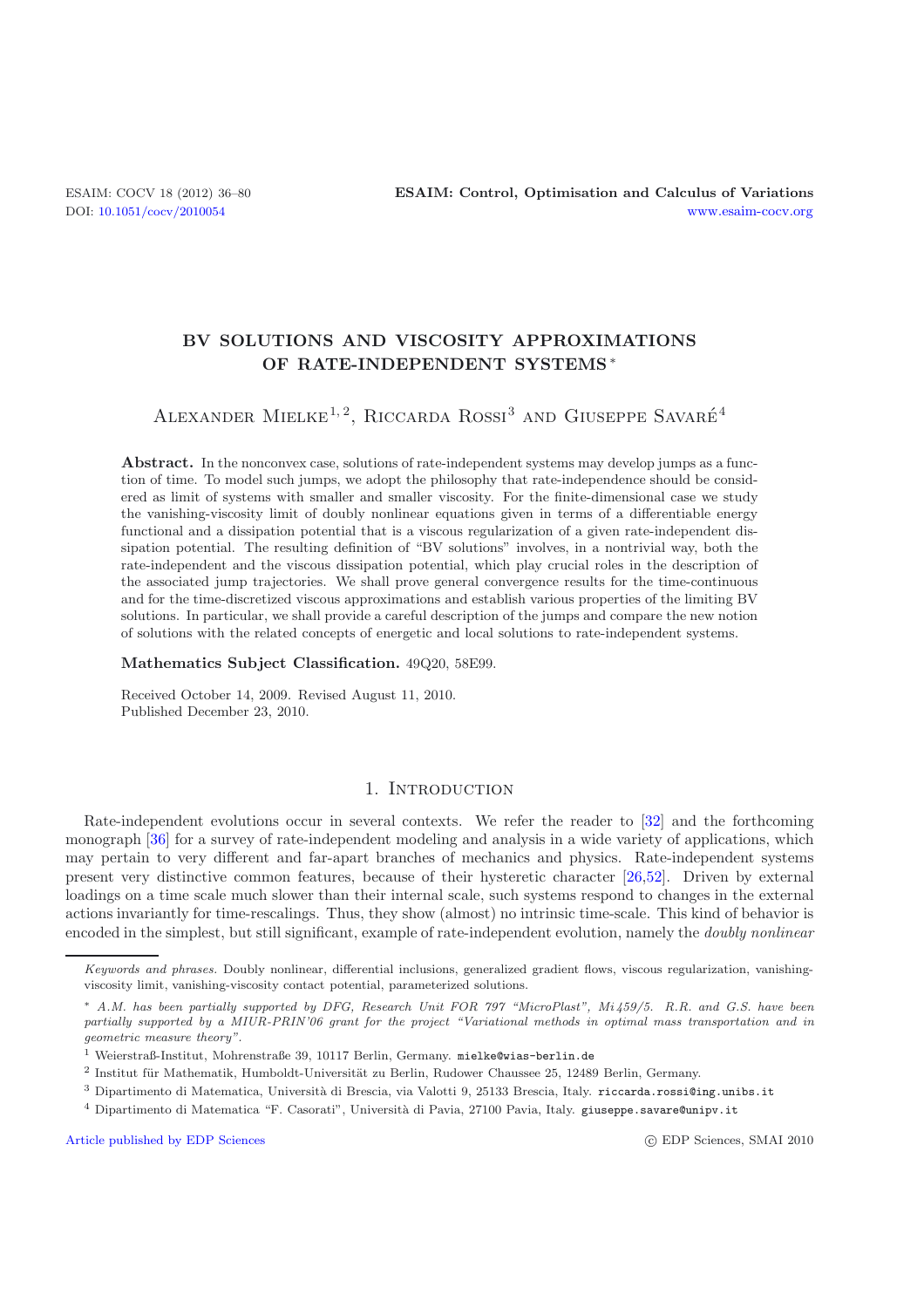<span id="page-1-1"></span>differential inclusion

<span id="page-1-0"></span>
$$
\partial\Psi_0(u'(t)) + D\mathcal{E}_t(u(t)) \ni 0 \quad \text{in } X^* \quad \text{for a.a. } t \in (0,T). \tag{DN_0}
$$

For the sake of simplicity, we will consider here the case where  $X$  is a finite dimensional linear space. The energy  $\mathcal{E} : [0, T] \times X \to \mathbb{R}$  is a functional,  $D\mathcal{E}_t$  denotes its differential with respect to the variable  $u \in X$ , and  $\Psi_0: X \to [0, +\infty)$  is a convex, nondegenerate, dissipation potential, hereafter supposed *positively homogeneous of degree* 1. Thus,  $(DN_0)$  $(DN_0)$  is invariant for time rescalings, making the system rate-independent.

By rate-independence the range of  $\partial \Psi_0$  equals  $K^* := \partial \Psi_0(0)$ , which is a proper subset of X. Hence, if  $\mathcal{E}_t(\cdot)$ is not strictly convex, one cannot expect the existence of an absolutely continuous solution of  $(DN_0)$  $(DN_0)$ . Over the past decade, this fact has motivated the development of suitable notions of weak solutions to  $(DN_0)$  $(DN_0)$ . In the mainstream of [\[18](#page-43-0)[,40](#page-44-4)[,42\]](#page-44-5), the present paper aims to contribute to this issue. Relying on the *vanishing-viscosity approach*, we shall propose the notion of BV solution to  $(DN_0)$  $(DN_0)$  and thoroughly analyze it.

To better motivate the use of vanishing viscosity and highlight the features of the concept of BV solution, in the next paragraphs we shall briefly recall the other main weak solvability notions for  $(DN_0)$  $(DN_0)$ . For the sake of simplicity, we shall focus on the particular case

$$
\Psi_0(v) = |v|, \qquad \text{for some norm } |\cdot| \text{ on } X. \tag{1.1}
$$

**Energetic and local solutions.** The first approach to a rigorous weak formulation of  $(DN_0)$  $(DN_0)$  goes back to [\[37\]](#page-44-6) and the subsequent [\[38](#page-44-7)[,41\]](#page-44-8), which advanced the notion of *energetic solution* to the rate-independent system  $(DN_0)$  $(DN_0)$ . In the simplified case  $(1.1)$ , this solution concept consists of the following relations, holding for all  $t \in [0, T]$ :

<span id="page-1-3"></span><span id="page-1-2"></span>
$$
\forall z \in X: \qquad \mathcal{E}_t(u(t)) \le \mathcal{E}_t(z) + |z - u(t)|,\tag{S}
$$

<span id="page-1-5"></span>
$$
\mathcal{E}_t(u(t)) + \text{Var}(u;[0,t]) = \mathcal{E}_0(u(0)) + \int_0^t \partial_t \mathcal{E}_s(u(s)) \, \mathrm{d}s. \tag{E}
$$

The energy identity [\(E\)](#page-1-2) balances at every time  $t \in [0, T]$  the dissipated energy Var $(u; [0, t])$  (the latter symbol denotes the total variation of the solution  $u \in BV([0,T];X)$  on the interval  $[0,t]$ , with the stored energy  $\mathcal{E}_t(u(t))$ , the initial energy, and the work of the external forces. On the other hand, [\(S\)](#page-1-3) is a stability condition, for it asserts that the change from the current state  $u(t)$  to another state z brings about a gain of potential energy smaller than the dissipated energy. Since the competitors for  $u(t)$  range in the whole space X, [\(S\)](#page-1-3) is in fact a *global stability* condition.

The energetic formulation [\(S\)](#page-1-3)–[\(E\)](#page-1-2) only involves the (assumedly smooth) power of the external forces  $\partial_t \mathcal{E}$ , and is otherwise *derivative-free*. Thus, it is well suited to jumping solutions. Furthermore, as shown in [\[29](#page-44-9)[,32\]](#page-44-0), it is amenable to analysis in very general ambient spaces, even with no underlying linear structure. Because of its flexibility, this concept has been exploited in a variety of applicative contexts, like, for instance, shape memory alloys [\[5](#page-43-1)[,34](#page-44-10)[,41\]](#page-44-8), crack propagation [\[10](#page-43-2)[,12](#page-43-3)[,13](#page-43-4)], elastoplasticity [\[14](#page-43-5)[,15](#page-43-6)[,21](#page-44-11)[,30](#page-44-12)], damage in brittle materials [\[6](#page-43-7)[,20](#page-44-13)[,28](#page-44-14)[,35](#page-44-15)[,50\]](#page-44-16), delamination [\[25](#page-44-17)], and ferroelectricity [\[39\]](#page-44-18).

On the other hand, in the case of nonconvex energies condition [\(S\)](#page-1-3) turns out to be a strong requirement, for it may lead the system to change instantaneously in a very drastic way, jumping into very far-apart energetic configurations (see, for instance,  $[31]$  $[31]$ , Ex. 6.1,  $[23]$ , Ex. 6.3, and  $[42]$  $[42]$ , Ex. 1). On the discrete level, global stability is reflected in the global minimization scheme giving raise to approximate solutions by time-discretization. Indeed, for a fixed time-step  $\tau > 0$ , inducing a partition  $\{0 = t_0 < t_1 < \ldots < t_{N-1} < t_N = T\}$  of the interval [0, T], one constructs *discrete solutions*  $(\mathbf{U}_\tau^n)_{n=1}^N$  of  $(\mathbf{S})-(\mathbf{E})$  by setting  $\mathbf{U}_\tau^0 := u_0$  and then solving recursively the variational incremental scheme

$$
\mathcal{U}_{\tau}^{n} \in \underset{\mathcal{U} \in X}{\text{Argmin}} \left\{ |\mathcal{U} - \mathcal{U}_{\tau}^{n-1}| + \mathcal{E}_{t_n}(\mathcal{U}) \right\} \quad \text{for } n = 1, \dots, N. \tag{IP\tau}
$$

<span id="page-1-4"></span>However, a scheme based on *local minimization* would be preferable, both in view of numerical analysis and from a modeling perspective, see the discussions in [\[31](#page-44-19)], Section 6, and, in the realm of crack propagation, [\[11](#page-43-8)[,28](#page-44-14)[,44\]](#page-44-21).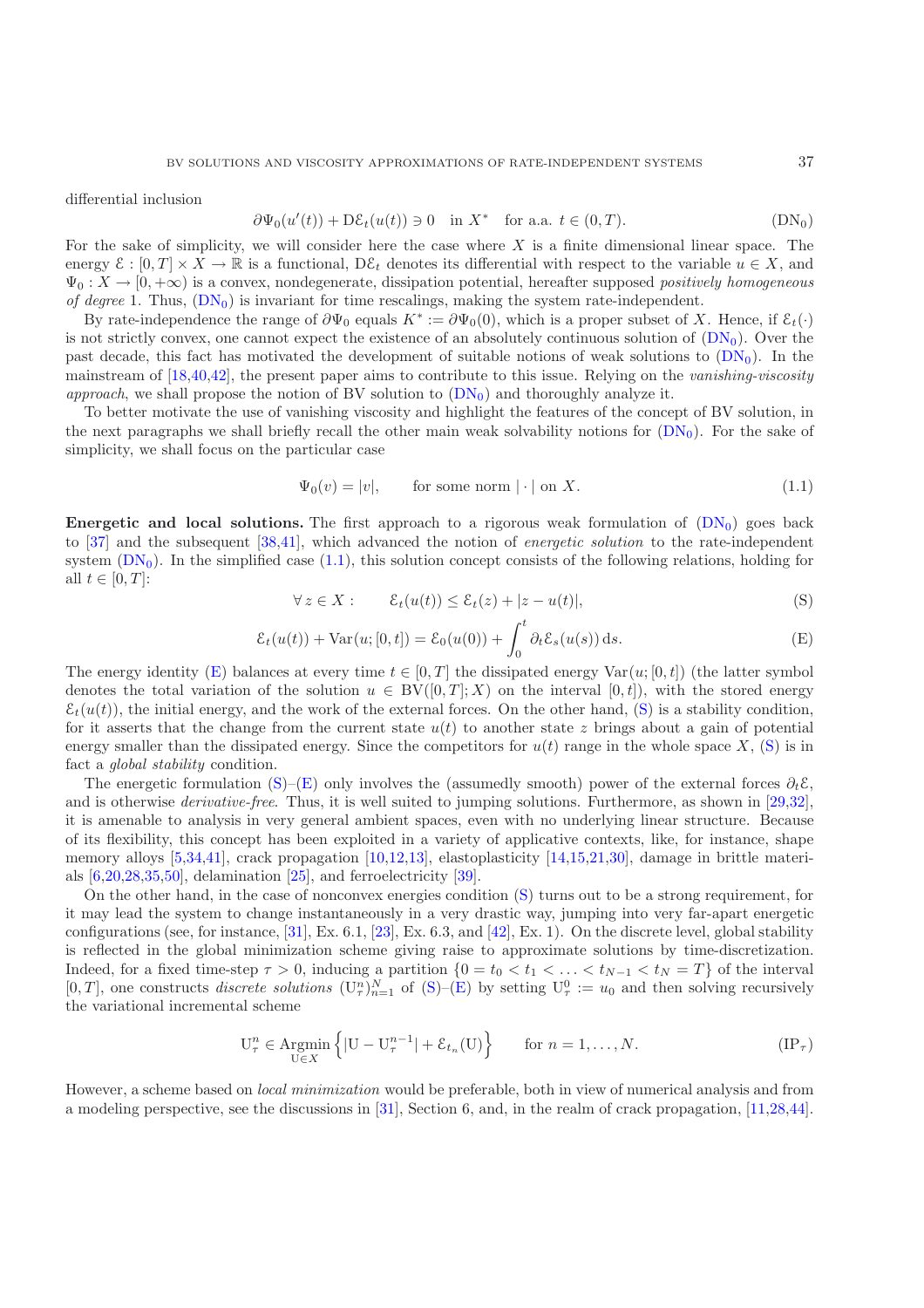## 38 A. MIELKE *ET AL.*

An alternative, purely energetic approach is developed in [\[28\]](#page-44-14), where minimization is restricted to  $\varepsilon$ -accessible sets, which are defined *via* continuous  $\varepsilon$ -slides along which the energy may only increase by  $\varepsilon$ .

As pointed out in [\[11\]](#page-43-8), local minimization may be enforced by perturbing the variational scheme [\(IP](#page-1-4)<sub>T</sub>) with a term, modulated by a *viscosity* parameter  $\varepsilon$ , which penalizes the squared distance from the previous step  $\mathbf{U}^{n-1}_{\tau,\varepsilon}$ 

$$
\mathcal{U}_{\tau,\varepsilon}^n \in \underset{\mathcal{U}\in X}{\text{Argmin}} \left\{ |\mathcal{U} - \mathcal{U}_{\tau,\varepsilon}^{n-1}| + \varepsilon \frac{\|\mathcal{U} - \mathcal{U}_{\tau,\varepsilon}^{n-1}\|^2}{\tau} + \mathcal{E}_{t_n}(\mathcal{U}) \right\} \quad \text{for } n = 1,\ldots,N, \tag{IP}_{\tau,\varepsilon}
$$

<span id="page-2-0"></span>and depends on a second norm  $\|\cdot\|$ , typically Hilbertian, on the space X. In a infinite-dimensional setting, one may think of  $X = L^2(\Omega)$ , with  $\Omega$  a domain in  $\mathbb{R}^d$ ,  $d \geq 1$ , and  $|\cdot|$ ,  $\|\cdot\|$  the  $L^1$  and  $L^2$  norms, respectively. On the time-continuous level,  $(\text{IP}_{\tau})$  corresponds to the *viscous doubly nonlinear* equation

<span id="page-2-1"></span>
$$
\partial \Psi_{\varepsilon}(u_{\varepsilon}'(t)) + \mathcal{D}\mathcal{E}_{t}(u_{\varepsilon}(t)) \ni 0 \quad \text{in } X^* \quad \text{for a.a. } t \in (0, T),
$$
  
with 
$$
\Psi_{\varepsilon}(v) = |v| + \frac{\varepsilon}{2} ||v||^2
$$
 (DN<sub>\varepsilon</sub>)

(see [\[8](#page-43-9)[,9\]](#page-43-10) for the existence of solutions  $u_{\varepsilon} \in AC([0,T];X)$ ). Then, the idea would be to consider the solutions to  $(DN_0)$  $(DN_0)$  arising in the passage to the limit, in the discrete scheme  $(IP_{\tau,\varepsilon})$  $(IP_{\tau,\varepsilon})$ , as  $\varepsilon$  and  $\tau$  tend to 0 *simultaneously*, keeping  $\tau \ll \varepsilon$ . One can guess that, at least formally, this procedure should be equivalent to considering the limit of the solutions to  $(DN_{\varepsilon})$  $(DN_{\varepsilon})$  as  $\varepsilon \downarrow 0$ .

Vanishing viscosity has by now become an established selection criterion for mechanically feasible weak solvability notions of rate-independent evolutions. We refer the reader to [\[27](#page-44-22)] for rate-independent problems with convex energies and discontinuous inputs, and, in more specific applied contexts, to [\[16\]](#page-43-11) for elastoplasticity with softening, to [\[19\]](#page-43-12) for general material models with nonconvex elastic energies, to [\[17\]](#page-43-13) for a non-associative plasticity model for cam clay, and [\[23](#page-44-20)[,24](#page-44-23)[,51\]](#page-44-24) for crack propagation. Since the energy functionals involved in such applications are usually nonsmooth and nonconvex, the passage to the limit mostly relies on lower semicontinuity arguments. Let us illustrate the latter in the prototypical case  $(DN_{\varepsilon})$  $(DN_{\varepsilon})$ . The key observation is that  $(DN_{\varepsilon})$  is equivalent (see the discussion in Sect. [2.4\)](#page-11-0) to the  $\varepsilon$ -energy *identity* 

$$
\mathcal{E}_t(u_\varepsilon(t)) + \int_0^t \left( |u_\varepsilon'(s)| \, \mathrm{d} s + \frac{\varepsilon}{2} ||u_\varepsilon'(s)||^2 + \frac{1}{2\varepsilon} \mathrm{dist}_* \left( -\mathrm{D}\mathcal{E}_s(u_\varepsilon(s)), K^* \right)^2 \right) \mathrm{d} s = \mathcal{E}_0(u(0)) + \int_0^t \partial_t \mathcal{E}_s(u_\varepsilon(s)) \mathrm{d} s \tag{1.2}
$$

<span id="page-2-2"></span>for all  $t \in [0, T]$ , where the term

$$
\text{dist}_{*}\big(\text{-D}\mathcal{E}_{t}(u(t)), K^{*}\big) := \min_{z \in K^{*}} \|\text{-D}\mathcal{E}_{t}(u(t)) - z\|_{*} \quad \text{with} \quad K^{*} = \big\{z \in X^{*} : |z|_{*} \le 1\big\},\tag{1.3}
$$

measures the distance, with respect to the dual norm  $\|\cdot\|_*,$  of  $-D\mathcal{E}_t(u(t))$  from the set  $K^*$ . The term defined in [\(1.3\)](#page-2-2) is penalized in [\(1.2\)](#page-1-5) by the coefficient  $1/(2\varepsilon)$ . Thus, passing to the limit in (1.2) as  $\varepsilon \downarrow 0$ , one finds

$$
dist_*(-D\mathcal{E}_t(u(t)), K^*) = 0 \quad \text{for a.a. } t \in (0, T).
$$

<span id="page-2-3"></span>Hence,

$$
-D\mathcal{E}_t(u(t)) \in K^*, \quad i.e. \quad |-\mathcal{D}\mathcal{E}_t(u(t))|_* \le 1 \qquad \text{for a.a. } t \in (0,T), \tag{1.4}
$$

which is a *local version* of the global stability [\(S\)](#page-1-3). Furthermore, *via* lower semicontinuity [\(1.2\)](#page-1-5) yields the *energy inequality*

$$
\mathcal{E}_t(u(t)) + \text{Var}(u;[0,t]) \le \mathcal{E}_0(u(0)) + \int_0^t \partial_t \mathcal{E}_s(u(s)) \, \text{d}s \quad \text{for all } t \in [0,T].
$$
\n(1.5)

<span id="page-2-4"></span>Conditions  $(1.4)$ – $(1.5)$  give raise to the notion of *local solution* of the rate-independent system  $(DN_0)$  $(DN_0)$ .

While the local stability  $(1.4)$  is physically more realistic than  $(S)$ , its combination with the energy inequality [\(1.5\)](#page-2-4) turns out to provide an unsatisfactory description of the solution at jumps (see the discussion after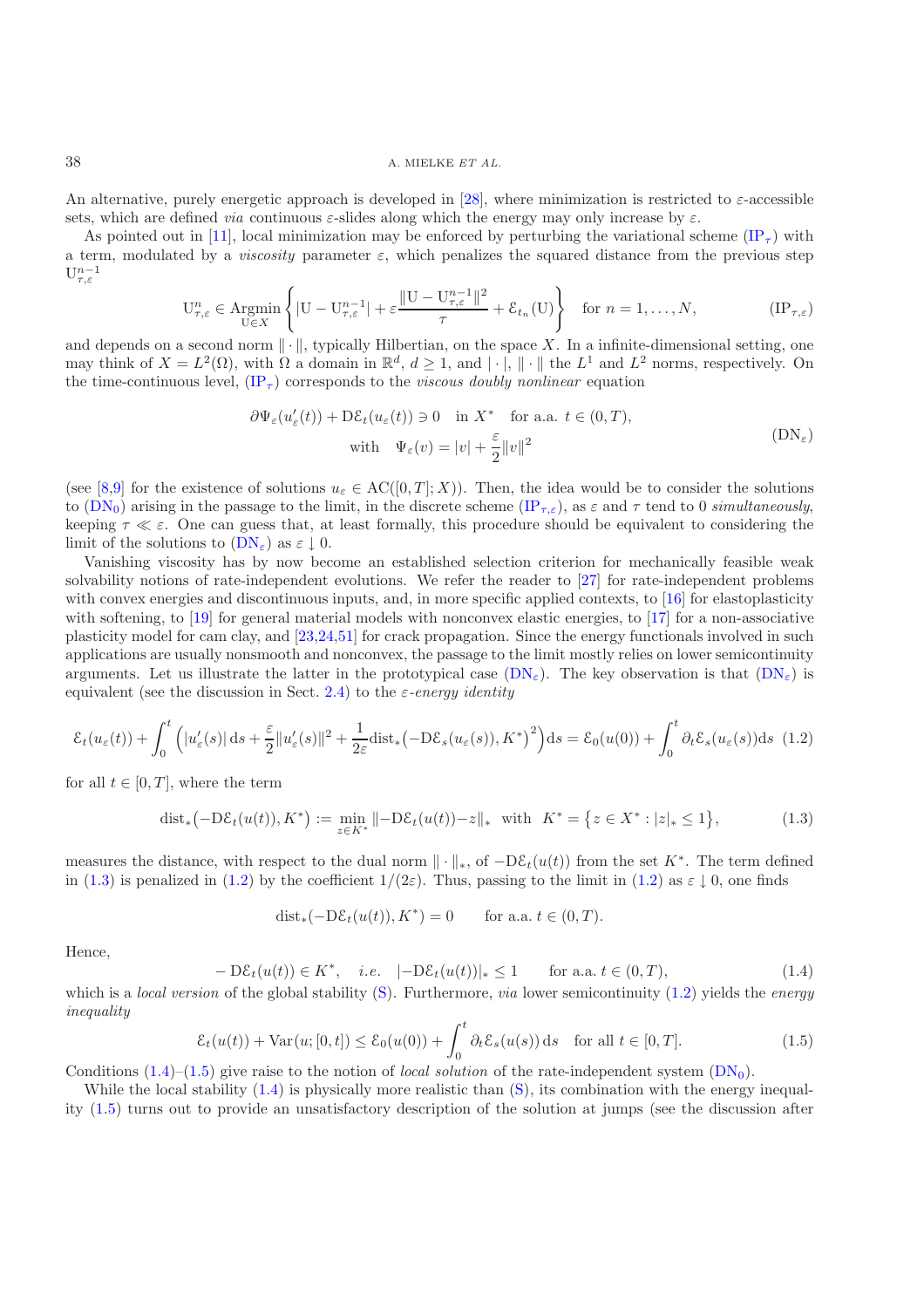Prop. [2.7](#page-13-0) and in [\[42\]](#page-44-5), Sect. 5.2). In order to capture the jump dynamics, the energetic behavior of the system in a jump regime has to be revealed. From this perspective, it seems to be crucial to recover from [\(1.2\)](#page-1-5), as  $\varepsilon \downharpoonright 0$ . an *energy identity*, rather than an energy inequality. Thus, the passage to the limit has to somehow keep track of the limit of the term  $\theta$ 

$$
\int_0^t \left( \frac{\varepsilon}{2} \| u_{\varepsilon}'(s) \|^2 + \frac{1}{2\varepsilon} \text{dist}_* \big( - \mathrm{D} \mathcal{E}_s(u_{\varepsilon}(s)), K^* \big)^2 \right) ds,
$$

which in fact encodes the contribution of the viscous dissipation  $\frac{\varepsilon}{2}||u'_{\varepsilon}||^2$ , completely missing in [\(1.5\)](#page-2-4).

**BV solutions.** Moving from these considerations, it is natural to introduce the *vanishing-viscosity contact potential* (which is related to the bipotential discussed in [\[7\]](#page-43-14), see Sect. [3.1\)](#page-14-0) induced by  $\Psi_{\varepsilon}$ , *i.e.* the quantity

$$
\mathfrak{p}(v, w) := \inf_{\varepsilon > 0} \left( \Psi_{\varepsilon}(v) + \Psi_{\varepsilon}^*(w) \right) = \inf_{\varepsilon > 0} \left( |v| + \frac{\varepsilon}{2} ||v||^2 + \frac{1}{2\varepsilon} \text{dist}_*^2(w, K^*) \right)
$$
  
= |v| + ||v|| dist<sub>\*</sub>(w, K<sup>\*</sup>) for  $v \in X$ ,  $w \in X^*$ . (1.6)

<span id="page-3-2"></span>Then, the  $\varepsilon$ -energy identity [\(1.2\)](#page-1-5) yields the inequality

$$
\mathcal{E}_t(u_{\varepsilon}(t)) + \int_0^t \mathfrak{p}\left(u_{\varepsilon}'(s), -D\mathcal{E}_s(u_{\varepsilon}(s))\right)ds \leq \mathcal{E}_0(u(0)) + \int_0^t \partial_t \mathcal{E}_s(u_{\varepsilon}(s))ds,
$$
\n(1.7)

<span id="page-3-0"></span>see Section [3.1.](#page-14-0) Passing to the limit in [\(1.7\)](#page-3-0), in Theorem [4.9](#page-17-0) we shall prove that, up to a subsequence, the solutions  $(u_{\varepsilon})$  of the viscous equation  $(DN_{\varepsilon})$  $(DN_{\varepsilon})$  converge, as  $\varepsilon \downarrow 0$ , to a curve  $u \in BV([0,T];X)$  satisfying the local stability [\(1.4\)](#page-2-3) and the following improved *energy inequality*

$$
\mathcal{E}_t(u(t)) + \text{Var}_{\mathfrak{p}, \mathcal{E}}(u; [0, t]) \le \mathcal{E}_0(u(0)) + \int_0^t \partial_t \mathcal{E}_s(u(s)) \, \mathrm{d}s. \tag{1.8}
$$

<span id="page-3-1"></span>Without going into details (see Def. [3.4](#page-11-1) later on), we may point out that  $(1.8)$  features a notion of (pseudo)-total variation (denoted by  $\text{Var}_{p,\mathcal{E}}$ ) induced by the vanishing-viscosity contact potential  $p(1.6)$  $p(1.6)$  and the energy  $\mathcal{E}$ . The main novelty is that a BV-curve obeying the local stability condition [\(1.4\)](#page-2-3) always satisfies the opposite inequality in [\(1.8\)](#page-3-1), which yields the energy balance

$$
\mathcal{E}_t(u(t)) + \text{Var}_{\mathfrak{p}, \mathcal{E}}(u; [0, t]) = \mathcal{E}_0(u(0)) + \int_0^t \partial_t \mathcal{E}_s(u(s)) \, \mathrm{d}s. \tag{E}_{\mathfrak{p}, \mathcal{E}})
$$

<span id="page-3-3"></span>In fact, Var<sub>p, $\mathcal{E}$ </sub> provides a finer description of the dissipation  $\Delta_{p,\mathcal{E}}$  of u along a jump between two values u\_ and  $u_+$  at time t. It involves not only the quantity  $|u_+ - u_-|$  related to the dissipation potential [\(1.1\)](#page-1-1), but also the viscous contribution induced by the vanishing-viscosity contact potential p through the formula

$$
\Delta_{\mathfrak{p}, \mathcal{E}}(t; u_-, u_+) := \inf \left\{ \int_{r_0}^{r_1} \mathfrak{p}(\dot{\vartheta}(r), -D\mathcal{E}_t(\vartheta(r))) dr : \right. \\
\vartheta \in \mathrm{AC}([r_0, r_1]; X), \ \vartheta(r_0) = u_-, \ \vartheta(r_1) = u_+ \right\}.
$$
\n(1.9)

By a rescaling technique, it is possible to show that, in a jump point, the system may switch to a *viscous behavior*, which is in fact reminiscent of the viscous approximation  $(DN_{\epsilon})$  $(DN_{\epsilon})$ . In particular, when the jump point is of viscous type, the infimum in  $(1.9)$  is attained and the states  $u_-\,$  and  $u_+\,$  are connected by some transition curve  $\vartheta : [r_0, r_1] \to X$ , fulfilling the *viscous* doubly nonlinear equation

$$
\partial \Psi_0(\vartheta'(r)) + \vartheta'(r) + D\mathcal{E}_t(\vartheta(r)) \ni 0 \quad \text{in } X^* \quad \text{for a.a. } r \in (r_0, r_1)
$$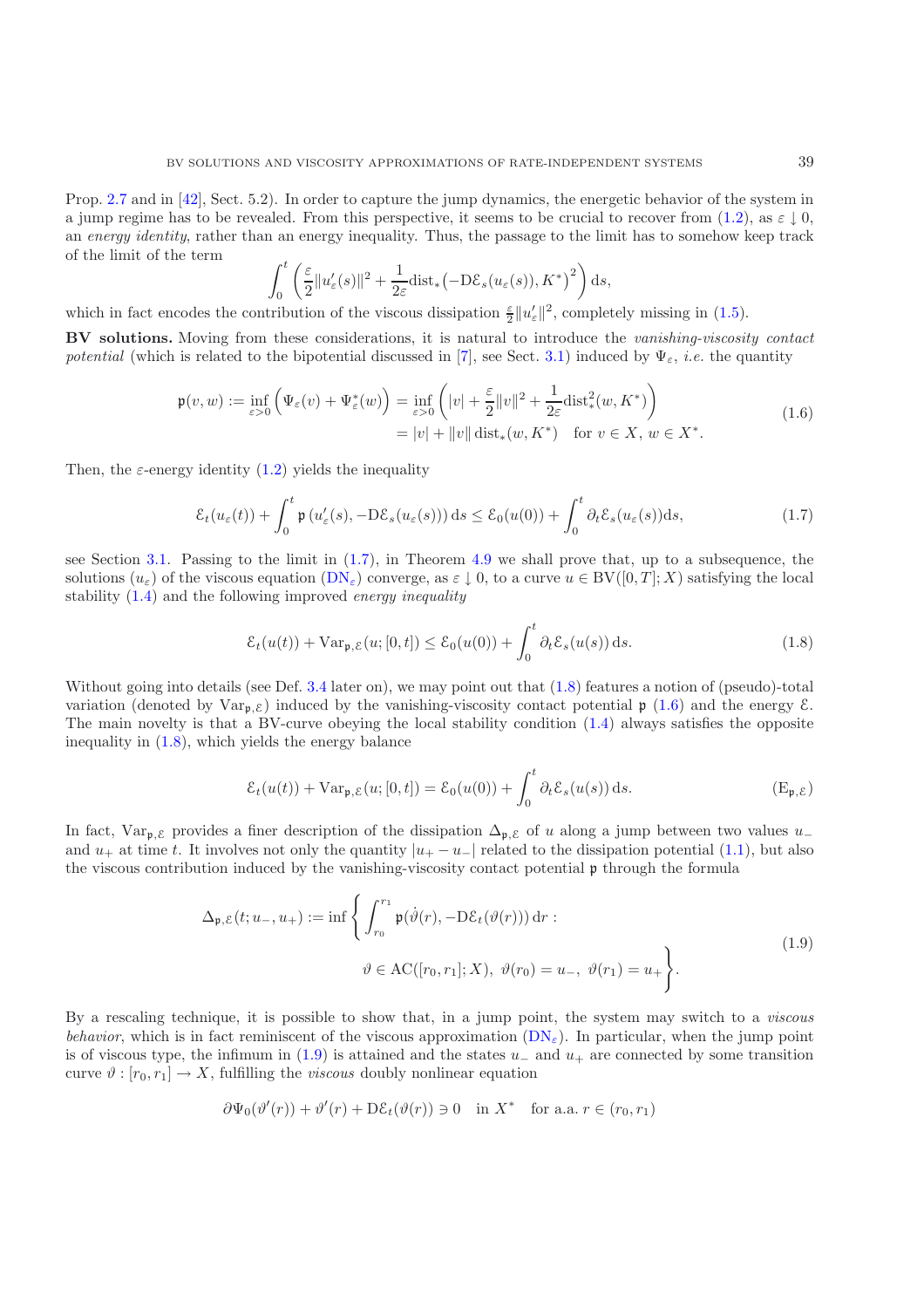in the case the norm  $\|\cdot\|$  is Euclidean and we use its differential to identify X with X<sup>∗</sup>. The combination of [\(1.4\)](#page-2-3) and [\(1.8\)](#page-3-1) yields the notion of *BV solution* to the rate-independent system  $(X, \mathcal{E}, \mathfrak{p})$ . This concept was first introduced in [\[42\]](#page-44-5), in the case the ambient space X is a finite-dimensional *manifold*  $\mathfrak{X}$ , and both the rate-independent and the viscous approximating dissipations depend on one single Finsler distance on X. In this paper, while keeping to a Banach framework, we shall considerably broaden the class of rate-independent and viscous dissipation functionals, *cf.* Remark [2.3.](#page-10-0) Moreover, the notion of BV solution shall be presented here in a more compact form than in [\[42](#page-44-5)], amenable to a finer analysis and, hopefully, to further generalizations.

Let us now briefly comment on our main results. First of all, we are going to show in Theorems [4.3](#page-10-0) and [4.7](#page-13-0) that the concept of BV solution completely encompasses the solution behavior in both a purely rate-independent, non-jumping regime, and in jump regimes, where the competition between dry-friction and viscous effects is highlighted. Indeed, from [\(1.4\)](#page-2-3) and [\(1.8\)](#page-3-1) it is possible to deduce suitable energy balances at jumps (*cf.* conditions  $(J_{\rm BV})$  $(J_{\rm BV})$  $(J_{\rm BV})$  in Thm. [4.3\)](#page-10-0).

Then, in Theorem [4.9](#page-17-0) we shall prove that, along a subsequence, the viscous approximations arising from  $(DN_{\epsilon})$  $(DN_{\epsilon})$ converge as  $\varepsilon \downarrow 0$  to a BV solution. Next, our second main result, Theorem [4.10,](#page-17-1) states that, up to a subsequence, also the discrete solutions  $U_{\tau,\varepsilon}$  constructed *via* the  $\varepsilon$ -discretization scheme [\(IP](#page-2-0)<sub> $\tau,\varepsilon$ </sub>) converge to a BV solution  $u \in BV([0,T]; X)$  of  $(DN_0)$  $(DN_0)$  as  $\varepsilon \downarrow 0$  and  $\tau \downarrow 0$  simultaneously, provided that the respective convergence rates are such that ε

<span id="page-4-0"></span>
$$
\lim_{\varepsilon, \tau \downarrow 0} \frac{\varepsilon}{\tau} = +\infty.
$$

For the proof of these results we present, in Section [5,](#page-23-0) the notion of *parameterized rate-independent solutions*, which was introduced in [\[18\]](#page-43-0) and further developed in [\[40](#page-44-4)[,42\]](#page-44-5). Using an energetic-like arclength parameterization, the passage to the vanishing viscosity limit can be handled with straightforward lower semicontinuity results, relying on an *augmented vanishing-viscosity contact potential* P, see Proposition [6.2.](#page-8-0) However, to achieve the main goal of proving direct convergence of the viscous solutions  $u_{\varepsilon}$  (without reparameterization), a much more refined lower semicontinuity result has to be established in Section [6.3.](#page-37-0)

The main idea of parameterized rate-independent solutions is to suitably reparameterize the approximate viscous curves  $(u_{\varepsilon})$  in order to capture, in the vanishing-viscosity limit, the viscous transition paths at jump points. This leads to performing an asymptotic analysis as  $\varepsilon \downarrow 0$  of the graphs of the functions  $u_{\varepsilon}$ , in the extended phase space  $[0, T] \times X$ . For every  $\varepsilon > 0$  the graph of  $u_{\varepsilon}$  can be parameterized by a couple of functions  $(t_{\varepsilon}, u_{\varepsilon})$ , where  $t_{\varepsilon}$  is the (strictly increasing) rescaling function and  $u_{\varepsilon} := u_{\varepsilon} \circ t_{\varepsilon}$  is the rescaled solution. In Theorem [5.5](#page-12-0) we assert that, up to a subsequence, the functions  $(t_{\varepsilon}, u_{\varepsilon})$  converge as  $\varepsilon \downarrow 0$  to a parameterized rate-independent solution *i.e.*, a curve  $(t, u) : [0, S] \rightarrow [0, T] \times X$  fulfilling

$$
\mathsf{t} : [0, \mathsf{S}] \to [0, T] \text{ is nondecreasing, } \mathsf{t}'(s) + |\mathsf{u}'(s)| > 0 \quad \text{for a.a. } s \in (0, \mathsf{S}), \tag{1.10a}
$$

$$
\begin{array}{rcl}\n\mathsf{t}'(s) > 0 & \implies & |-\mathcal{D}\mathcal{E}_{\mathsf{t}(s)}(\mathsf{u}(s))|_{*} \le 1 \\
|\mathsf{u}'(s)| > 0 & \implies & |-\mathcal{D}\mathcal{E}_{\mathsf{t}(s)}(\mathsf{u}(s))|_{*} \ge 1\n\end{array}\n\bigg\} \quad \text{for a.a. } s \in (0, \mathsf{S}),\n\tag{1.10b}
$$

and the *energy identity*

$$
\frac{\mathrm{d}}{\mathrm{d}s}\mathcal{E}(\mathsf{t}(s),\mathsf{u}(s)) - \partial_t \mathcal{E}(\mathsf{t}(s),\mathsf{u}(s))\,\mathsf{t}'(s) = -|\mathsf{u}'(s)| - \|\mathsf{u}'(s)\|\mathrm{dist}_*(-\mathrm{D}\mathcal{E}_{\mathsf{t}(s)}(\mathsf{u}(s)),K^*) \quad \text{for a.a. } s \in (0,\mathsf{S}).\tag{1.10c}
$$

As already pointed out in [\[18](#page-43-0)[,42\]](#page-44-5), like the notion of BV solution, relations [\(1.10\)](#page-4-0) comprise both the purely rate-independent evolution as well as the viscous transient regime at jumps. The jump regime corresponds to the case  $-D\mathcal{E}_{t}(u) \notin K^*$ , where the system does not obey the local stability constraint [\(1.4\)](#page-2-3) any longer and switches to viscous behavior, see also Remark [5.6](#page-12-1) below.

As a matter of fact, Theorem [5.7](#page-13-0) shows that parameterized rate-independent solutions may be viewed as the "continuous counterpart" to BV solutions. With a suitable transformation, it is possible to associate with every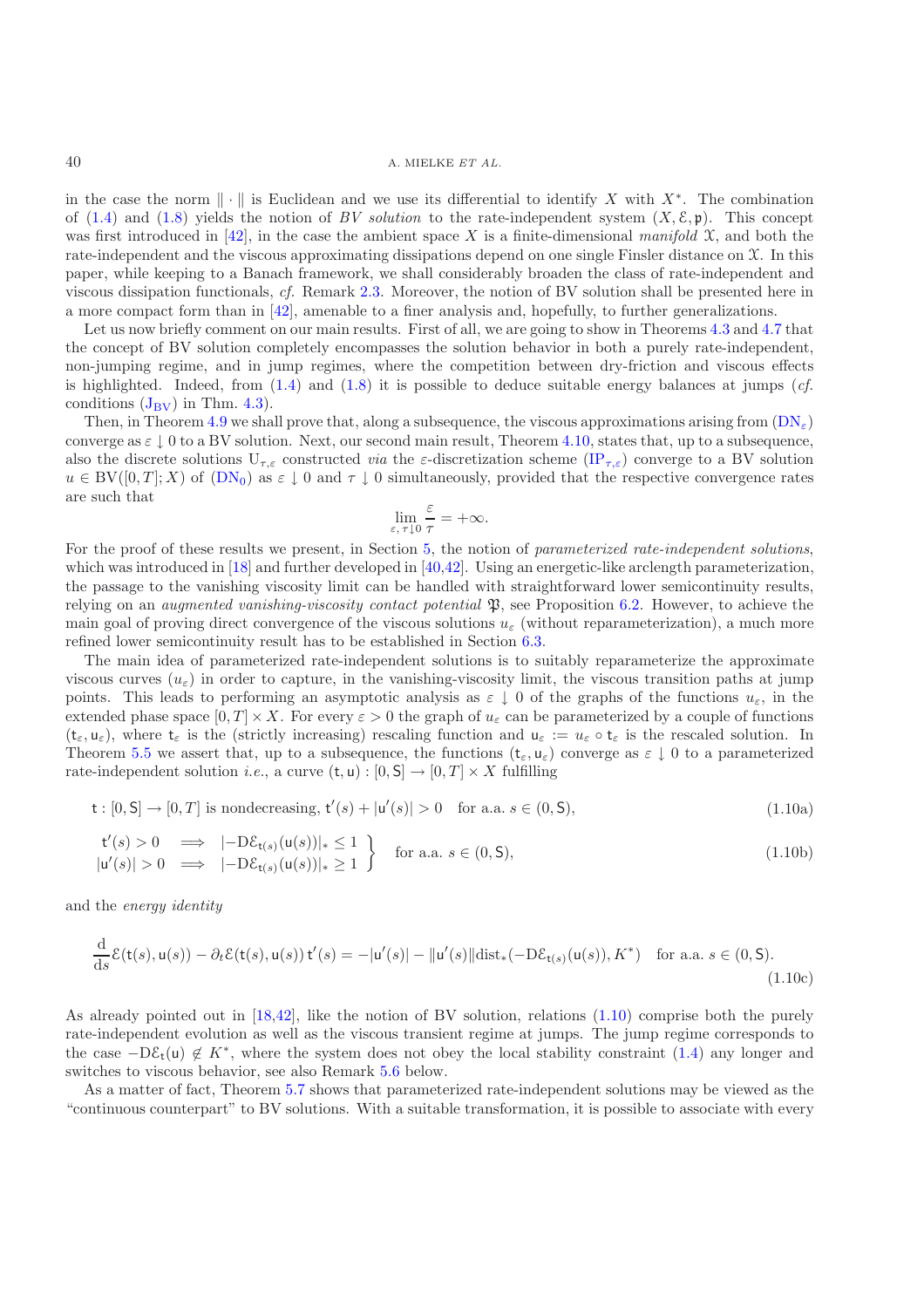parameterized rate-independent solution a BV solution, and conversely. One advantage of the parameterized notion is that it avoids the technicalities related to BV functions. For instance, it is more easily amenable to a stability analysis (*cf.* [\[42\]](#page-44-5), Rem. 6). Furthermore, in [\[40](#page-44-4)] a refined vanishing-viscosity analysis has been developed based on a slightly different reparameterization technique. There, an infinite-dimensional  $(L<sup>1</sup>, L<sup>2</sup>)$ framework is used, where  $(DN_{\epsilon})$  $(DN_{\epsilon})$  is replaced by a class of nonlinear evolutionary PDEs.

**Generalizations and future developments.** Above we have focused on dissipation functionals of the type [\(1.1\)](#page-1-1) and  $\Psi_{\varepsilon}(v) = |v| + \frac{\varepsilon}{2} ||v||^2$  as in  $(DN_{\varepsilon})$  $(DN_{\varepsilon})$  for ease of presentation only, in order to highlight the main variational argument leading to the notion of BV solution. Indeed, the analysis developed in this paper is targeted to a general

positively 1-homogeneous, convex dissipation  $\Psi_0: X \to [0, +\infty)$ ,

(*cf.* [\(2.1\)](#page-6-0)), and considers a fairly wide class of approximate viscous dissipation functionals  $\Psi_{\varepsilon}$ , defined by conditions  $(\Psi.1)-(\Psi.3)$  in Section [2.3.](#page-9-0) Furthermore, at the price of just technical complications, our results could be extended to the case of a *Finsler-like* family of dissipation functionals  $\Psi_{\varepsilon}(u, \cdot)$ , depending on the state variable  $u \in X$ , and satisfying uniform bounds and Mosco-continuity with respect to u, see [\[42\]](#page-44-5), Section 2 and [\[47](#page-44-25)], Sections 6 and 8.

The extension to *infinite-dimensional* ambient spaces and *nonsmooth* energies is crucial for application of the concept of BV solution to PDE systems modeling rate-independent evolutions in continuum mechanics. A first step in this direction is to generalize the known existence results for doubly nonlinear equations, driven by a viscous dissipation, to nonconvex and nonsmooth energy functionals in infinite dimensions. As shown in [\[46](#page-44-26)[,47\]](#page-44-25), in the nonsmooth and nonconvex case one can replace the energy differential  $D\mathcal{E}_t$  with a suitable notion of *subdifferential* ∂ε<sub>t</sub>. Accordingly, instead of continuity of Dε<sub>t</sub>, one asks for closedness of the multivalued subdifferential  $\partial \mathcal{E}_t$  in the sense of graphs. These ideas shall be further advanced in the forthcoming work [\[43\]](#page-44-27). Therein, exploiting techniques from nonsmooth analysis, we shall also tackle energies that do not depend smoothly on time (this is relevant for rate-independent applications, see *e.g.* [\[24](#page-44-23)[,27\]](#page-44-22)).

On the other hand, the requirement that the ambient space  $X$  is finite-dimensional could be replaced by suitable compactness (of the sublevels of the energy) and reflexivity assumptions. The latter topological requirement in fact ensures that X has the so-called Radon-Nikodým property, *i.e.* that absolutely continuous curves with values in X are almost everywhere differentiable. The vanishing-viscosity analysis in spaces which do not enjoy this property requires a subtler approach involving metric arguments (see *e.g.* [\[47\]](#page-44-25), Sect. 7), or ad hoc stronger estimates [\[40\]](#page-44-4). See also [\[17](#page-43-13)[,33\]](#page-44-28) for some preliminary approaches to BV solutions for PDE problems.

**Plan of the paper.** Section [2](#page-5-0) is devoted to an extended presentation of energetic and local solutions to rateindependent systems. In particular, after fixing the setup of the paper in Section [2.1,](#page-6-1) in Section [2.2](#page-7-1) we recall the definition of energetic solution, show its differential characterization and the related variational time-incremental scheme. We develop the vanishing-viscosity approach in Sections [2.3](#page-9-0) and [2.4,](#page-11-0) thus arriving at the notion of local solution (see Sect. [2.5\)](#page-12-2), which also admits a differential characterization.

In Section [3](#page-14-1) we introduce the concept of vanishing-viscosity contact potential and thoroughly analyze its properties, as well as the induced (pseudo-) total variation. With these ingredients, in Section [4](#page-18-0) we present the notion of BV solution. We show that BV solutions also admit a differential characterization, and that they provide a careful description of the energetic behavior of the system, see Section [4.2.](#page-19-1) Then, in Section [4.3](#page-21-0) we state our main results on the convergence of the viscous solutions  $u_{\varepsilon}$  towards BV solutions u.

While Section [5](#page-23-0) develops the fundamental tool of parameterized rate-independent solutions, Section [6](#page-29-0) contains some technical results which lie at the core of our theory. Appendices A and B provide further details on the vanishing-viscosity contact potential and the optimal transitions, respectively.

#### 2. Energetic *VERSUS* local solutions, and their viscous regularizations

<span id="page-5-0"></span>In this section, we will briefly recall the notion of *energetic solutions* and show that viscous regularizations of rate-independent systems give raise to *local solutions*. The latter concept is rather weak, since it still contains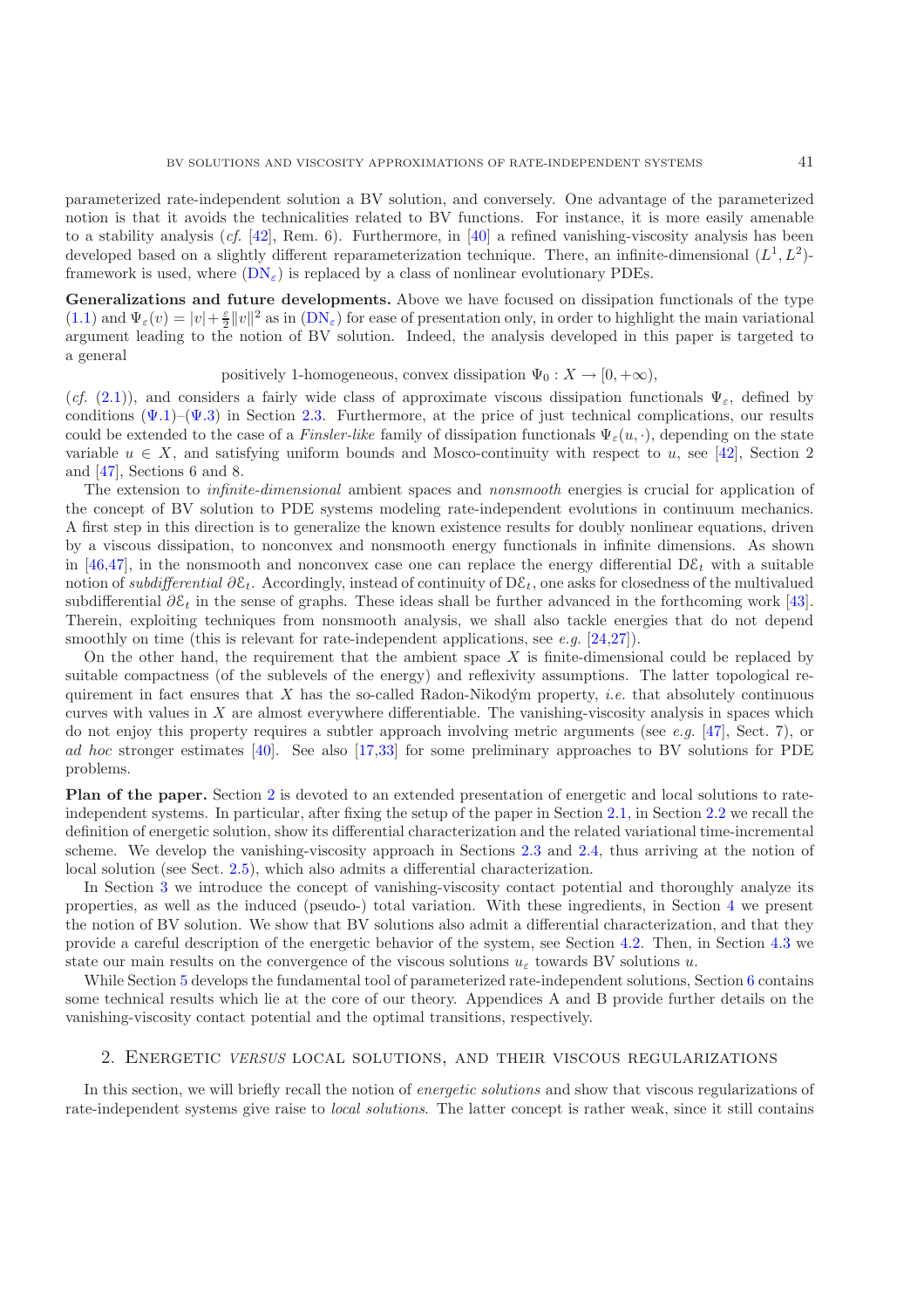## 42 A. MIELKE *ET AL.*

all energetic solutions, and it is the aim of this work to identify more properties of the limits obtained in the vanishing-viscosity limit.

## <span id="page-6-1"></span>2.1. **Rate-independent setting: dissipation and energy functionals**

We let

 $(X, \|\cdot\|_X)$  be a finite-dimensional normed vector space,

<span id="page-6-0"></span>endowed with a gauge function  $\Psi_0$ , namely a

non-degenerate, positively 1-homogeneous, convex dissipation  $\Psi_0: X \to [0, +\infty)$ , (2.1)

*i.e.*  $\Psi_0$  satisfies  $\Psi_0(v) > 0$  if  $v \neq 0$ , and

$$
\Psi_0(v_1+v_2)\leq \Psi_0(v_1)+\Psi_0(v_2),\quad \Psi_0(\lambda v)=\lambda\Psi_0(v)\quad \text{for every }\lambda\geq 0,\,\,v,v_1,v_2\in X.
$$

In particular, there exists a constant  $\eta > 0$  such that

$$
\eta^{-1} ||v||_X \le \Psi_0(v) \le \eta ||v||_X \quad \text{for every } v \in X.
$$

<span id="page-6-4"></span>Since  $\Psi_0$  is 1-homogeneous, its subdifferential  $\partial \Psi_0 : X \rightrightarrows X^*$  can be characterized by

$$
\partial \Psi_0(v) := \left\{ w \in X : \langle w, z \rangle \le \Psi_0(z) \text{ for every } z \in X, \quad \langle w, v \rangle = \Psi_0(v) \right\} \subset X^*.
$$
 (2.2)

<span id="page-6-2"></span>Moreover,  $\partial \Psi_0$  takes its values in the convex set  $K^* \subset X^*$ , given by

$$
K^* = \partial \Psi_0(0) := \{ w \in X^* : \langle w, z \rangle \le \Psi_0(z) \quad \forall z \in X \} \supset \partial \Psi_0(v) \quad \text{for every } v \in X. \tag{2.3}
$$

The following properties are well-known (see *e.g.* [\[45](#page-44-29)]):

**K1.**  $K^*$  is the proper domain of the Legendre transform  $\Psi_0^*$  of  $\Psi_0$ , since

$$
\Psi_0^*(w) = I_{K^*}(w) = \begin{cases} 0 & \text{if } w \in K^*, \\ +\infty & \text{otherwise.} \end{cases}
$$
\n(2.4)

**K2.**  $\Psi_0$  is the support function of  $K^*$ , since

$$
\Psi_0(v) = \sup_{w \in K^*} \langle w, v \rangle \quad \text{for every } v \in X,
$$
\n(2.5)

and  $K^*$  is the polar set of the unit ball  $K := \{v \in X : \Psi_0(v) \leq 1\}$  associated with  $\Psi_0$ . **K3.**  $K^*$  is the unit ball of the support function  $\Psi_{0*}$  of K:

<span id="page-6-5"></span>
$$
K^* = \{ w \in X^* : \Psi_{0*}(w) \le 1 \}, \quad \text{with} \quad \Psi_{0*}(w) = \sup_{v \in K} \langle w, v \rangle = \sup_{v \ne 0} \frac{\langle w, v \rangle}{\Psi_0(v)}.
$$
 (2.6)

<span id="page-6-3"></span>**K4.** In the even case (*i.e.*, when  $\Psi_0(v) = \Psi_0(-v)$  for all  $v \in X$ )  $\Psi_0$  is an equivalent norm for X,  $\Psi_{0*}$  is its dual norm, and  $K$  and  $K^*$  are their respective unit balls.

Further, we consider a *smooth* energy functional

$$
\mathcal{E} \in C^1([0,T] \times X),
$$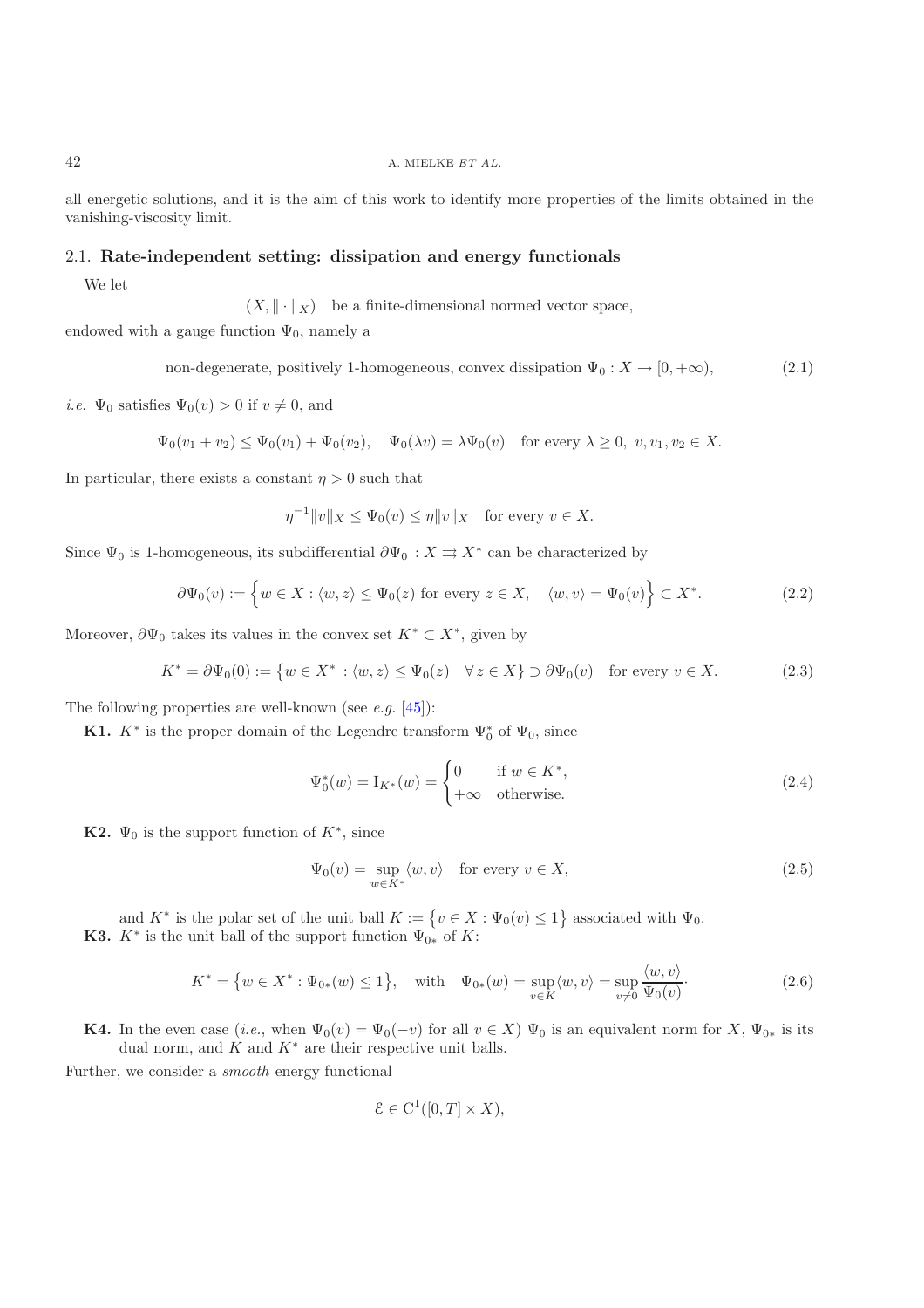which we suppose bounded from below (and thus, up to the addition of a constant, nonnegative) and with energy-bounded time derivative

$$
\exists C > 0 \,\forall (t, u) \in [0, T] \times X : \qquad |\partial_t \mathcal{E}_t(u)| \leq C \mathcal{E}_t(u). \tag{2.7}
$$

<span id="page-7-6"></span>The rate-independent system associated with the energy functional  $\mathcal E$  and the dissipation potential  $\Psi_0$  can formally be described by the *rate-independent doubly nonlinear* differential inclusion

<span id="page-7-0"></span>
$$
\partial \Psi_0(u'(t)) + D\mathcal{E}_t(u(t)) \ni 0 \quad \text{in } X^* \quad \text{for a.a. } t \in (0, T). \tag{DN_0}
$$

<span id="page-7-5"></span>As already mentioned in the introduction, for nonconvex energies the solutions to  $(DN_0)$  $(DN_0)$  may exhibit discontinuities in time. The first weak solvability notion for [\(DN](#page-7-0)0) is the concept of *energetic solution* to the rate-independent system  $(X, \mathcal{E}, \Psi_0)$ , see [\[37](#page-44-6)[,38](#page-44-7)[,41\]](#page-44-8) and the survey [\[32](#page-44-0)]. In what follows, we shall use triplets of the form  $(X, \mathcal{E}, \Xi)$  to indicate an evolutionary system on the state space X that is driven by the energy functional E and the dissipation functional Ξ. According to the choice of Ξ, we shall address different solution notions.

## <span id="page-7-8"></span><span id="page-7-1"></span>2.2. **Energetic solutions and variational incremental scheme**

**Definition 2.1** (energetic solution). A curve  $u \in BV([0,T]; X)$  is an energetic solution of the *rate-independent system*  $(X, \mathcal{E}, \Psi_0)$  if for all  $t \in [0, T]$  the *global stability* (S) and the *energy balance* (E) hold:

<span id="page-7-3"></span><span id="page-7-2"></span>
$$
\forall z \in X: \qquad \mathcal{E}_t(u(t)) \le \mathcal{E}_t(z) + \Psi_0(z - u(t)), \tag{S}
$$

$$
\mathcal{E}_t(u(t)) + \text{Var}_{\Psi_0}(u;[0,t]) = \mathcal{E}_0(u(0)) + \int_0^t \partial_t \mathcal{E}_s(u(s)) ds.
$$
 (E)

**BV functions.** Hereafter, we shall consider functions of bounded variation *pointwise defined at every time*  $t \in [0, T]$ , such that the *pointwise* total variation with respect to  $\Psi_0$  (any equivalent norm of X can be chosen)  $Var_{\Psi_0}(u;[0,T])$  is finite, where

$$
\text{Var}_{\Psi_0}(u;[a,b]) := \sup \Bigg\{ \sum_{m=1}^M \Psi_0\big(u(t_m) - u(t_{m-1})\big) : a = t_0 < t_1 < \cdots < t_{M-1} < t_M = b \Bigg\}.
$$

Notice that a function  $u \in BV([0,T]; X)$  admits left and right limits at every  $t \in [0,T]$ :

$$
u(t_{-}) := \lim_{s \uparrow t} u(s), \ \ u(t_{+}) := \lim_{s \downarrow t} u(s) \ \text{ with the convention } u(0_{-}) := u(0), \ u(T_{+}) := u(T). \tag{2.8}
$$

Its *pointwise* jump set  $J_u$  is the at most countable set defined by

$$
J_u := \{ t \in [0, T] : u(t_-) \neq u(t) \text{ or } u(t) \neq u(t_+) \} \supset \text{ess-J}_u := \{ t \in [0, T] : u(t_-) \neq u(t_+) \}. \tag{2.9}
$$

<span id="page-7-7"></span>We denote by  $u'$  the distributional derivative of  $u$ , and recall that  $u'$  is a Radon vector measure with finite total variation  $|u'|$ . It is well known [\[3\]](#page-43-15) that u' can be decomposed into the sum of the three mutually singular measures

$$
u' = u'_{\mathscr{L}} + u'_{\text{Ca}} + u'_{\text{J}}, \quad u'_{\mathscr{L}} = \dot{u} \mathscr{L}^1, \quad u'_{\text{co}} := u'_{\mathscr{L}} + u'_{\text{Ca}}.
$$
 (2.10)

<span id="page-7-4"></span>Here,  $u'_{\mathscr{L}}$  is the absolutely continuous part with respect to the Lebesgue measure  $\mathscr{L}^1$ , whose Lebesgue density  $\dot{u}$ is the usual pointwise (and  $\mathcal{L}^1$ -a.e. defined) derivative,  $u'_J$  is a discrete measure concentrated on ess- $J_u \subset J_u$ , and  $u'_{Ca}$  is the so-called Cantor part, still satisfying  $u'_{Ca}(\lbrace t \rbrace) = 0$  for every  $t \in [0, T]$ . the diffuse part of the measure, which does not charge  $J_u$ . In the following, it will be useful to use a nonnegative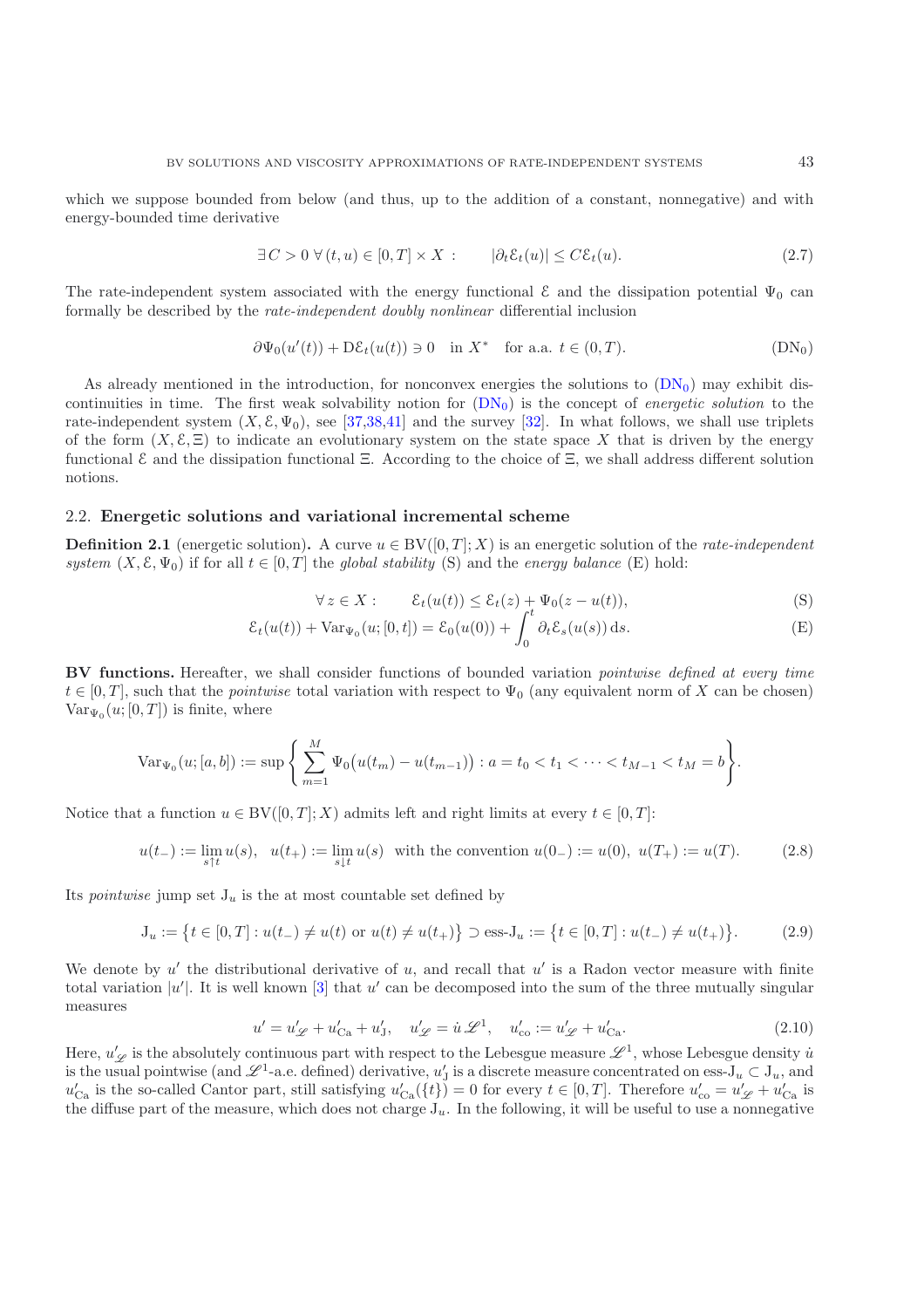## 44 A. MIELKE *ET AL.*

and diffuse reference measure  $\mu$  on  $(0,T)$ , such that  $\mathscr{L}^1$  and  $u'_{\text{Ca}}$  are absolutely continuous w.r.t.  $\mu$ : just to fix our ideas, we set

$$
\mu := \mathcal{L}^1 + |u'_{\text{Ca}}|.\tag{2.11}
$$

With a slight abuse of notation, for every  $(a, b) \subset (0, T)$  we denote by  $\int_a^b d\Psi_0(u'_{\text{co}})$  the integral

$$
\int_a^b \mathrm{d}\Psi_0(u'_{\text{co}}) := \int_a^b \Psi_0\left(\frac{\mathrm{d}u'_{\text{co}}}{\mathrm{d}\mu}\right) \mathrm{d}\mu = \int_a^b \Psi_0(\dot{u}) \mathrm{d}\mathscr{L}^1 + \int_a^b \Psi_0\left(\frac{\mathrm{d}u'_{\text{Ca}}}{\mathrm{d}|u'_{\text{Ca}}|}\right) \mathrm{d}|u'_{\text{Ca}}|.
$$
 (2.12)

<span id="page-8-2"></span>Since  $\Psi_0$  is 1-homogeneous, the above integral is independent of  $\mu$ , provided  $u'_{\rm co}$  is absolutely continuous w.r.t.  $\mu$ .

**Towards a differential characterization of energetic solutions.** Let us first of all point out that [\(S\)](#page-7-2) is stronger than the local stability condition

$$
- D\mathcal{E}_t(u(t)) \in K^* \quad \text{for every } t \in [0, T] \setminus J_u,
$$
 (S<sub>loc</sub>)

which can be formally deduced from  $(DN_0)$  $(DN_0)$  and  $(2.3)$ . Indeed, the global stability [\(S\)](#page-7-2) yields for every  $z =$  $u(t) + hv \in X$  and  $h > 0$ 

<span id="page-8-1"></span>
$$
\langle -\mathrm{D}\mathcal{E}_t(u(t)), hv\rangle + o(|h|) \leq \mathcal{E}_t(u(t)) - \mathcal{E}_t(u(t) + hv) \leq h \Psi_0(v)
$$

and therefore, dividing by h and passing to the limit as  $h \downarrow 0$ , one gets

$$
\langle -\mathrm{D}\mathcal{E}_t(u(t)), v \rangle \leq \Psi_0(v) \quad \text{for every } v \in X,
$$

so that  $(S<sub>loc</sub>)$  $(S<sub>loc</sub>)$  holds by [\(2.6\)](#page-6-3). We obtain more insight into [\(E\)](#page-7-3) by representing the  $\Psi_0$ -variation  $Var_{\Psi_0}(u; [a, b])$ in terms of the distributional derivative u' of u. In fact, recalling  $(2.10)$ – $(2.12)$ , we have

$$
\text{Var}_{\Psi_0}(u;[a,b]):=\int_a^b \mathrm{d}\Psi_0(u'_\text{co})+\text{Jmp}_{\Psi_0}(u;[a,b]),
$$

where the jump contribution  $\text{Jmp}_{\Psi_0}(u; [a, b])$  can be described by

$$
\begin{aligned}\n\text{Jmp}_{\Psi_0}(u; [a, b]) &:= \Delta_{\Psi_0}(u(a), u(a_+)) + \Delta_{\Psi_0}(u(b_-), u(b)) \\
&\quad + \sum_{t \in J_u \cap (a, b)} \left( \Delta_{\Psi_0}(u(t_-), u(t)) + \Delta_{\Psi_0}(u(t), u(t_+)) \right), \\
\text{with } \Delta_{\Psi_0}(v_0, v_1) &:= \Psi_0(v_1 - v_0).\n\end{aligned} \tag{2.13}
$$

As usual in rate-independent evolutionary problems, u is pointwise *everywhere* defined and the jump term  $\text{Jmp}_{\Psi_0}(u; [\cdot, \cdot])$  takes into account the value of u at every time  $t \in J_u$ . Therefore, if u is not continuous at t, this part may yield a strictly bigger contribution than the total mass of the distributional jump measure  $u'_{\rm J}$  (which gives rise to the so-called *essential variation*).

The following result provides an equivalent characterization of energetic solutions: besides the global stability condition [\(S\)](#page-7-2), it involves a BV formulation of the differential inclusion [\(DN](#page-7-0)0) (*cf.* the *subdifferential formulation* of [\[38](#page-44-7)]) and a *jump condition* at any jump point of u.

<span id="page-8-4"></span><span id="page-8-0"></span>**Proposition 2.2.** *A curve*  $u \in BV([0,T]; X)$  satisfying the global stability condition [\(S\)](#page-7-2) *is an energetic solution of the rate-independent system* (X, E, Ψ0) *if and only if it satisfies the differential inclusion*

<span id="page-8-3"></span>
$$
\partial \Psi_0 \left( \frac{\mathrm{d}u'_{\mathrm{co}}}{d\mu}(t) \right) + \mathrm{D}\mathcal{E}_t(u(t)) \ni 0 \quad \text{for } \mu\text{-}a.e. \ t \in [0, T], \ \text{where } \mu := \mathscr{L}^1 + |u'_{\mathrm{Ca}}|, \tag{DN_{0,\mathrm{BV}}}
$$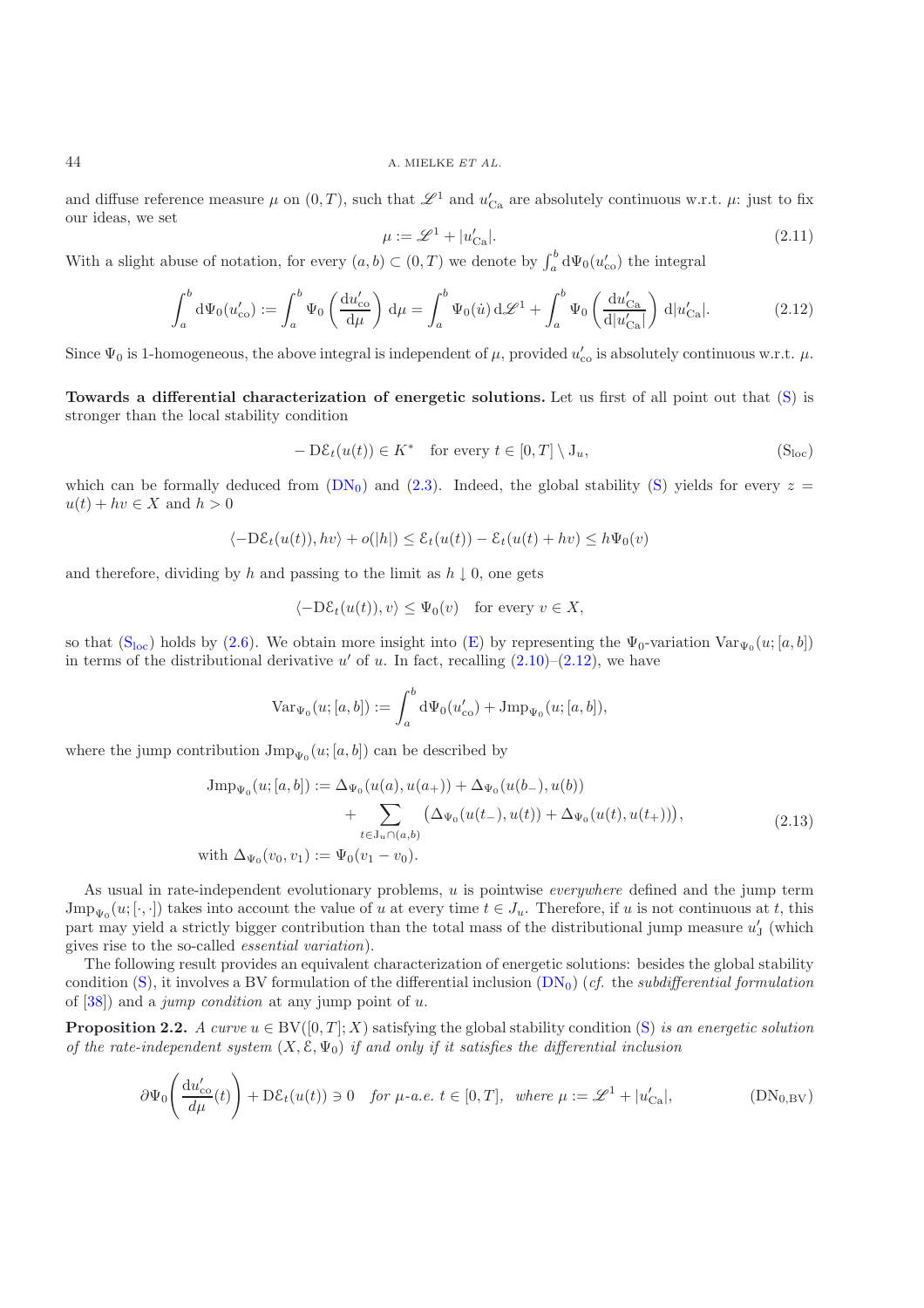*and the jump conditions*

$$
\mathcal{E}_t(u(t)) - \mathcal{E}_t(u(t_-)) = -\Delta_{\Psi_0}(u(t_-), u(t)), \mathcal{E}_t(u(t_+)) - \mathcal{E}_t(u(t)) = -\Delta_{\Psi_0}(u(t), u(t_+)),
$$
  

$$
\mathcal{E}_t(u(t_+)) - \mathcal{E}_t(u(t_-)) = -\Delta_{\Psi_0}(u(t_-), u(t_+))
$$
 (J<sub>ener</sub>)

*for every*  $t \in J_u$  *(recall convention [\(2.8\)](#page-7-5) in the case*  $t = 0, T$ *).* 

We shall simply sketch the proof, referring to the arguments for the forthcoming Proposition [2.7](#page-13-0) for all details.

*Proof.* By the additivity property of the total variation  $\text{Var}_{\Psi_0}(u; [\cdot, \cdot])$ , [\(E\)](#page-7-3) yields for every  $0 \le t_0 < t_1 \le T$ 

<span id="page-9-2"></span><span id="page-9-1"></span>
$$
\text{Var}_{\Psi_0}(u; [t_0, t_1]) + \mathcal{E}_{t_1}(u(t_1)) = \mathcal{E}_{t_0}(u(t_0)) + \int_{t_0}^{t_1} \partial_t \mathcal{E}_t(u(t)) dt.
$$
 (E')

Arguing as in the proof of Proposition [2.7](#page-13-0) later on, one can see that the global stability  $(S)$  and  $(E')$  yield the differential inclusion  $(DN_{0,BV})$  $(DN_{0,BV})$  and conditions  $(J_{\text{ener}})$  $(J_{\text{ener}})$  $(J_{\text{ener}})$ .

Conversely, repeating the arguments of Proposition [2.7](#page-13-0) one can verify that  $(DN_{0,BV})$  $(DN_{0,BV})$  and  $(J_{\text{ener}})$  $(J_{\text{ener}})$  $(J_{\text{ener}})$  imply  $(E)$ .  $\Box$ 

**Incremental minimization scheme.** Existence of energetic solutions can be proved by solving a minimization scheme, which is also interesting as construction of an effective approximation of the solutions.

For a given time-step  $\tau > 0$  we consider a uniform partition (for simplicity)  $0 = t_0 < t_1 < \cdots < t_{N-1} < T \le$  $t_N, t_n := n\tau$ , of the time interval  $[0,T]$ , and an initial value  $U^0_\tau \approx u_0$ . In order to find good approximations of  $U_{\tau}^{n} \approx u(t_{n}),$  we solve the incremental minimization scheme

find 
$$
U^1_{\tau}, \ldots, U^N_{\tau}
$$
 such that  $U^n_{\tau} \in \operatorname{Argmin}_{U \in X} \left\{ \Psi_0(U - U^{n-1}_{\tau}) + \mathcal{E}_{t_n}(U) \right\}.$  (IP<sub>\tau</sub>)

<span id="page-9-4"></span>Setting

$$
\overline{\mathbf{U}}_{\tau}(t) := \mathbf{U}_{\tau}^{n} \quad \text{if } t \in (t_{n-1}, t_n], \tag{2.14}
$$

it is possible to find a suitable vanishing sequence of step sizes  $\tau_k \downarrow 0$  (see, *e.g.*, [\[32](#page-44-0)[,38](#page-44-7)] for all calculations), such that

$$
\exists \lim_{k \to +\infty} \overline{\mathbf{U}}_{\tau_k}(t) =: u(t) \text{ for every } t \in [0, T],
$$

<span id="page-9-0"></span>and u is an energetic solution of  $(X, \mathcal{E}, \Psi_0)$ .

## 2.3. **Viscous approximations of rate-independent systems**

In the present paper we want to study a different approach to approximate and solve  $(DN_0)$  $(DN_0)$ : the main idea is to replace the linearly growing dissipation potential  $\Psi_0$  with a suitable *convex and superlinear* "viscous" regularization  $\Psi_{\varepsilon}: X \to [0, +\infty)$  of  $\Psi_0$ , depending on a "small" parameter  $\varepsilon > 0$  and "converging" to  $\Psi_0$  in a suitable sense as  $\varepsilon \downarrow 0$ . Solving the doubly nonlinear differential inclusion (we use the notation  $\dot{u}$  for the time derivative of  $u$ , when  $u$  is absolutely continuous)

<span id="page-9-3"></span>
$$
\partial \Psi_{\varepsilon}(\dot{u}_{\varepsilon}(t)) + D\mathcal{E}_{t}(u_{\varepsilon}(t)) \ni 0 \quad \text{in } X^* \quad \text{ for a.a. } t \in (0,T), \tag{DN_{\varepsilon}}
$$

<span id="page-9-5"></span>one can consider the sequence  $(u_{\varepsilon})$  as a good approximation of the solution u of  $(DN_0)$  $(DN_0)$  as  $\varepsilon \downarrow 0$ .

<span id="page-9-6"></span>There is also a natural discrete counterpart to  $(DN_{\epsilon})$  $(DN_{\epsilon})$ , which regularizes the incremental minimization prob-lem [\(IP](#page-9-4)<sub>τ</sub>). We simply substitute  $\Psi_0$  by  $\Psi_{\varepsilon}$  in (IP<sub>τ</sub>), recalling that now the time-step  $\tau$  should explicitly appear, since  $\Psi_{\varepsilon}$  is no longer 1-homogeneous. The viscous incremental problem is therefore

find 
$$
U_{\tau,\varepsilon}^1, \ldots, U_{\tau,\varepsilon}^N
$$
 such that  $U_{\tau,\varepsilon}^n \in \operatorname{Argmin}_{U \in X} \left\{ \tau \Psi_{\varepsilon} \left( \frac{U - U_{\tau,\varepsilon}^{n-1}}{\tau} \right) + \mathcal{E}_{t_n}(U) \right\}.$  (IP <sub>$\tau$</sub> , $\varepsilon$ )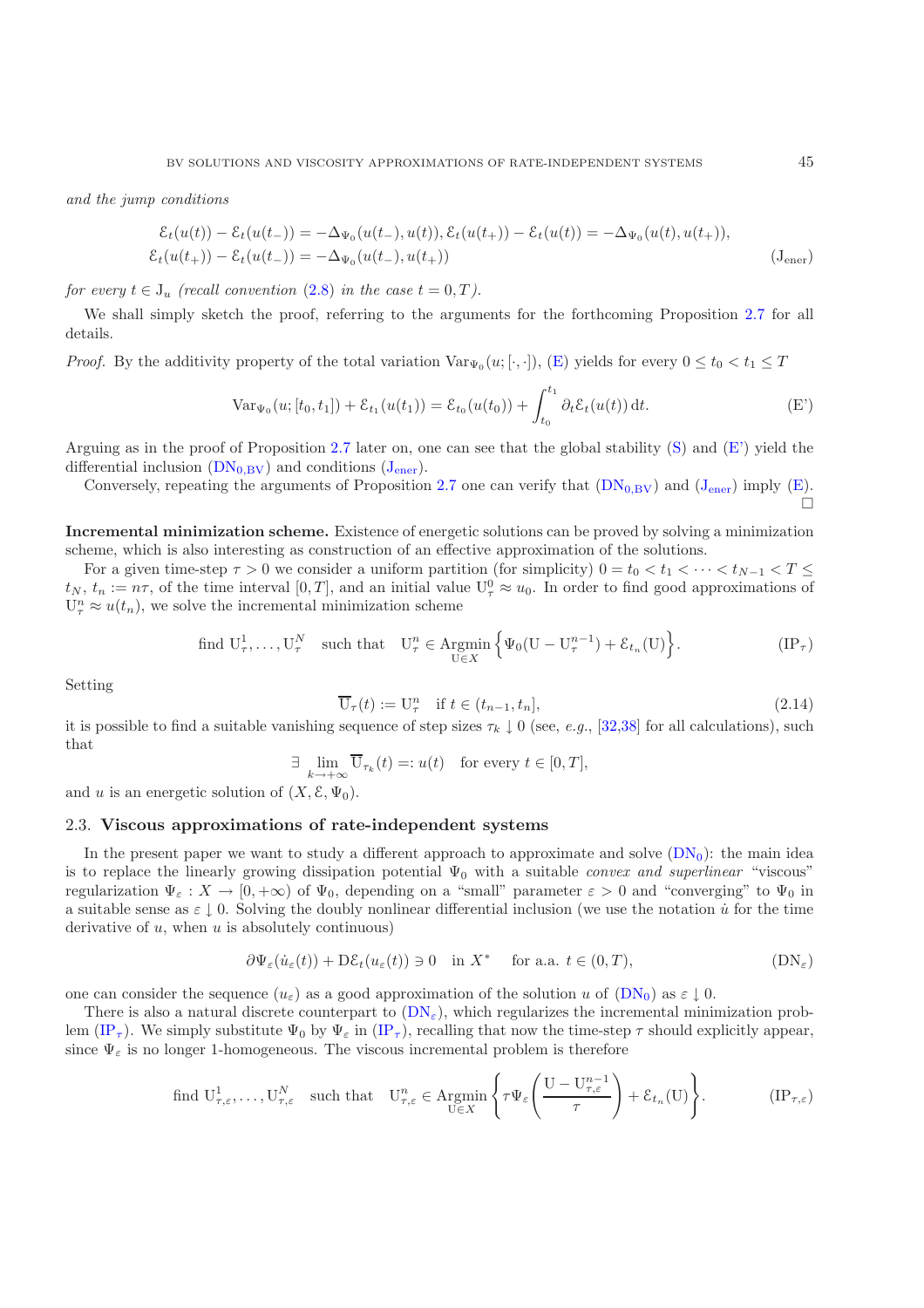As in  $(2.14)$ , we set

<span id="page-10-1"></span>
$$
\overline{\mathbf{U}}_{\tau,\varepsilon}(t) := \mathbf{U}_{\tau,\varepsilon}^n \quad \text{for } t \in (t_{n-1}, t_n]
$$

and study the limit of the discrete solutions  $\overline{U}_{\tau,\varepsilon}$  for  $(\tau,\varepsilon) \to 0$ , imposing an additional restriction on the behavior of the quotient  $\varepsilon/\tau$ , see Theorem [4.10](#page-17-1) below.

**The choice of the viscosity approximation**  $\Psi_{\varepsilon}$ **. In this work we restrict to the particular case that the** potential  $\Psi_{\varepsilon}$  is obtained by rescaling from a given  $\Psi$  as follows:

$$
\Psi: X \to [0, +\infty) \text{ is convex}, \quad \Psi(0) = 0, \quad \lim_{\|v\|_X \uparrow +\infty} \frac{\Psi(v)}{\|v\|_X} = +\infty,
$$
\n
$$
(\Psi.1)
$$

<span id="page-10-3"></span><span id="page-10-2"></span>
$$
\Psi_{\varepsilon}(v) := \varepsilon^{-1} \Psi(\varepsilon v) \quad \text{for every } v \in X, \ \varepsilon > 0,
$$
\n
$$
(\Psi.2)
$$

$$
\Psi_0(v) = \lim_{\varepsilon \downarrow 0} \Psi_\varepsilon(v) = \lim_{\varepsilon \downarrow 0} \varepsilon^{-1} \Psi(\varepsilon v) \quad \text{for every } v \in X. \tag{4.3}
$$

The last relation shows that  $\Psi_0$  can easily be recovered from  $\Psi_{\varepsilon}$ . In fact, by convexity of  $\Psi$  and the fact that  $\Psi(0) = 0$ , the map  $\varepsilon \mapsto \varepsilon^{-1} \Psi(\varepsilon v)$  is nondecreasing for all  $v \in X$ . Hence,

$$
\Psi_0(v) \le \Psi_{\varepsilon}(v) \quad \text{for all } v \in X \text{ and all } \varepsilon > 0. \tag{2.15}
$$

Furthermore, the superlinearity in  $(\Psi.1)$  implies that

$$
v \mapsto \partial \Psi_{\varepsilon}(v) := \partial \Psi(\varepsilon v)
$$
 is a surjective map.

Denoting by  $\Psi^*, \Psi^*_\varepsilon$  the conjugate functions of  $\Psi$  and  $\Psi_\varepsilon$ , we also have

<span id="page-10-6"></span>
$$
0 = \Psi^*(0) \le \Psi^*(\xi) < +\infty, \qquad \Psi^*_\varepsilon(\xi) = \varepsilon^{-1} \Psi^*(\xi) \quad \text{for every } \xi \in X^*, \ \varepsilon > 0,\tag{2.16}
$$

<span id="page-10-4"></span>and, by  $(\Psi.3)$ , for every  $\xi \in X^*$ 

<span id="page-10-7"></span>
$$
\Psi^*(\xi) = 0 \quad \Leftrightarrow \quad \Psi_0^*(\xi) = 0 \quad \Leftrightarrow \quad \xi \in K^*.
$$
\n(2.17)

Due to  $(2.15)$ , there holds

$$
\Psi_{\varepsilon}^{*}(\xi) \le \Psi_{0}^{*}(\xi) \quad \text{for all } v \in X, \, \varepsilon > 0. \tag{2.18}
$$

<span id="page-10-0"></span>The following examples show that the choice  $(\Psi.2)$  still provides a great flexibility and covers several interesting cases.

#### **Example 2.3.**

**(1)**  $\Psi_0$ -viscosity: The simplest example, still absolutely nontrivial [\[42\]](#page-44-5), is to consider

$$
\Psi(v) := \Psi_0(v) + \frac{1}{2} (\Psi_0(v))^2, \quad \Psi_\varepsilon(v) := \Psi_0(v) + \frac{\varepsilon}{2} (\Psi_0(v))^2,
$$
  

$$
\partial \Psi_\varepsilon(v) = (1 + \varepsilon \Psi_0(v)) \partial \Psi_0(v).
$$
\n(2.19)

<span id="page-10-5"></span>A similar regularization can be obtained by choosing a real convex and superlinear function  $F_V$ :  $[0, +\infty) \to [0, +\infty)$ , with  $F_V(0) = F'_V(0) = 0$ , and setting

$$
\Psi(v) := \Psi_0(v) + F_V(\Psi_0(v)) = F(\Psi_0(v)) \quad \text{with} \quad F(r) := r + F_V(r). \tag{2.20}
$$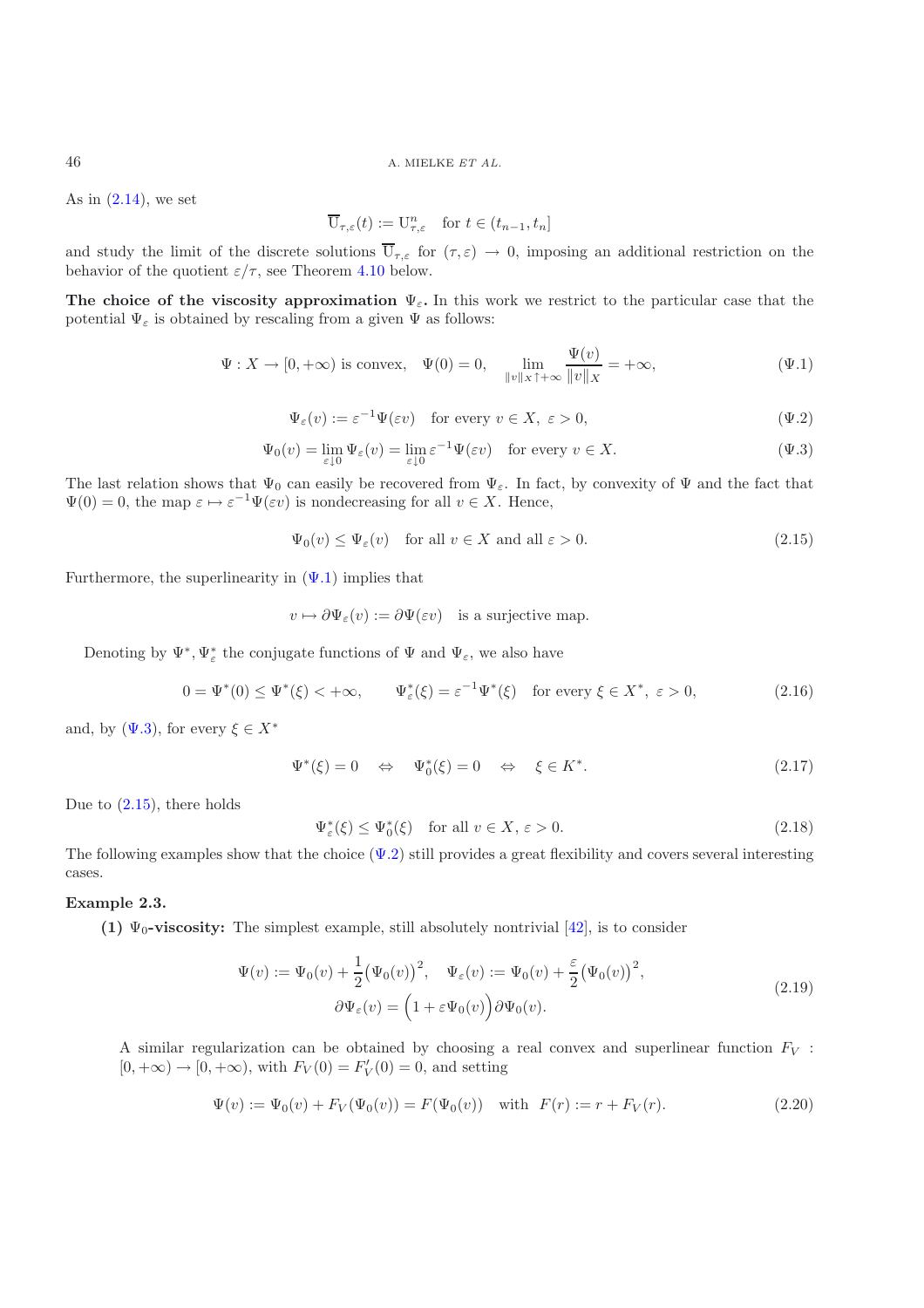**(2) Quadratic or** *p***-viscosity induced by a norm**  $\|\cdot\|$ **:** The most interesting case involves an arbitrary norm  $\|\cdot\|$  on X and considers for  $p > 1$ 

$$
\Psi(v) = \Psi_0(v) + \frac{1}{p} ||v||^p, \quad \Psi_\varepsilon(v) = \Psi_0(v) + \frac{\varepsilon^{p-1}}{p} ||v||^p, \quad \partial \Psi_\varepsilon(v) = \partial \Psi_0(v) + \varepsilon^{p-1} J_p(v), \tag{2.21}
$$

where  $J_p$  is the p-duality map associated with  $\|\cdot\|$ . In particular, if  $\|\cdot\|$  is a Hilbertian norm and  $p=2$ , then  $J_2$  is the Riesz isomorphism and we can choose  $J_2(v) = v$  by identifying X with  $X^*$ . Hence,  $(DN_{\varepsilon})$  $(DN_{\varepsilon})$ reads

$$
\partial \Psi_{\varepsilon}(\dot{u}_{\varepsilon}(t)) + \varepsilon \dot{u}_{\varepsilon}(t) + \mathcal{D}\mathcal{E}_{t}(u_{\varepsilon}(t)) \ni 0 \quad \text{in } X^* \quad \text{ for a.a. } t \in (0,T).
$$

For the general p-viscosity, the incremental problem  $(\text{IP}_{\tau,\varepsilon})$  looks for  $U_{\tau,\varepsilon}^n$  which recursively minimizes

$$
U \mapsto \Psi_0(U - U_{\tau,\varepsilon}^{n-1}) + \frac{\varepsilon}{p\tau} ||U - U_{\varepsilon,\tau}^{n-1}||^p + \mathcal{E}_{t_n}(U).
$$

**(3) Additive viscosity:** More generally, we can choose a convex "viscous" potential  $\Psi_V : X \to [0, +\infty)$ satisfying

$$
\lim_{\varepsilon \downarrow 0} \varepsilon^{-1} \Psi_V(\varepsilon v) = 0, \quad \lim_{\lambda \uparrow + \infty} \lambda^{-1} \Psi_V(\lambda v) = +\infty \quad \text{for all } v \in X,
$$
\n(2.22)

<span id="page-11-6"></span>and set

$$
\Psi(v) := \Psi_0(v) + \Psi_V(v), \quad \Psi_\varepsilon(v) := \Psi_0(v) + \varepsilon^{-1} \Psi_V(\varepsilon v), \quad \partial \Psi_\varepsilon(v) = \partial \Psi_0 + \partial \Psi_V(\varepsilon v). \tag{2.23}
$$

<span id="page-11-3"></span>Case (3) of the above example, which contains the two earlier cases, is the typical situation that motivates our investigation as it has a natural physical interpretation. However, other vanishing-viscosity limits might be mathematically relevant, like  $\Psi_{\varepsilon}(v) = \frac{1}{1+\varepsilon} ||v||_{1+\varepsilon}^{1+\varepsilon}$ , which is not of the form  $(\Psi.2)$ .

## <span id="page-11-0"></span>2.4. **Viscous energy identity**

Since  $\Psi$  has a superlinear growth, the results of [\[8](#page-43-9)[,9](#page-43-10)] ensure that for every  $\varepsilon > 0$  and initial datum  $u_0 \in X$  there exists at least one solution  $u_{\varepsilon} \in AC([0,T];X)$  to equation  $(DN_{\varepsilon})$  $(DN_{\varepsilon})$ , fulfilling the Cauchy condition  $u_{\varepsilon}(0) = u_0$ .

In order to capture its asymptotic behavior as  $\varepsilon \downarrow 0$ , we split equation  $(DN_{\varepsilon})$  $(DN_{\varepsilon})$  in a simple system of two conditions, involving an auxiliary variable  $w_{\varepsilon} : [0, T] \to X^*$  and a scalar function  $p_{\varepsilon} : [0, T] \to \mathbb{R}$ 

$$
\partial \Psi_{\varepsilon}(\dot{u}_{\varepsilon}(t)) \ni w_{\varepsilon} \qquad \text{for a.a. } t \in (0, T), \tag{2.24a}
$$

$$
D\mathcal{E}_t(u_\varepsilon(t)) = -w_\varepsilon(t), \qquad \partial_t \mathcal{E}_t(u_\varepsilon(t)) = -p_\varepsilon(t) \qquad \text{for all } t \in [0, T]. \tag{2.24b}
$$

The classical characterization of the subdifferential of  $\Psi_{\varepsilon}$  yields that the first condition [\(2.24a\)](#page-11-2) is equivalent to

<span id="page-11-2"></span>
$$
\Psi_{\varepsilon}(\dot{u}_{\varepsilon}(t)) + \Psi_{\varepsilon}^{*}(w_{\varepsilon}(t)) = \langle w_{\varepsilon}(t), \dot{u}_{\varepsilon}(t) \rangle \quad \text{for a.a. } t \in (0, T). \tag{2.25}
$$

On the other hand, the chain rule for the C<sup>1</sup> functional  $\mathcal E$  shows that along any absolutely continuous curve  $u_{\varepsilon}$ we have

$$
\frac{\mathrm{d}}{\mathrm{d}t}\mathcal{E}_t(u_\varepsilon(t)) = \langle \mathrm{D}\mathcal{E}_t(u_\varepsilon(t)), \dot{u}_\varepsilon(t) \rangle + \partial_t \mathcal{E}_t(u_\varepsilon(t)) = -\langle w_\varepsilon(t), \dot{u}_\varepsilon(t) \rangle - p_\varepsilon(t) \text{ for a.a. } t \in (0, T). \tag{2.26}
$$

<span id="page-11-5"></span>Thus, equation [\(2.24a\)](#page-11-2) is equivalent to the *energy identity*

$$
\int_{t_0}^{t_1} \left( \Psi_{\varepsilon} \left( \dot{u}_{\varepsilon}(r) \right) + \Psi_{\varepsilon}^* \left( w_{\varepsilon}(r) \right) + p_{\varepsilon}(r) \right) dr + \mathcal{E}_{t_1}(u_{\varepsilon}(t_1)) = \mathcal{E}_{t_0}(u_{\varepsilon}(t_0)),\tag{2.27}
$$

<span id="page-11-4"></span><span id="page-11-1"></span>for every  $0 \le t_0 \le t_1 \le T$ .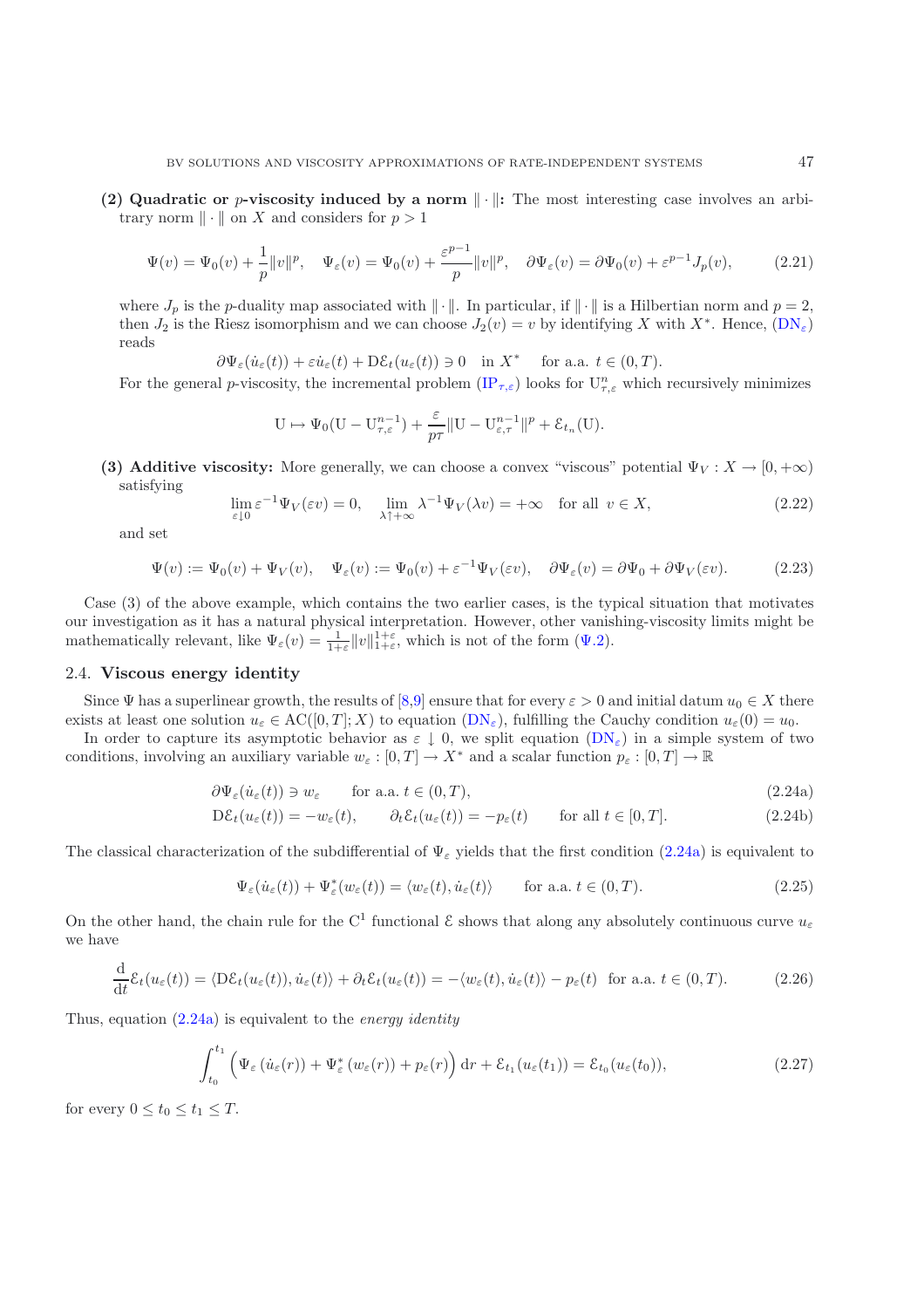**Remark 2.4** (the role of  $\Psi_{\varepsilon}^*$ ). In the general case of additive viscosity  $(2.23)$  (where  $\Psi(v) = \Psi_0(v) + \Psi_V(v)$ ), the inf-sup convolution formula [\[22\]](#page-44-30), Theorem 2.3.2, yields

$$
\Psi_{\varepsilon}^*(\xi) = \inf_{\xi_1 + \xi_2 = \xi \atop \xi_1, \xi_2 \in X^*} \left\{ I_{K^*}(\xi_1) + \frac{1}{\varepsilon} \Psi_V^*(\xi_2) \right\} = \frac{1}{\varepsilon} \min_{z \in K^*} \Psi_V^*(\xi - z).
$$

In particular, when  $\Psi_V(\xi) := \frac{1}{2} ||v||^2$  for some norm  $|| \cdot ||$  of X, one finds

$$
\Psi_{\varepsilon}^*(\xi) = \frac{1}{2\varepsilon} \min_{z \in K^*} \|\xi - z\|_*^2,
$$

where  $\|\cdot\|_*$  is the dual norm of  $\|\cdot\|$ . Thus, for all  $\xi \in X^*$  the functional  $2\varepsilon \Psi_{\varepsilon}^*(\xi)$  is the squared distance of  $\xi$ from  $K^*$  with respect to  $\|\cdot\|_*$ . This shows that, in the viscous regularized equation  $(DN_{\varepsilon})$  $(DN_{\varepsilon})$ , the (local) stability condition  $w(t) = -D\varepsilon_t(u(t)) \in K^*$  has been replaced by the contribution of the penalizing term

$$
\frac{1}{2\varepsilon} \int_0^T \min_{z \in K^*} \|\text{-D}\mathcal{E}_t(u_\varepsilon(t)) - z\|_*^2 dt
$$

<span id="page-12-2"></span>in the energy identity [\(2.27\)](#page-11-4).

## 2.5. **Pointwise limit of viscous approximations and local solutions**

Using [\(2.7\)](#page-7-6), it is not difficult to show that the viscous solutions  $u_{\varepsilon}$  of  $(DN_{\varepsilon})$  $(DN_{\varepsilon})$  satisfy the *a priori* bound

$$
\int_0^T \left( \Psi_{\varepsilon}(\dot{u}_{\varepsilon}(t)) + \Psi_{\varepsilon}^*(w_{\varepsilon}(t)) \right) dt \le C, \quad \text{with} \ \ w_{\varepsilon}(t) = -\mathrm{D}\mathcal{E}_t(u_{\varepsilon}(t)) \ \text{ for all } t \in [0, T]. \tag{2.28}
$$

<span id="page-12-6"></span>Therefore, Helly's compactness theorem yields that, up to the extraction of a suitable subsequence, the sequence  $(u_{\varepsilon})$  pointwise converges to a BV curve u, with  $w_{\varepsilon}(t) \to w(t) = -D \mathcal{E}_t(u(t))$  as  $\varepsilon \downarrow 0$ . By  $(\Psi.3)$ , [\(2.15\)](#page-9-5), and the explicit representation formula in [\(2.16\)](#page-10-4),  $\Psi_{\varepsilon}^*(\cdot)$  is converging monotonically increasing to  $\Psi_0^* = I_{K^*}$  as  $\varepsilon \downarrow 0$ , so that

$$
\liminf_{\varepsilon \downarrow 0} \Psi_{\varepsilon}^*(w_{\varepsilon}(t)) \ge \Psi_0^*(w(t)) = I_{K^*}(w(t)) = \begin{cases} 0 & \text{if } w(t) \in K^*, \\ +\infty & \text{otherwise.} \end{cases}
$$
\n(2.29)

<span id="page-12-7"></span>We infer that the limit curve u satisfies the ([loc](#page-8-1)al) stability condition  $(S<sub>loc</sub>)$ . On the other hand, passing to the limit in [\(2.27\)](#page-11-4) one gets the energy inequality

$$
\mathcal{E}_{t_1}(u(t_1)) + \text{Var}_{\Psi_0}(u; [t_0, t_1]) \le \mathcal{E}_{t_0}(u(t_0)) + \int_{t_0}^{t_1} \partial_t \mathcal{E}_t(u(t)) dt \quad \text{for } 0 \le t_0 < t_1 \le T. \tag{E'_{ineq}}
$$

<span id="page-12-5"></span><span id="page-12-0"></span>The above discussion motivates the concept of *local solution*, first introduced in [\[51\]](#page-44-24), Definition 3.1 (see also [\[42\]](#page-44-5), Sect. 5.2, and the comparison in [\[33\]](#page-44-28)).

**Definition 2.5** (local solutions). A curve  $u \in BV([0,T]; X)$  is called a *local solution* of the rate-independent system  $(X, \mathcal{E}, \Psi_0)$  if it satisfies the *local stability* condition

<span id="page-12-4"></span><span id="page-12-3"></span>
$$
-D\mathcal{E}_t(u(t)) \in K^* \quad \text{for every } t \in [0,T] \setminus J_u,
$$
 (S<sub>loc</sub>)

and the *energy dissipation [ineq](#page-12-3)uality*  $(E'_{\text{ineq}})$ .

<span id="page-12-1"></span>As explained before Definition [2.5,](#page-12-0) the following result is an immediate consequence of the vanishing-viscosity limit.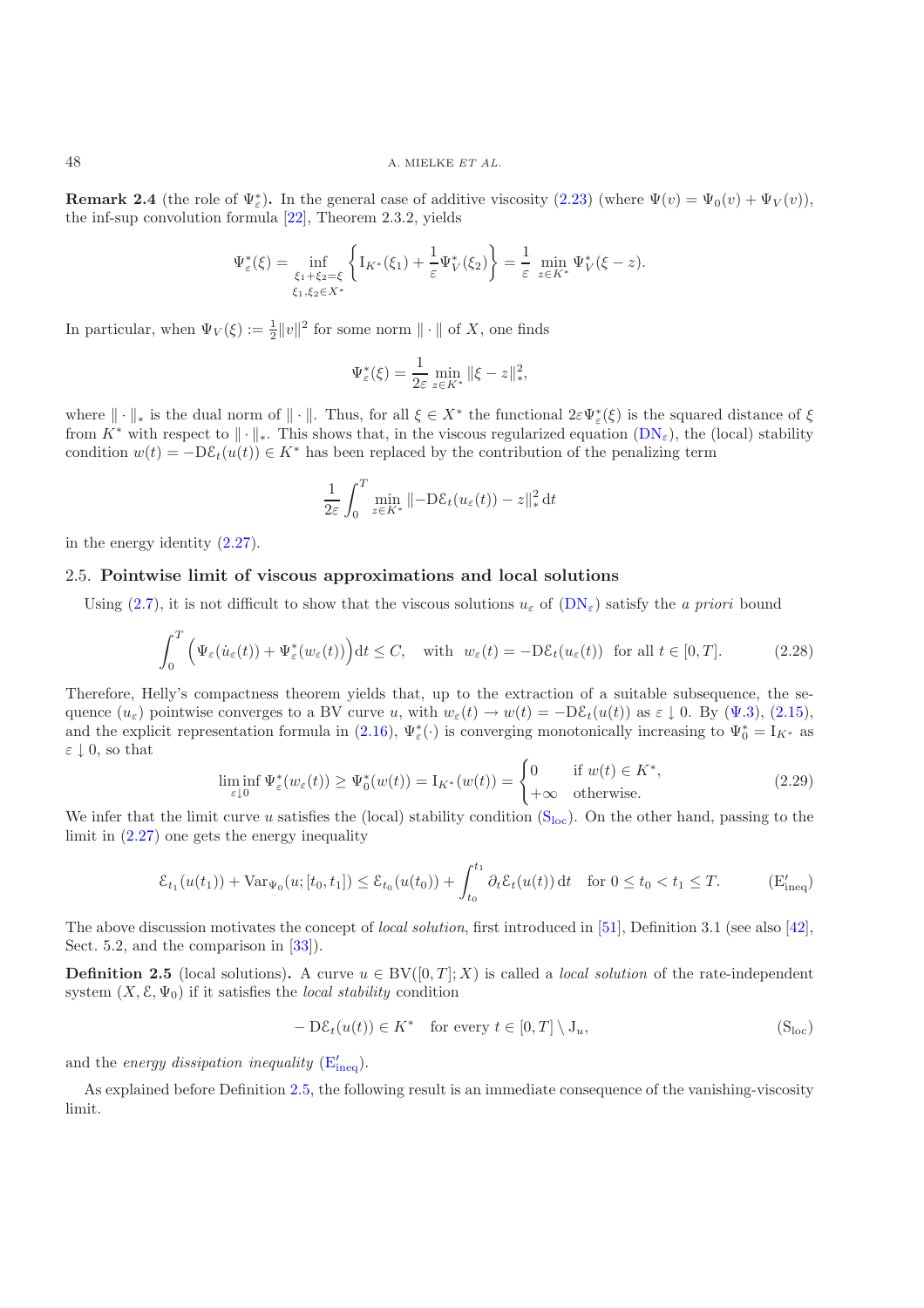**Lemma 2.6.** *Pointwise limits*  $u : [0, T] \times X$  *of subsequences of solutions*  $u_{\varepsilon}$  *of*  $(DN_{\varepsilon})$  $(DN_{\varepsilon})$  *are local solutions in the sense of Definition* [2.5](#page-12-0)*.*

Local solutions admit the following differential characterization.

<span id="page-13-0"></span>**Proposition 2.7** (differential characterization of local solutions). *A curve*  $u \in BV([0,T]; X)$  *is a* local solution *of the rate-independent system*  $(X, \mathcal{E}, \Psi_0)$  *if and only if it satisfies the BV differential inclusion* 

$$
\partial \Psi_0 \left( \frac{\mathrm{d}u'_{\mathrm{co}}}{d\mu}(t) \right) + \mathrm{D}\mathcal{E}_t(u(t)) \ni 0 \quad \text{for } \mu\text{-}a.e. \ t \in [0, T], \quad \mu := \mathscr{L}^1 + |u'_{\mathrm{Ca}}|, \tag{DN_{0,\mathrm{BV}}}
$$

*and the jump inequalities*

$$
\mathcal{E}_t(u(t)) - \mathcal{E}_t(u(t-)) \leq -\Delta_{\Psi_0}(u(t-), u(t)), \mathcal{E}_t(u(t+)) - \mathcal{E}_t(u(t)) \leq -\Delta_{\Psi_0}(u(t), u(t+)),
$$
  

$$
\mathcal{E}_t(u(t+)) - \mathcal{E}_t(u(t-)) \leq -\Delta_{\Psi_0}(u(t-), u(t+)),
$$
 (J<sub>local</sub>)

*at each jump time*  $t \in J_u$ .

*Proof.* At every point  $t \in (0,T)$  where  $du'_{co}(t)/d\mu = 0$ , the differential inclusion  $(DN_{0,BV})$  $(DN_{0,BV})$  reduces to the [loc](#page-12-4)al stability condition  $(S_{loc})$ . In the general case,  $(DN_{0,BV})$  $(DN_{0,BV})$  follows by differentiation of  $(E'_{ineq})$  $(E'_{ineq})$  $(E'_{ineq})$ . Indeed, the latter procedure provides the following inequality between the distributional derivative  $\frac{d}{dt}\mathcal{E}_t(u(t))$  of the map  $t \mapsto \mathcal{E}_t(u(t))$  and the  $\Psi_0$ -total variation measure  $\Psi_0(u'_{\text{co}}) := \Psi_0\left(\frac{du'_{\text{co}}}{\mu}\right)\mu$  for  $\mu := u'_{\text{Ca}} + \mathcal{L}^1$ 

<span id="page-13-2"></span>
$$
\frac{\mathrm{d}}{\mathrm{d}t} \mathcal{E}_t(u(t)) + \Psi_0(u'_{\mathrm{co}}) - \partial_t \mathcal{E}_t(u(t)) \mathcal{L}^1 \le 0. \tag{2.30}
$$

Applying the chain-rule formula for the composition of the C<sup>1</sup> functional  $\mathcal E$  and the BV curve u (see [\[2\]](#page-43-16) and [\[3\]](#page-43-15), Thm. 3.96) and taking into account the fact that  $u'_{\rm co}$  and  $u'_{\rm J}$  are mutually singular, we obtain from [\(2.30\)](#page-12-5) that

$$
\left\langle -D\mathcal{E}_t(u(t)), \frac{\mathrm{d}u'_{\mathrm{co}}}{\mathrm{d}\mu} \right\rangle \mu \ge \Psi_0(u'_{\mathrm{co}}) = \Psi_0 \left(\frac{\mathrm{d}u'_{\mathrm{co}}}{\mathrm{d}\mu}\right) \mu. \tag{2.31}
$$

<span id="page-13-1"></span>Combining [\(2.31\)](#page-13-1) with the local stability condition [\(S](#page-8-1)<sub>loc</sub>), in view of the characterization [\(2.2\)](#page-6-4) of  $\partial\Psi_0$  and of [\(2.3\)](#page-6-2) we finally conclude ( $\text{DN}_{0,\text{BV}}$ ). Localizing ( $\text{E}'_{\text{ineq}}$  $\text{E}'_{\text{ineq}}$  $\text{E}'_{\text{ineq}}$ ) around a jump point t we get the inequalities ( $J_{\text{local}}$  $J_{\text{local}}$  $J_{\text{local}}$ ).

Conversely, let us suppose that a BV curve u satisfies  $(DN_{0,BV})$  $(DN_{0,BV})$  and  $(J_{local})$  $(J_{local})$  $(J_{local})$ . The local stability condition is an immediate consequence of  $(DN_{0,BV})$  $(DN_{0,BV})$ , which yields  $-D\mathcal{E}_t(u(t)) \in K^*$  for  $\mathscr{L}^1$ -a.e.  $t \in [0,T]$  and therefore, by continuity, at every point of  $[0, T] \setminus J_u$ .

In order to get  $(E'_{\text{ineq}})$  $(E'_{\text{ineq}})$  $(E'_{\text{ineq}})$ , we again apply the chain rule for the composition  $\mathcal E$  and  $u$ , obtaining

$$
\mathcal{E}_{t_1}(u(t_1)) + \int_{t_0}^{t_1} \left\langle -D\mathcal{E}_t(u(t)), \frac{\mathrm{d}u'_{\mathrm{co}}}{\mathrm{d}\mu} \right\rangle \, \mathrm{d}\mu(t) - \mathrm{Jmp}(\mathcal{E};[t_0, t_1]) = \mathcal{E}_{t_0}(u(t_0)) + \int_{t_0}^{t_1} \partial_t \mathcal{E}_t(u(t)) \, \mathrm{d}t,\tag{2.32}
$$

<span id="page-13-3"></span>where

$$
\text{Jmp}(\mathcal{E};[t_0,t_1]) = E_+(t_0) + E_-(t_1) + \sum_{t \in J_u \cap (t_0,t_1)} \left( E_-(t) + E_+(t) \right)
$$
  

$$
E_-(t) := \mathcal{E}_t(u(t)) - \mathcal{E}_t(u(t_-)), \text{ and } E_+(t) := \mathcal{E}_t(u(t_+)) - \mathcal{E}_t(u(t)).
$$

<span id="page-13-4"></span>By  $(DN_{0,BV})$  $(DN_{0,BV})$  we have

$$
\int_{t_0}^{t_1} \left\langle -D\mathcal{E}_t(u(t)), \frac{\mathrm{d}u'_{\mathrm{co}}}{\mathrm{d}\mu} \right\rangle \, \mathrm{d}\mu(t) = \int_{t_0}^{t_1} \Psi_0\!\left(\frac{\mathrm{d}u'_{\mathrm{co}}}{\mathrm{d}\mu}(t)\right) \mathrm{d}\mu(t) = \int_{t_0}^{t_1} \mathrm{d}\Psi_0(u'_{\mathrm{co}}),\tag{2.33}
$$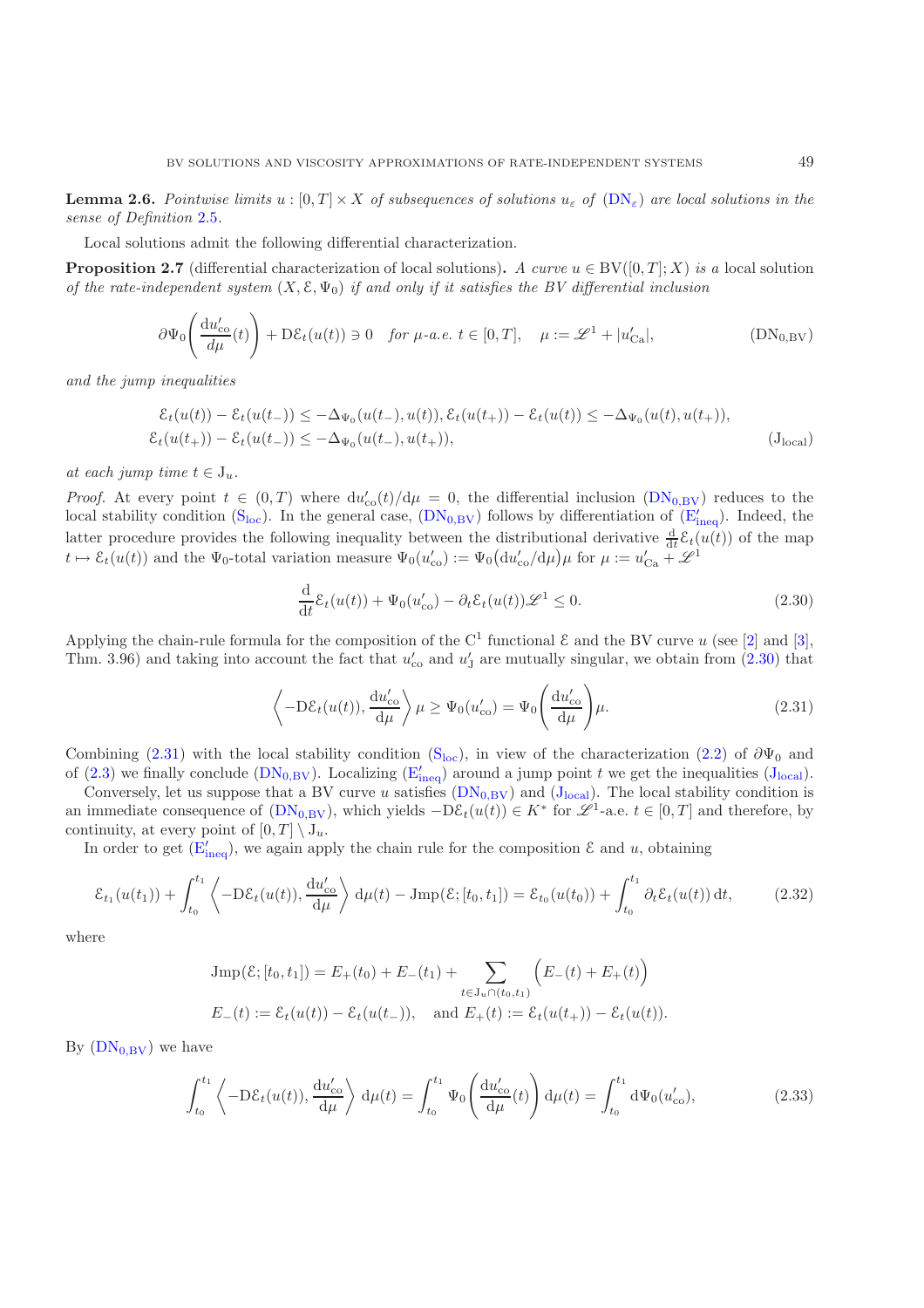#### 50 A. MIELKE *ET AL.*

<span id="page-14-6"></span>whereas  $(J<sub>local</sub>)$  $(J<sub>local</sub>)$  $(J<sub>local</sub>)$  yields for every  $t \in J_u$ 

$$
E_{-}(t) \le -\Delta_{\Psi_0}(u(t_{-}), u(t)), \quad E_{+}(t) \le -\Delta_{\Psi_0}(u(t), u(t_{+})). \tag{2.34}
$$

Hence,  $-\text{Jmp}(\mathcal{E};[t_0,t_1]) \ge \text{Jmp}_{\Psi_0}(u;[t_0,t_1])$  and therefore  $(\mathcal{E}'_{\text{ineq}})$  $(\mathcal{E}'_{\text{ineq}})$  $(\mathcal{E}'_{\text{ineq}})$  follows from [\(2.32\)](#page-13-3).

Unlike the case of energetic solutions (*cf.* Prop. [2.2\)](#page-8-0), a precise description of the behavior of local solutions at jumps in missing here. In fact, the jump inequalities  $(J_{local})$  $(J_{local})$  $(J_{local})$  are not sufficient to get an energy balance and do not completely capture the jump dynamics. As a consequence, the set of local solutions is much larger than one expects. In particular, all energetic solutions are local solutions, in addition to the fundamentally different solutions obtained as vanishing-viscosity limits, see the discussions in [\[42\]](#page-44-5), Section 5.2, or [\[33](#page-44-28)], Section 2.6.

In order to get more precise insight into the jump properties and to understand the correct energy balance along them, we have to introduce a finer description of the dissipation. It is related to an extra contribution to the jump part of  $\text{Var}_{\Psi_0}(u; [\cdot, \cdot])$ , which can be better described by using the *vanishing-viscosity contact potential* induced by the coupling  $\Psi, \Psi^*$ . We describe this notion in the next section.

## 3. Vanishing-viscosity contact potentials and Finsler dissipation distances

#### <span id="page-14-1"></span><span id="page-14-0"></span>3.1. **Heuristics for the concept of vanishing-viscosity contact potential**

Suppose for the moment being that, in a given time interval  $[r_0, r_1]$ , the energy  $\mathcal{E}_t(\cdot) = \mathcal{E}(\cdot)$  does not change w.r.t. time. If  $\vartheta \in \mathrm{AC}([r_0, r_1]; X)$  is a solution of  $(DN_{\varepsilon})$  $(DN_{\varepsilon})$  connecting  $u_0 = \vartheta(r_0)$  to  $u_1 = \vartheta(r_1)$ , then the energy release between the initial and the final state is, by the energy identity [\(2.27\)](#page-11-4),

<span id="page-14-4"></span>
$$
\mathcal{E}(u_0) - \mathcal{E}(u_1) = \int_{r_0}^{r_1} \left( \Psi_{\varepsilon}(v) + \Psi_{\varepsilon}^*(w) \right) dt
$$
, with  $v(t) = \dot{\vartheta}(t)$  and  $w(t) = -D\mathcal{E}(\vartheta(t))$  for a.a.  $t \in (0, T)$ . (3.1)

If one looks for a lower bound of the right-hand side in the above energy identity, *which is independent of*  $\varepsilon > 0$ , it is natural to introduce the functional  $\mathfrak{p}: X \times X^* \to [0, +\infty)$  defined by

$$
\mathfrak{p}(v,w) := \inf_{\varepsilon > 0} \left( \Psi_{\varepsilon}(v) + \Psi_{\varepsilon}^*(w) \right) = \inf_{\varepsilon > 0} \left( \varepsilon^{-1} \Psi(\varepsilon v) + \varepsilon^{-1} \Psi^*(w) \right) \quad \text{for } v \in X, \ w \in X^*.
$$

<span id="page-14-2"></span>We obtain

$$
\mathcal{E}(u_0) - \mathcal{E}(u_1) \ge \int_{r_0}^{r_1} \mathfrak{p}(v, w) dt \quad \text{with} \quad v(t) = \dot{\vartheta}(t) \quad \text{and} \quad w(t) = -D\mathcal{E}(\vartheta(t)). \tag{3.2}
$$

Since  $\mathfrak{p}(\cdot,\cdot)$  is positively 1-homogeneous with respect to its first variable, the right-hand side expression in [\(3.2\)](#page-14-2) is in fact independent of (monotone) time rescalings. Moreover, by construction the vanishing-viscosity contact potential  $\mathfrak{p}(\cdot,\cdot)$  has the basic properties

$$
\mathfrak{p}(v, w) \ge \langle w, v \rangle, \qquad \mathfrak{p}(v, w) \ge \Psi_0(v) \quad \text{for every } v \in X, \ w \in X^*.
$$
 (3.3)

<span id="page-14-5"></span><span id="page-14-3"></span>Therefore, if  $\tilde{\vartheta} \in AC([r_0, r_1]; X)$  is another arbitrary curve connecting  $u_0$  to  $u_1$ , the chain rule [\(2.26\)](#page-11-5) for  $\mathcal E$  yields

$$
\mathcal{E}(u_0) - \mathcal{E}(u_1) = \int_{r_0}^{r_1} \langle \tilde{w}(t), \tilde{v}(t) \rangle dt \stackrel{(3.3)}{\leq} \int_{r_0}^{r_1} \mathfrak{p}(\tilde{v}(t), \tilde{w}(t)) dt,
$$
\n(3.4)

where  $\tilde{v}$  denotes the time derivative of  $\tilde{\vartheta}$  and  $\tilde{w} = -D\mathcal{E}(\tilde{\vartheta})$ . It follows that, in a time regime in which the energy functional  $\mathcal E$  does not change with respect to time, for every  $\varepsilon > 0$  any viscous solution of  $(DN_{\varepsilon})$  $(DN_{\varepsilon})$  (and, therefore, any suitable limit of viscous solutions) should attain the minimum dissipation, measured in terms of the vanishing-viscosity contact potential p. Moreover, this dissipation always provides an upper bound for the energy release, reached exactly along viscous curves and their limits.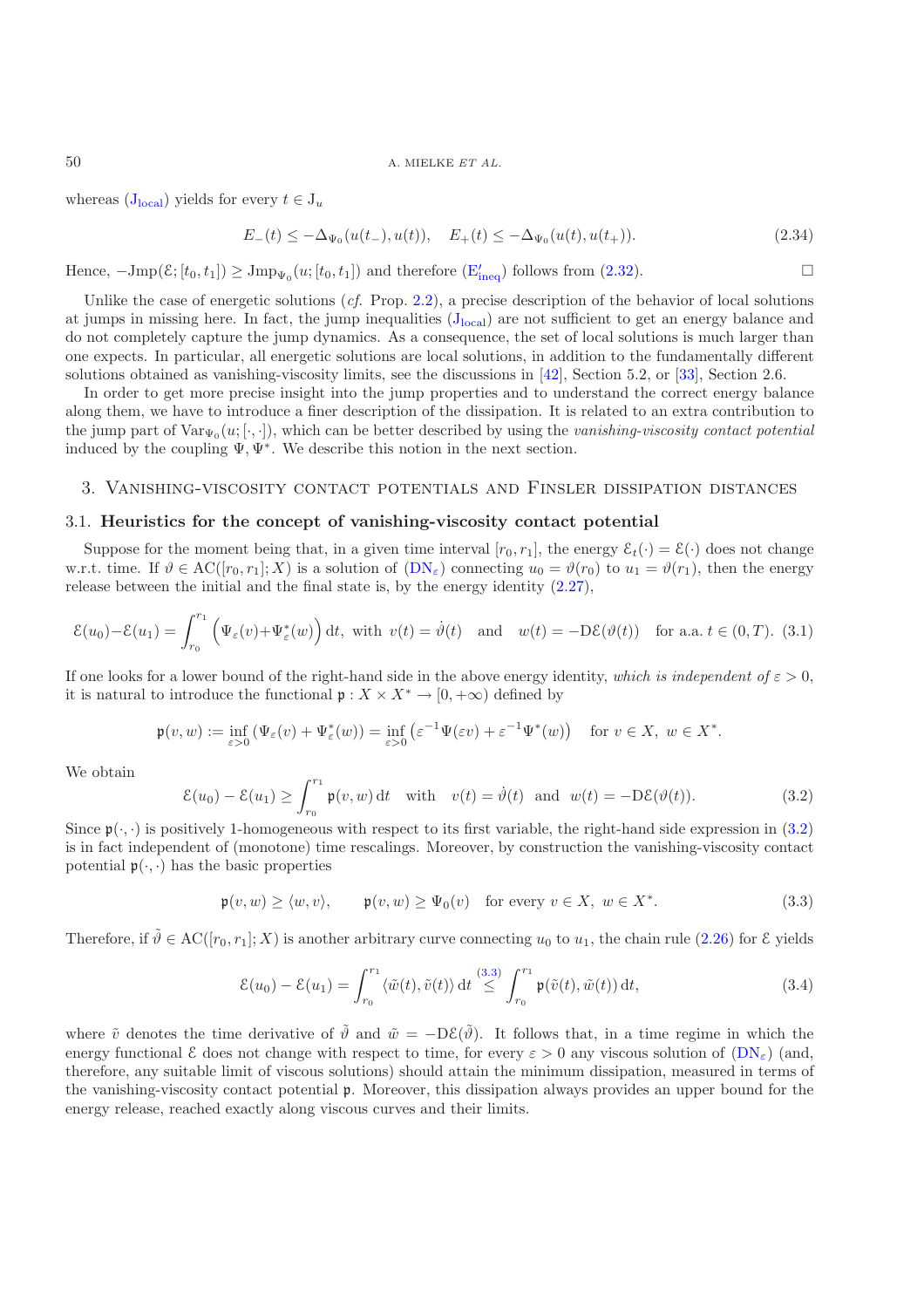**Remark 3.1.** In some of the cases discussed in Example [2.3,](#page-10-0) the vanishing-viscosity contact potential p admits a more explicit representation.

(1) We first consider the  $\Psi_0$ -viscosity case [\(2.20\)](#page-10-5), where  $\Psi(v) := F(\Psi_0(v)), F : [0, +\infty) \to [0, +\infty)$  being a real convex superlinear function with  $F(0) = 0, F'(0) = 1$ . We use the 1-homogeneous support function  $\Psi_{0*}$  from  $(2.6)$  and obtain  $\Psi^*(w) = F^*(\Psi_{0*}(w))$ . This implies, for all  $(v, w) \in X \times X^*$ ,

$$
\mathfrak{p}(v, w) = \Psi_0(v) \max(1, \Psi_{0*}(w)) = \begin{cases} \Psi_0(v) & \text{if } w \in K^*, \\ \Psi_0(v) \Psi_{0*}(w) & \text{if } w \notin K^*. \end{cases}
$$
 (3.5)

<span id="page-15-0"></span>(2) In the additive viscosity case [\(2.23\)](#page-11-3) one has, for all  $(v, w) \in X \times X^*$ ,

$$
\mathfrak{p}(v, w) = \Psi_0(v) + \mathfrak{p}_V(v, w), \text{ where } \mathfrak{p}_V(v, w) = \inf_{\varepsilon > 0} \left( \varepsilon^{-1} \Psi_V(\varepsilon v) + \varepsilon^{-1} \inf_{z \in K^*} \Psi_V^*(w - z) \right). \tag{3.6}
$$

<span id="page-15-4"></span>In particular, if  $\Psi_V(v) = F_V(\|v\|)$  for some norm  $\|\cdot\|$  of X and a convex and superlinear function  $F_V : [0, +\infty) \to$  $[0, +\infty)$  with  $F_V(0) = F'_V(0) = 0$ , we obtain, for all  $(v, w) \in X \times X^*$ ,

$$
\mathfrak{p}(v, w) = \Psi_0(v) + \mathfrak{p}_V(v, w) \quad \text{with} \quad \mathfrak{p}_V(v, w) = \|v\| \min_{z \in K^*} \|w - z\|_*.
$$
 (3.7)

<span id="page-15-1"></span>Notice that in [\(3.5\)](#page-15-0) and [\(3.7\)](#page-15-1) the form of the vanishing-viscosity contact potential p *does not depend* on the choice of  $F$  and  $F_V$ , respectively, but only on the chosen viscosity norm.

By the 1-homogeneity of  $\mathfrak{p}(\cdot, w)$  and these variational properties, it is then natural to introduce the following Finsler dissipation distance, which replaces the previous rate-independent distance  $(v_0, v_1) \mapsto \Delta_{\Psi_0}(v_0, v_1)$  $\Psi_0(v_1-v_0).$ 

**Definition 3.2** (Finsler dissipation distance). For a fixed  $t \in [0, T]$ , the (possibly asymmetric) Finsler distance induced by **p** and (the differential of)  $\mathcal E$  at the time t is for every  $u_0, u_1 \in X$  given by

$$
\Delta_{\mathfrak{p},\mathcal{E}}(t;u_0,u_1) := \inf \left\{ \int_{r_0}^{r_1} \mathfrak{p}(\dot{\vartheta}(r), -D\mathcal{E}_t(\vartheta(r))) dr : \vartheta \in \mathrm{AC}([r_0,r_1];X), \ \vartheta(r_0) = u_0, \ \vartheta(r_1) = u_1 \right\}.
$$
 (3.8)

<span id="page-15-2"></span>The Finsler distance  $\Delta_{p,\mathcal{E}}(t;\cdot,\cdot)$  is obviously related to an infinitesimal Finsler metric  $\mathcal{F}_t: X \times X \to \mathbb{R}$ , with  $\mathcal{F}_t(u, \dot{u}) = \mathfrak{p}(\dot{u}, -D\mathcal{E}_t(u)).$ 

**Remark 3.3.** Since  $\mathfrak{p}(v, w) \geq \Psi_0(v)$  by [\(3.3\)](#page-14-3), a simple time rescaling argument shows that the infimum in [\(3.8\)](#page-15-2) is always attained by a *Lipschitz curve*  $\vartheta \in \text{Lip}([r_0, r_1]; X)$  with constant p-speed, in particular such that  $\mathfrak{p}(\vartheta(r), -D\mathcal{E}_t(\vartheta(r))) \equiv 1$  for a.a.  $r \in (r_0, r_1)$ .

By the heuristic discussion developed throughout  $(3.1)$ – $(3.4)$ , the distance  $\Delta_{\mathfrak{p},\mathcal{E}}$  is the natural candidate for improving the potential  $\Psi_0$ , and the related distance  $\Delta_{\Psi_0}(v_0, v_1)=\Psi_0(v_1-v_0)$ , in the jump contributions [\(2.13\)](#page-8-1) and in the jump conditions  $(J_{\text{ener}})$  $(J_{\text{ener}})$  $(J_{\text{ener}})$ . The second relation of  $(3.3)$  implies

$$
\Delta_{\mathfrak{p}, \mathcal{E}}(t; u_0, u_1) \ge \Delta_{\Psi_0}(u_0, u_1) \quad \text{for every } u_0, u_1 \in X. \tag{3.9}
$$

<span id="page-15-3"></span>The notion of jump variation arising from such replacements is precisely stated as follows.

**Definition 3.4** (the total variation induced by  $\Delta_{p,\mathcal{E}}$ ). Let  $u \in BV([0,T];X)$  a given curve, let  $u'_{\text{co}}$  be the diffuse part of its distributional derivative u', and let  $J_u$  be its pointwise jump set [\(2.9\)](#page-7-7). For every subinterval  $[a, b] \subset [0, T]$  the *jump variation* of u induced by  $(\mathfrak{p}, \mathcal{E})$  on  $[a, b]$  is

$$
Jmp_{\mathfrak{p},\mathcal{E}}(u;[a,b]) := \Delta_{\mathfrak{p},\mathcal{E}}(a;u(a),u(a_+)) + \Delta_{\mathfrak{p},\mathcal{E}}(b;u(b_-),u(b)) + \sum_{t \in J_u \cap (a,b)} (\Delta_{\mathfrak{p},\mathcal{E}}(t;u(t_-),u(t)) + \Delta_{\mathfrak{p},\mathcal{E}}(t;u(t),u(t_+))),
$$
\n(3.10)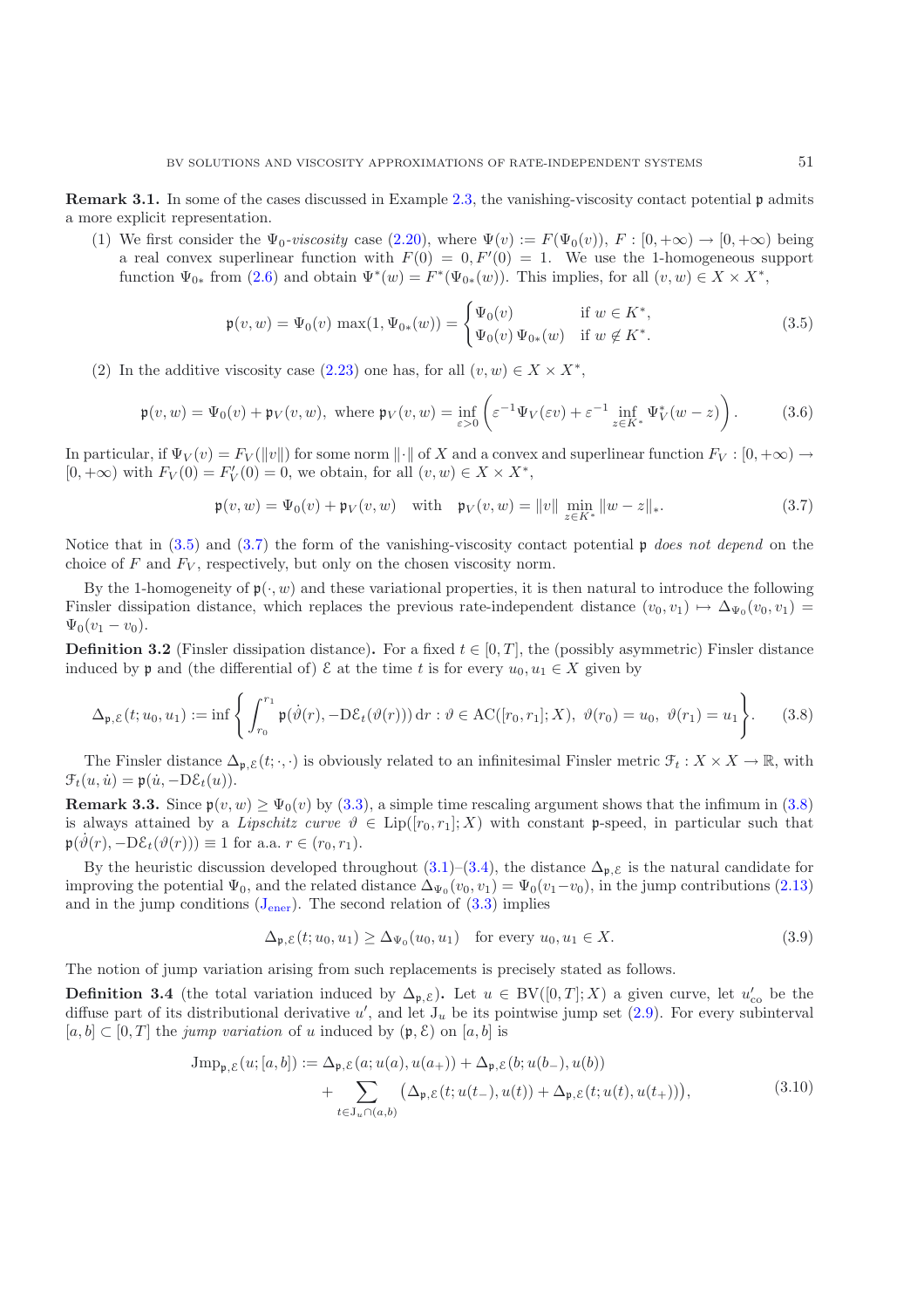<span id="page-16-8"></span>and the (pseudo-)total variation induced by  $(\mathfrak{p}, \mathcal{E})$  is

$$
\operatorname{Var}_{\mathfrak{p}, \mathcal{E}}(u; [a, b]) := \int_a^b \mathrm{d}\Psi_0(u'_{\text{co}}) + \operatorname{Jmp}_{\mathfrak{p}, \mathcal{E}}(u; [a, b]). \tag{3.11}
$$

**Remark 3.5** (the (pseudo-)total variation  $\text{Var}_{\mathbf{p}, \mathcal{E}}$ ). Let us mention that  $\text{Var}_{\mathbf{p}, \mathcal{E}}$  enjoys some of the properties of the usual total variation functionals, but it is not lower semicontinuous w.r.t. pointwise convergence. In fact, it is not difficult to see that its lower semicontinuous envelope is simply  $Var_{\Psi_0}$ . Furthermore,  $Var_{\mathfrak{p}, \mathcal{E}}$  is not induced by any distance on X. Indeed, we have used a *slanted* font in the notation Var to stress this fact. In order to recover a more standard total variation in a metric setting, one has to work in the extended space  $\mathscr{X} := [0, T] \times X$  and add the local stability constraint  $-\mathcal{D}\mathcal{E}_t(u(t)) \in K^*$  on the "continuous" part of the trajectories. We shall discuss this point of view in Section [6.](#page-29-0)

In view of inequality [\(3.9\)](#page-15-3) between the Finsler dissipation  $\Delta_{\mathfrak{p},\mathcal{E}}$  and  $\Delta_{\Psi_0}$ , the notion of total variation associated with  $\Delta_{\mathfrak{p},\mathcal{E}}$  provides an upper bound for  $\text{Var}_{\Psi_0}$ , namely

$$
\forall u \in BV([0, T]; X), [a, b] \subset [0, T]: \qquad \text{Var}_{\mathfrak{p}, \mathcal{E}}(u; [a, b]) \geq \text{Var}_{\Psi_0}(u; [a, b]). \tag{3.12}
$$

## <span id="page-16-9"></span>3.2. **Vanishing-viscosity contact potentials**

While postponing the definition of BV solutions related to  $Var_{p,\mathcal{E}}$  to the next section, we prepare the main properties of the vanishing-viscosity contact potential p

$$
\mathfrak{p}(v, w) := \inf_{\varepsilon > 0} \left( \Psi_{\varepsilon}(v) + \Psi_{\varepsilon}^*(w) \right) = \inf_{\varepsilon > 0} \left( \varepsilon^{-1} \Psi(\varepsilon v) + \varepsilon^{-1} \Psi^*(w) \right) \quad \text{for } v \in X, \ w \in X^*, \tag{3.13}
$$

<span id="page-16-0"></span>which partly matches the notion of bipotential introduced by [\[7](#page-43-14)], see Remark [3.8.](#page-17-2) In this subsection we provide only those results needed in the subsequent analysis, while in Appendix A we will give a more detailed analysis of the properties of p.

We will also need the so-called contact set associated with p.

**Definition 3.6** (contact set  $\Sigma_p$  of p). The *contact set*  $\Sigma_p \subset X \times X^*$  of the vanishing-viscosity contact potential p is defined as

$$
\Sigma_{\mathfrak{p}} := \Big\{ (v, w) \in X \times X^* : \mathfrak{p}(v, w) = \langle w, v \rangle \Big\}.
$$
 (3.14)

<span id="page-16-1"></span>To prove the main properties of  $\mathfrak p$  we use the following simple representation:

<span id="page-16-7"></span>
$$
\mathfrak{p}(v, w) = \mathfrak{q}(v, \Psi^*(w)) \quad \text{with} \quad \mathfrak{q}(v, \rho) = \inf_{\varepsilon > 0} \frac{1}{\varepsilon} \Big( \Psi(\varepsilon v) + \rho \Big). \tag{3.15}
$$

It is easy to see that  $\mathfrak{q}(\cdot,\rho): X \to \mathbb{R}$  is convex and 1-homogeneous. Moreover, for every  $v \in X$  the mapping  $\mathfrak{q}(v, \cdot) : [0, +\infty) \to [0, +\infty)$  is nondecreasing.

**Theorem 3.7** (intrinsic properties of p). The functional  $p : X \times X^* \to [0, +\infty)$  defined by [\(3.13\)](#page-16-0) is continuous *and satisfies the following properties:*

<span id="page-16-4"></span><span id="page-16-2"></span>(p1) *For every*  $v \in X$  *and*  $w \in X^*$  *the maps*  $p(v, \cdot)$  *and*  $p(\cdot, w)$  *have convex sublevels.* 

<span id="page-16-3"></span>(p2)  $p(v, w) \ge \langle w, v \rangle$  *for every*  $(v, w) \in X \times X^*$ *, and*  $p(v, w) > 0$  *for*  $v \ne 0$ *.* 

(p3) *For every*  $w \in X^*$  *the map*  $v \mapsto p(v, w)$  *is 1-homogeneous and convex on* X.

<span id="page-16-5"></span>(p4) *The contact set can be characterized as follows:*

<span id="page-16-6"></span>
$$
(v, w) \in \Sigma_{\mathfrak{p}} \quad \Leftrightarrow \quad w \in \partial \mathfrak{p}(\cdot, w)(v). \tag{3.16}
$$

*Proof.* We use the representation [\(3.15\)](#page-16-1) of p *via* q, then the continuity of p and properties (p[2\)](#page-16-2) and (p[3\)](#page-16-3) follow immediately. Moreover,  $(\mathfrak{p}_1)$  $(\mathfrak{p}_1)$  is obtained since  $\Psi^*$  is convex.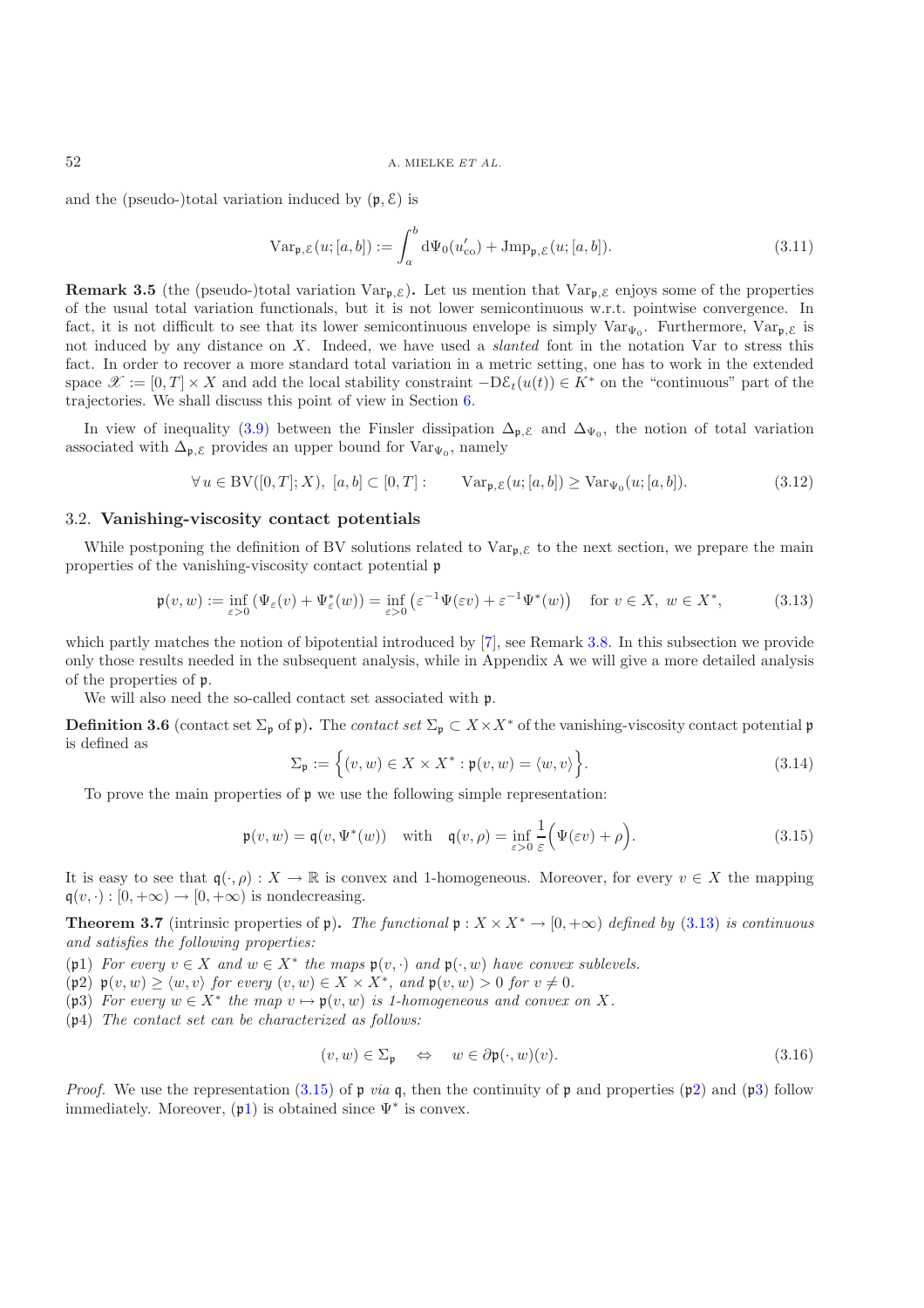It remains to establish the characterization  $(\mathfrak{p}_4)$  $(\mathfrak{p}_4)$ : because of  $(\mathfrak{p}_3)$  $(\mathfrak{p}_3)$ , the subdifferential of  $\mathfrak{p}(\cdot, w)$  is characterized *via*

$$
\xi \in \partial \mathfrak{p}(\cdot, w)(v) \iff \left( \langle \xi, v \rangle = \mathfrak{p}(v, w) \text{ and } \langle \xi, \widetilde{v} \rangle \leq \mathfrak{p}(\widetilde{v}, w) \text{ for all } \widetilde{v} \in X \right),
$$

<span id="page-17-2"></span>*cf.* [\(2.2\)](#page-6-4) and [\(2.3\)](#page-6-2). Letting  $\xi = w$  and using (p[2\)](#page-16-2), the equivalence in [\(3.16\)](#page-16-6) follows.

**Remark 3.8.** Properties  $(p1)$  $(p1)$ – $(p4)$  $(p4)$  suggest a strong analogy between p and the notion of bipotential introduced by [\[7\]](#page-43-14). According to [\[7](#page-43-14)], a bipotential is a functional  $\mathfrak{b}: X \times X^* \to (-\infty, +\infty]$  that is *convex* and lower semicontinuous in both arguments separately, satisfies  $(p2)$  $(p2)$ , and whose contact set fulfills a condition similar to  $(3.16)$ , namely

$$
(v, w) \in \Sigma_{\mathfrak{b}} \quad \Leftrightarrow \quad w \in \partial \mathfrak{b}(\cdot, w)(v) \quad \Leftrightarrow \quad v \in \partial \mathfrak{b}(v, \cdot)(w).
$$

In our situation,  $(3.16)$  is a direct consequence of the homogeneity of p, but the convexity condition with respect to w looks too restrictive, as shown by the following simple example. Consider the case  $X = X^* = \mathbb{R}^2$ , with  $\Psi(v) := ||v||_1 + \Psi_V(v), ||v||_1 := |v_1| + |v_2|$ , and

$$
\Psi_V(v) := \frac{1}{2}v_1^2 + \frac{1}{4}v_2^4, \quad v = (v_1, v_2) \in \mathbb{R}^2, \quad \Psi_V^*(w) = \frac{1}{2}w_1^2 + \frac{3}{4}w_2^{4/3}, \quad w = (w_1, w_2) \in \mathbb{R}^2.
$$

By [\(3.6\)](#page-15-4) we have  $\mathfrak{p}(v, w) = ||v||_1 + \mathfrak{p}_V(v, w)$ , with  $\mathfrak{p}_V(v, w) = \inf_{\varepsilon > 0} \frac{1}{\varepsilon} (\Psi_V(\varepsilon v) + \Psi^*(w))$ , and find

$$
\Psi^*(w) = \frac{1}{2}(|w_1| - 1)^2 + \frac{3}{4}(|w_2| - 1)^{4/3}_+.
$$

For  $v = (v_1, 0), w = (0, w_2)$  we obtain  $\mathfrak{p}_V((v_1, 0), w) = |v_1|\sqrt{2\Psi^*(w)}$ , giving the nonconvex mapping

$$
w_2 \mapsto \mathfrak{p}((v_1,0),(0,w_2)) = |v_1| + \sqrt{3/2} |v_1| ((|w_2|-1)_+)^{2/3}.
$$

Let us now consider some properties of  $\mathfrak p$  and its contact set  $\Sigma_{\mathfrak p}$  involving explicitly the functional  $\Psi$ . Since the vanishing-viscosity contact potential p is defined through the minimum procedure [\(3.13\)](#page-16-0), the contact set is strictly related to the set of optimal  $\varepsilon > 0$  attaining the minimum in [\(3.13\)](#page-16-0).

<span id="page-17-0"></span>**Definition 3.9** (contact viscosities). For every  $(v, w) \in X \times X^*$  we introduce the set-valued function  $\Lambda$  (with possibly empty values)

$$
\Lambda(v, w) := \left\{ \varepsilon \ge 0 : \mathfrak{p}(v, w) = \Psi_{\varepsilon}(v) + \Psi_{\varepsilon}^*(w) \right\} \subset [0, +\infty). \tag{3.17}
$$

<span id="page-17-4"></span>Notice that for every  $(v, w) \in X \times X^*$  the function  $\varepsilon \mapsto \varepsilon^{-1} \Psi(\varepsilon v) + \varepsilon^{-1} \Psi^*(w)$  is convex on  $(0, +\infty)$ . Since  $\Psi$  has superlinear growth at infinity, it goes to  $+\infty$  as  $\varepsilon \uparrow +\infty$  if  $v \neq 0$ , so that

the set  $\Lambda(v, w)$  is always a bounded closed interval if  $v \neq 0$  (3.18a)

<span id="page-17-5"></span><span id="page-17-3"></span>and does not contain 0 if  $v \neq 0$  and  $w \notin K^*$ . (3.18b)

The last property follows from  $\Psi^*(w) > 0$  if  $w \notin K^*$ , which holds due to [\(2.17\)](#page-10-6). For  $w \in K^*$  we have  $\Lambda(v, w) = \{0\}$  for every  $v \in X$ , while  $w \notin K^*$  implies  $\Lambda(0, w) = \emptyset$ . The role of  $\Lambda(\cdot, \cdot)$  is described by the next lemma.

<span id="page-17-1"></span>**Lemma 3.10.** For every  $v \neq 0$  the contact set [\(3.14\)](#page-16-7) can be characterized by

$$
(v, w) \in \Sigma_{\mathfrak{p}} \quad \Leftrightarrow \quad \begin{cases} \text{ either } w \in \partial \Psi_0(v) \subset K^* \\ \text{ or } w \notin K^* \text{ and for every } \varepsilon \in \Lambda(v, w) : w \in \partial \Psi(\varepsilon v). \end{cases} \tag{3.19}
$$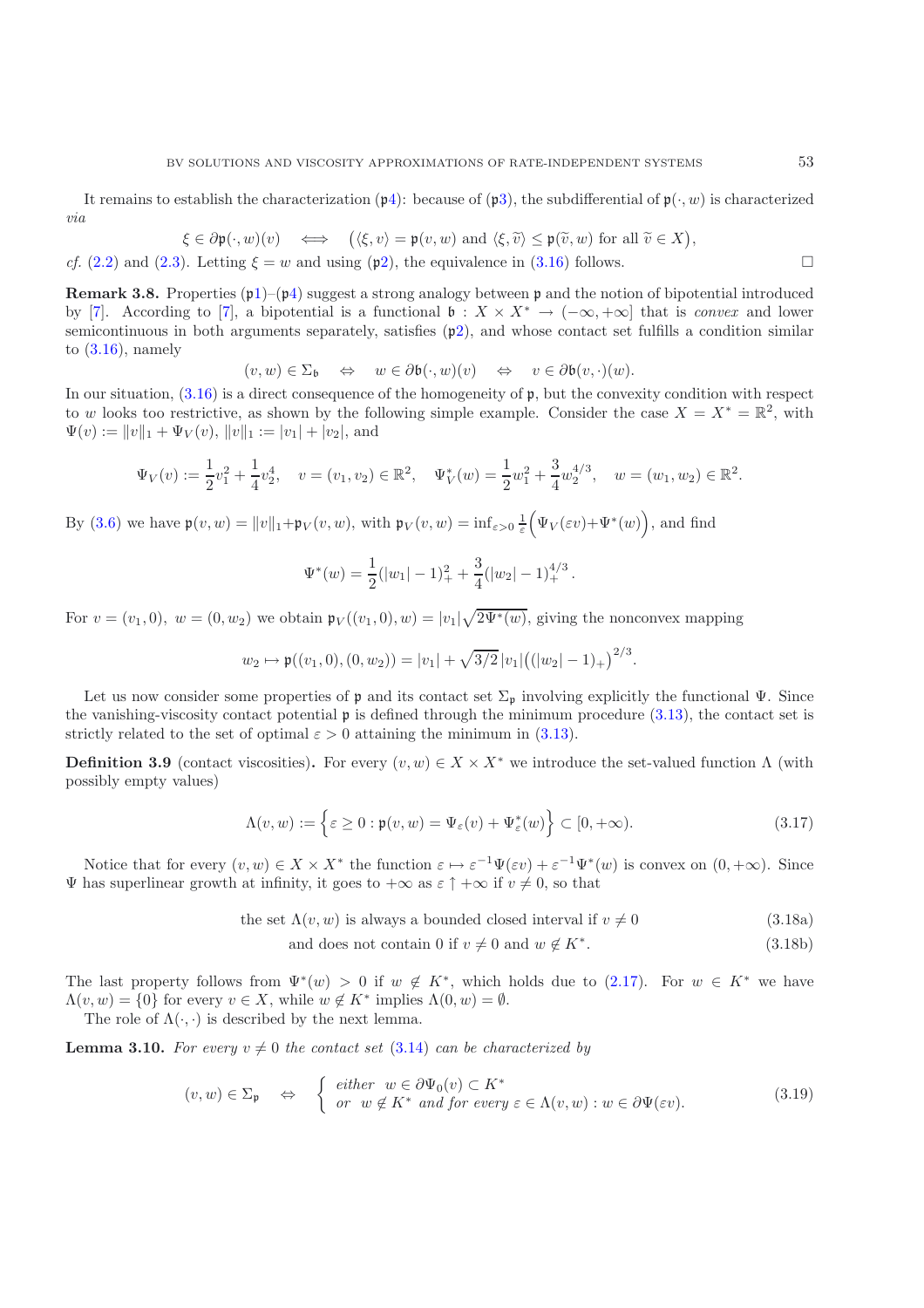*Proof.* Ad " $\Rightarrow$ ". If  $w \in K^*$ , then  $\Psi^*(w) = 0$ . From  $(v, w) \in \Sigma_{\mathfrak{p}}$  we deduce  $\mathfrak{p}(v, w) = \Psi_0(v)$  and obtain  $w \in \partial \Psi_0(v)$  as desired. If  $w \notin K^*$ , then  $\Psi^*(w) > 0$ . Using  $v \neq 0$  we have  $(0, +\infty) \supset \Lambda(v, w) \neq \emptyset$ . Thus, we find  $\varepsilon \in \Lambda(v, w)$  with  $\mathfrak{p}(v, w) = \frac{1}{\varepsilon} (\Psi(\varepsilon v) + \Psi^*(w))$ . Moreover, for all  $\widetilde{v} \in X$  we have

$$
\frac{1}{\varepsilon} \big( \Psi(\varepsilon \widetilde{v}) + \Psi^*(w) \big) \stackrel{\mathrm{(i)}}{\geq} \mathfrak{p}(\widetilde{v},w) \stackrel{\mathrm{(ii)}}{\geq} \mathfrak{p}(v,w) + \langle w, \widetilde{v}-v \rangle = \frac{1}{\varepsilon} \big( \Psi(\varepsilon v) + \Psi^*(w) \big) + \langle w, \widetilde{v}-v \rangle.
$$

We used that p is an infimum for (i) and [\(3.16\)](#page-16-6) for (ii) in the second estimate. Multiplying by  $\varepsilon > 0$ , canceling  $\Psi^*(w)$ , and replacing  $\varepsilon\tilde{v}$  by  $\hat{v}$  gives  $\Psi(\hat{v}) \ge \Psi(\varepsilon v) + \langle w, \hat{v} - v \rangle$ , which implies  $w \in \partial \Psi(\varepsilon v)$  as desired.

Ad " $\Leftarrow$ ". If  $w \in \partial \Psi_0(v) \subset K^*$ , then  $\mathfrak{p}(v, w) = \Psi_0(v) = \langle w, v \rangle$  by the characterization of  $\partial \Psi_0$ . If  $w \notin K^*$ , then  $w \in \partial \Psi(\varepsilon v)$  gives  $\Psi(\varepsilon v) + \Psi^*(w) = \langle \varepsilon v, w \rangle$ . Dividing by  $\varepsilon > 0$  (*cf.* [\(3.18b\)](#page-17-3)) and using the definition of **p** yields  $\mathfrak{p}(v, w) \le \langle w, v \rangle$ . Together with  $(\mathfrak{p}_2)$  $(\mathfrak{p}_2)$  we obtain the desired equality.

## 4. BV solutions and energy-driven dissipation

## <span id="page-18-0"></span>4.1. **BV solutions**

We can now give our precise definition of BV solution of the rate-independent system  $(X, \mathcal{E}, \mathfrak{p})$ , driven by the vanishing-viscosity contact potential  $\mathfrak p$  defined in [\(3.13\)](#page-16-0) and the energy  $\mathcal E$ . Below we will show that these solutions arise as limits of solutions  $u_{\varepsilon}$  of the viscous system  $(X, \mathcal{E}, \Psi_{\varepsilon})$ .

From a formal point of view, the definition simply replaces the global stability condition [\(S\)](#page-7-2) by the local one  $(S<sub>loc</sub>)$  $(S<sub>loc</sub>)$ , and the  $\Psi_0$ -total variation in the energy balance [\(E\)](#page-7-3) by the Finsler total variation  $Var_{\mathbf{p}, \mathcal{E}}$ , see [\(3.11\)](#page-16-8).

**Definition 4.1** (BV solutions, variational characterization). A curve  $u \in BV([0,T]; X)$  is a BV solution of the rate-independent system  $(X, \mathcal{E}, \mathfrak{p})$  if the *local stability*  $(S_{loc})$  $(S_{loc})$  and the  $(\mathfrak{p}, \mathcal{E})$ -*energy balance* hold:

<span id="page-18-2"></span>
$$
- D\mathcal{E}_t(u(t)) \in K^* \quad \text{for a.a. } t \in [0, T] \setminus J_u \tag{Sloc}
$$

<span id="page-18-1"></span>
$$
\operatorname{Var}_{\mathfrak{p},\mathcal{E}}(u;[0,t]) + \mathcal{E}_t(u(t)) = \mathcal{E}_0(u(0)) + \int_0^t \partial_t \mathcal{E}_s(u(s)) \, \mathrm{d}s \quad \text{ for all } t \in [0,T]. \tag{E}_{\mathfrak{p},\mathcal{E}})
$$

We shall see in the next Section [4.3](#page-21-0) that any pointwise limit, as  $\varepsilon \downarrow 0$ , of the solutions  $(u_{\varepsilon})$  of the viscous equation  $(DN_{\varepsilon})$  $(DN_{\varepsilon})$  or, as  $\tau, \varepsilon \downarrow 0$ , of the discrete solutions  $(\overline{U}_{\tau,\varepsilon})$  of the viscous incremental problems  $({\rm IP}_{\tau,\varepsilon})$ , is a BV solution for  $(X, \mathcal{E}, \mathfrak{p})$ . Let us first get more insight into Definition [4.1.](#page-7-8)

**Properties of BV solutions.** As in the case of energetic solutions, it is not difficult to see that the energy balance  $(E_{\mathfrak{p}, \mathcal{E}})$  $(E_{\mathfrak{p}, \mathcal{E}})$  holds on any subinterval  $[t_0, t_1] \subset [0, T]$ . Moreover, if the local stability condition  $(S_{\text{loc}})$  $(S_{\text{loc}})$  holds, for checking  $(E_{\mathfrak{p},\mathcal{E}})$  $(E_{\mathfrak{p},\mathcal{E}})$  it is sufficient to prove the corresponding inequality.

**Proposition 4.2.** *If*  $u \in BV([0, T]; X)$  *satisfies*  $(E_{p, \mathcal{E}})$  $(E_{p, \mathcal{E}})$ *, then for every subinterval*  $[t_0, t_1]$ 

$$
Var_{\mathfrak{p}, \mathcal{E}}(u; [t_0, t_1]) + \mathcal{E}_{t_1}(u(t_1)) = \mathcal{E}_{t_0}(u(t_0)) + \int_{t_0}^{t_1} \partial_t \mathcal{E}_s(u(s)) ds.
$$
 (E' <sub>$\mathfrak{p}, \mathcal{E}$</sub> )

*Moreover, if* u *satisfies*  $(S_{loc})$  $(S_{loc})$ *, then*  $(E_{p,\varepsilon})$  $(E_{p,\varepsilon})$  *is equivalent to the energy inequality* 

<span id="page-18-4"></span><span id="page-18-3"></span>
$$
\operatorname{Var}_{\mathfrak{p}, \mathcal{E}}(u; [0, T]) + \mathcal{E}_T(u(T)) \le \mathcal{E}_0(u(0)) + \int_0^T \partial_t \mathcal{E}_s(u(s)) \, \mathrm{d}s. \tag{E}_{\mathfrak{p}, \mathcal{E}; \text{ineq}})
$$

*Proof.*  $(E'_{\mathfrak{p}, \mathcal{E}})$  $(E'_{\mathfrak{p}, \mathcal{E}})$  easily follows from the additivity property

$$
\forall 0 \le t_0 < t_1 < t_2 \le T: \quad \text{Var}_{\mathfrak{p}, \mathcal{E}}(u; [t_0, t_1]) + \text{Var}_{\mathfrak{p}, \mathcal{E}}(u; [t_1, t_2]) = \text{Var}_{\mathfrak{p}, \mathcal{E}}(u; [t_0, t_2]). \tag{4.1}
$$

In order to prove that  $(E_{p,\mathcal{E};\text{ineq}})$  $(E_{p,\mathcal{E};\text{ineq}})$  implies  $(E_{p,\mathcal{E}})$ , we argue as in [\[42](#page-44-5)], Proposition 4, taking  $(S_{loc})$  $(S_{loc})$  into account.  $\square$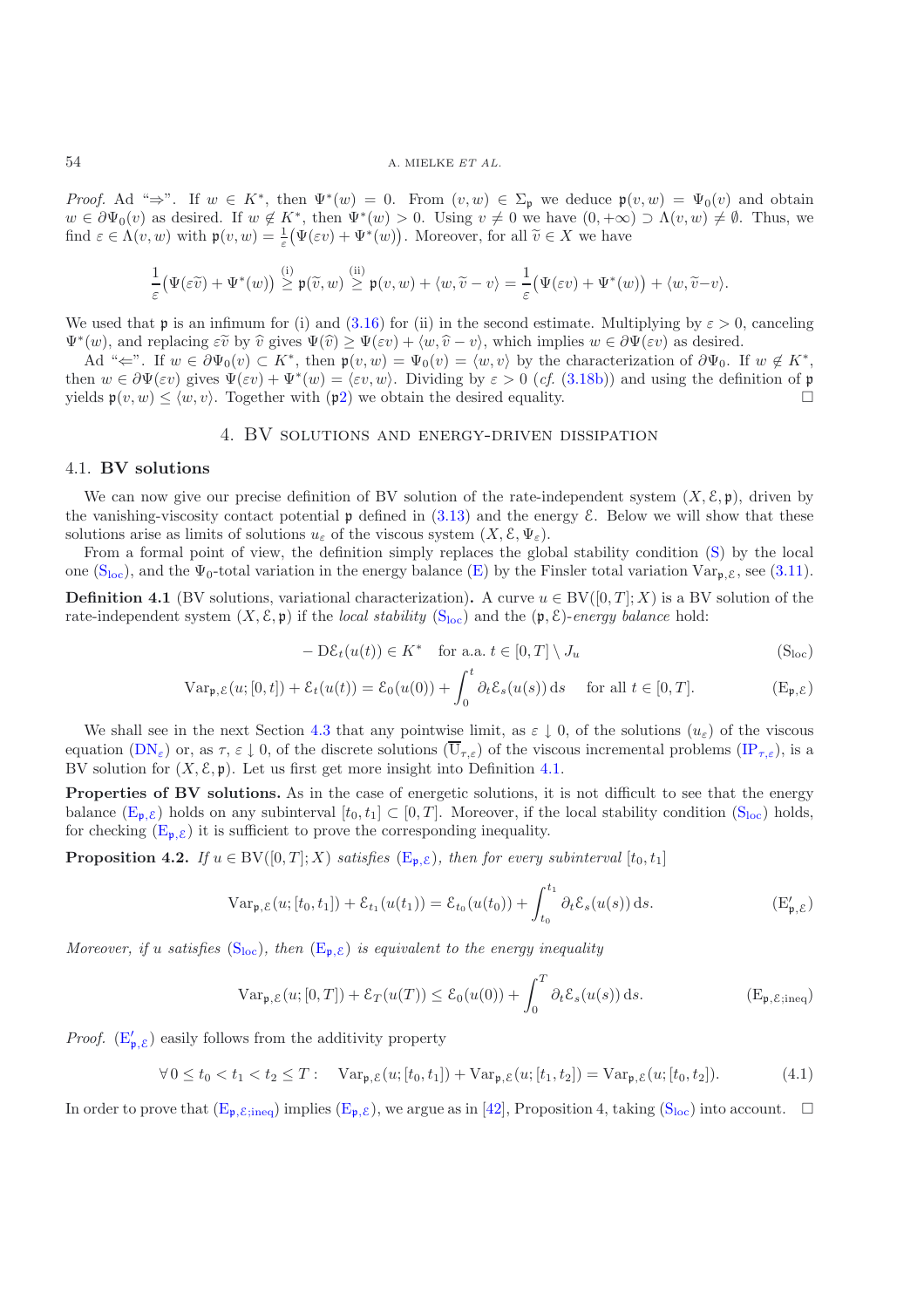By [\(3.12\)](#page-16-9), every BV solution is also a local solution according to Definition [2.5,](#page-12-0) *i.e.* it satisfies the local stability condition and energy [ineq](#page-12-3)uality  $(E'_{\text{ineq}})$ . In fact, one has a more accurate description of the jump conditions, as the following theorem shows (*cf.* Props. [2.2](#page-8-0) and [2.7\)](#page-13-0).

**Theorem 4.3** (differential characterization of BV solutions)**.** *A curve*  $u \in BV(0,T]: X$ ) *is a BV solution of the rate-independent system*  $(X, \mathcal{E}, \mathfrak{p})$  *if and only if it satisfies the doubly nonlinear differential inclusion in the BV sense*

$$
\partial \Psi_0 \left( \frac{\mathrm{d}u'_{\mathrm{co}}}{d\mu}(t) \right) + \mathrm{D}\mathcal{E}_t(u(t)) \ni 0 \quad \text{for } \mu\text{-}a.e. \ t \in [0, T], \quad \mu := \mathscr{L}^1 + |u'_{\mathrm{Ca}}|, \tag{DN_{0,\mathrm{BV}}}
$$

<span id="page-19-2"></span>and the following jump conditions at each point  $t \in J_u$  of the jump set  $(2.9)$ 

<span id="page-19-0"></span>
$$
\mathcal{E}_t(u(t)) - \mathcal{E}_t(u(t_-)) = -\Delta_{\mathfrak{p},\mathcal{E}}(t; u(t_-), u(t)),
$$
  
\n
$$
\mathcal{E}_t(u(t_+)) - \mathcal{E}_t(u(t)) = -\Delta_{\mathfrak{p},\mathcal{E}}(t; u(t), u(t_+)),
$$
  
\n
$$
\mathcal{E}_t(u(t_+)) - \mathcal{E}_t(u(t_-)) = -\Delta_{\mathfrak{p},\mathcal{E}}(t; u(t_-), u(t_+)).
$$
\n(J<sub>BV</sub>)

*Proof.* We start from a BV solution, which hence is a local solution. Using Proposition [2.7](#page-13-0) it satisfies  $(DN_{0,BV})$  $(DN_{0,BV})$ . The jump conditions  $(J_{BV})$  $(J_{BV})$  $(J_{BV})$  can be obtained by localizing  $(E'_{\mathfrak{p}, \mathcal{E}})$  $(E'_{\mathfrak{p}, \mathcal{E}})$  around any jump time  $t \in J_u$ .

For the converse implication first note that  $(S_{loc})$  $(S_{loc})$  $(S_{loc})$  ensues from  $(DN_{0,BV})$  $(DN_{0,BV})$  (see the proof of Prop. [2.7\)](#page-13-0). For establishing  $(E_{p,\mathcal{E}})$  $(E_{p,\mathcal{E}})$  we argue as in the second part of the proof of Proposition [2.7,](#page-13-0) still applying [\(2.32\)](#page-13-3) and [\(2.33\)](#page-13-4), but replacing inequalities  $(2.34)$  with the identities

$$
E_-(t)=-\Delta_{\mathfrak{p},\mathcal{E}}(t;u(t_-),u(t)),\quad E_+(t)=-\Delta_{\mathfrak{p},\mathcal{E}}(t;u(t),u(t_+))\quad\text{for all }t\in\mathcal{J}_u,
$$

which are due to  $(J_{\text{BV}})$  $(J_{\text{BV}})$  $(J_{\text{BV}})$ . Hence,  $-Jmp(\mathcal{E};[0,T]) = Jmp_{\mathfrak{p},\mathcal{E}}(u;[0,T])$ , and  $(\mathbb{E}_{\mathfrak{p},\mathcal{E}})$  follows.

#### <span id="page-19-1"></span>4.2. **Jumps and optimal transitions**

This section is devoted to a refined description of the behavior of BV solutions along their jumps. Let us first introduce the notion of *optimal transition*.

**Definition 4.4.** Consider  $t \in [0, T]$ ,  $u_-, u_+ \in X$  with  $-D\mathcal{E}_t(u_-)$ ,  $-D\mathcal{E}_t(u_+) \in K^*$ , and  $-\infty \le r_0 < r_1 \le +\infty$ . An absolutely continuous curve  $\vartheta : [r_0, r_1] \to X$  connecting  $u_-=\vartheta(r_0)$  and  $u_+=\vartheta(r_1)$  is an  $(\mathfrak{p}, \mathcal{E}_t)$ -*optimal transition* between  $u_$  and  $u_+$ , if

$$
\dot{\vartheta}(r) \neq 0 \quad \text{for a.a. } r \in (r_0, r_1); \quad \Psi_{0*}(-\mathcal{D}\mathcal{E}_t(\vartheta(r))) \ge 1 \quad \forall r \in [r_0, r_1], \tag{O.1}
$$

<span id="page-19-5"></span><span id="page-19-3"></span>
$$
\mathcal{E}_t(u_-) - \mathcal{E}_t(u_+) = \Delta_{\mathfrak{p}, \mathcal{E}}(t; u_-, u_+) = \int_{r_0}^{r_1} \mathfrak{p}(\dot{\vartheta}(r), -D\mathcal{E}_t(\vartheta(r))) dr.
$$
 (O.2)

We also say that an optimal transition  $\vartheta$  is of

*sliding type*, if  $-D\mathcal{E}_t(\vartheta(r)) \in K^*$  for every  $r \in [r_0, r_1]$ , (Osliding)

*viscous type*, if 
$$
-D\mathcal{E}_t(\vartheta(r)) \notin K^* \text{ for every } r \in (r_0, r_1),
$$
 (O<sub>viscous</sub>)

*energetic type*, if 
$$
\mathcal{E}_t(u_-) - \mathcal{E}_t(u_+) = \Psi_0(u_+ - u_-). \tag{Oener}
$$

We denote by  $\Theta(t, u_-, u_+)$  the (possibly empty) collection of such optimal transitions, with normalized domain [0, 1] and *constant Finsler velocity*

<span id="page-19-6"></span><span id="page-19-4"></span>
$$
\mathfrak{p}(\dot{\vartheta}(r), -D\mathcal{E}_t(\vartheta(r))) \equiv \mathcal{E}_t(u_-) - \mathcal{E}_t(u_+) \quad \text{for a.a. } r \in (0,1). \tag{4.2}
$$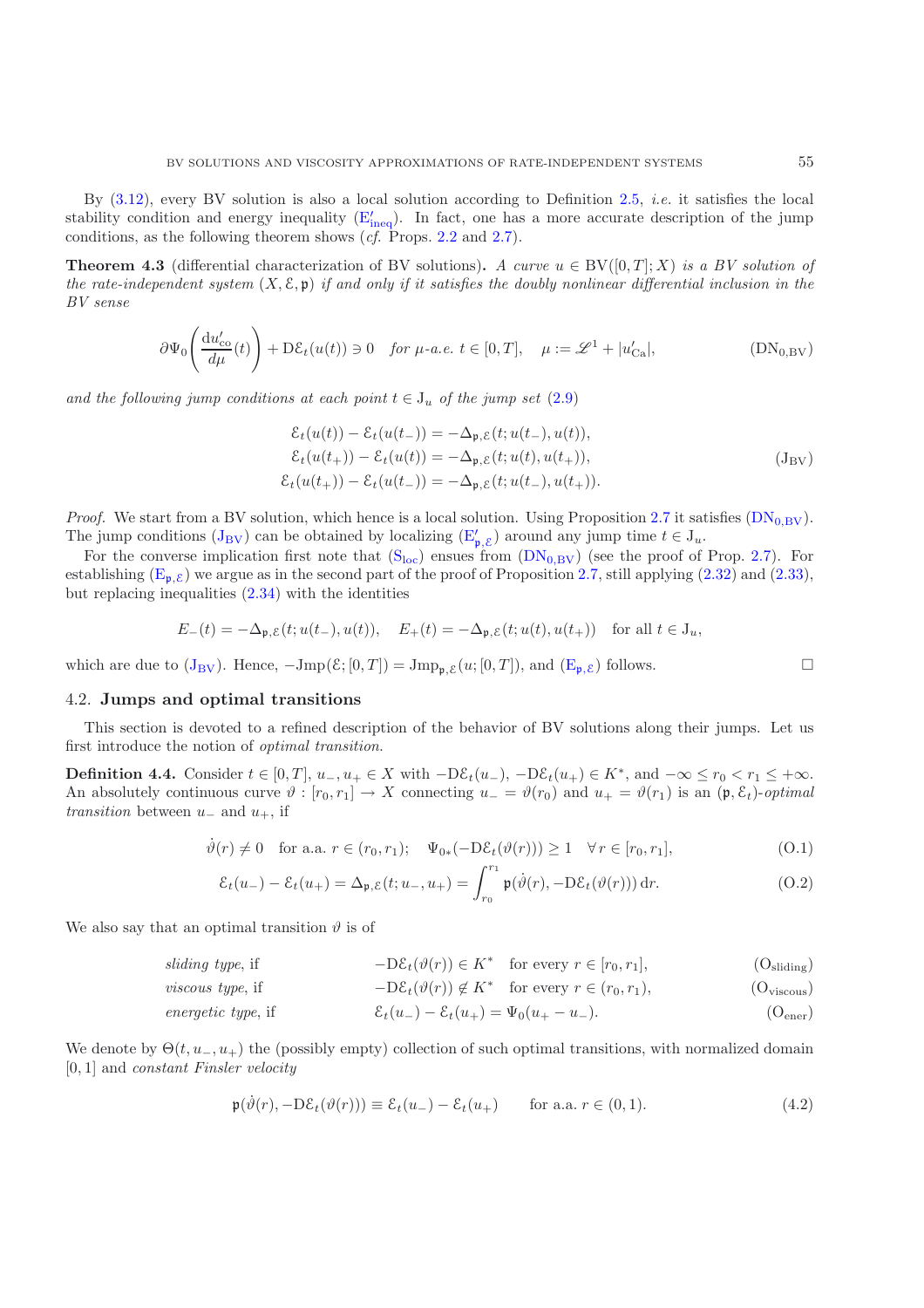**Remark 4.5.** The notion of optimal transition is invariant by absolutely continuous (monotone) time rescalings with absolutely continuous inverse. Moreover, any optimal transition  $\vartheta$  has finite length, it admits a reparameterization with constant Finsler velocity  $p(\hat{\theta}(\cdot), -D\mathcal{E}_t(\hat{\theta}(\cdot)))$ , and is a minimizer of [\(3.8\)](#page-15-2), so that it is not restrictive to assume  $\vartheta \in \Theta(t, u_-, u_+).$ 

The first result on optimal transitions shows that they always lie in the contact set  $\Sigma_p$ .

**Proposition 4.6.** *Any optimal transition*  $\vartheta$  *satisfies the* contact condition

$$
(\dot{\vartheta}(r), -D\mathcal{E}_t(\vartheta(r))) \in \Sigma_{\mathfrak{p}} \quad \text{for a.a. } r \in (r_0, r_1). \tag{4.3}
$$

*Proof.* The chain rule (CR) and [\(O.2\)](#page-19-3) yield

<span id="page-20-0"></span>
$$
\int_{r_0}^{r_1} \langle -D\mathcal{E}_t(\vartheta(r)), \dot{\vartheta}(r) \rangle dr \stackrel{\text{(CR)}}{=} \mathcal{E}_t(u(t_-)) - \mathcal{E}_t(u(t_+)) \stackrel{\text{(O.2)}}{=} \int_{r_0}^{r_1} \mathfrak{p}(\dot{\vartheta}(r), -D\mathcal{E}_t(\vartheta(r))) dr,
$$

so that  $\int_{r_0}^{r_1} (\mathfrak{p}(\dot{\vartheta}, -D\mathcal{E}_t(\vartheta(r))) - \langle -D\mathcal{E}_t(\vartheta(r)), \dot{\vartheta}(r) \rangle) dr = 0$ . Since the integrand is always nonnegative, it follows that  $(4.3)$  holds.

The following characterization of BV solutions is an immediate consequence of Theorem [4.3,](#page-10-0) Proposition [2.7,](#page-13-0) and Remark [3.3.](#page-10-0)

**Theorem 4.7.** *A local solution*  $u \in BV([0,T]; X)$  *is a BV solution according to Definition* [4.1](#page-7-8) *if and only if at every jump time*  $t \in J_u$  *the initial and final values*  $u(t_+)$  *and*  $u(t_+)$  *can be connected by an optimal transition*  $\vartheta^t \in \Theta(t; u(t_-), u(t_+)),$  and there exists  $r \in [0, 1]$  such that  $u(t) = \vartheta^t(r)$ .

For the following, a detailed analysis of the properties of optimal transitions is not essential. Hence we have deferred it to Appendix B. Here we just give some helpful intuition. First, we note that all optimal transitions of energetic type are sliding and are additionally geodesics with respect to the pseudo-norm  $\Psi_0$ . An optimal transition is of sliding type if and only if

$$
\partial \Psi_0(\dot{\vartheta}(r)) + D\mathcal{E}_t(\vartheta(r)) \ni 0 \quad \text{and} \quad \Psi_{0*}(-D\mathcal{E}_t(\vartheta(r))) = 1 \quad \text{for a.a. } r \in (0,1),
$$

which implies that sliding optimal transitions depend only on  $\Psi_0$ , and are otherwise independent of the form of the vanishing-viscosity contact potential p, and thus of the particular viscosity potential Ψ.

Second, we note that optimal transitions of viscous type are characterized by

$$
\partial \Psi(\varepsilon(r)\dot{\vartheta}(r)) + D\mathcal{E}_t(\vartheta(r)) \ni 0 \quad \text{and} \quad \varepsilon(r) \in \Lambda(\dot{\vartheta}(r), -D\mathcal{E}_t(\vartheta(r))) \quad \text{for a.a. } r \in (0,1).
$$

Hence, different choices of the viscous dissipation  $\Psi$  shall give raise to a different behavior in the viscous jumping regime, see also the example in [\[49\]](#page-44-31), Section 2.2. The latter paper sets forth a different characterization of rate-independent evolution, still oriented towards local stability, but derived from a global-in-time variational principle and not a vanishing-viscosity approach.

Finally, we note that general optimal transitions may be a concatenation of optimal transitions of different types. Since viscous types occur on open intervals, there can be at most a countable number of viscous parts, while sliding might occur on complicated closed subsets.

The next result clarifies the relationships between energetic and BV solutions.

**Corollary 4.8** (energy balance and comparison with energetic solutions)**.**

- (1) *A BV solution* u *of the rate-independent system* (X, E, p) *satisfies the energy balance* [\(E\)](#page-7-3) *if and only if every optimal transition associated with its jump set is of energetic type*  $(O_{\text{ener}})$  $(O_{\text{ener}})$ *.*
- (2) *A BV solution* u *is an energetic solution if and only if it satisfies the global stability condition* [\(S\)](#page-7-2)*. In that case, all of its optimal transitions are of energetic type.*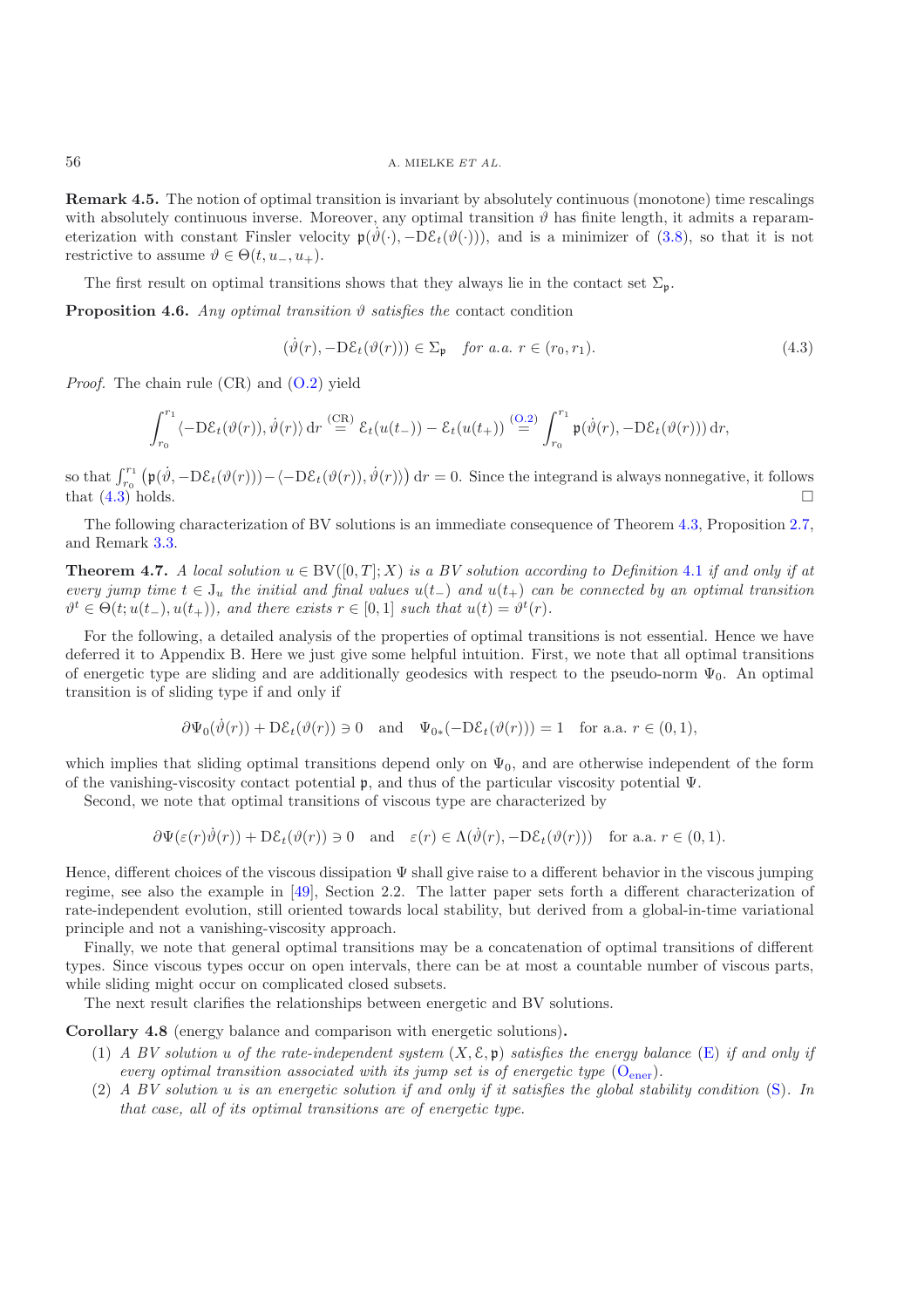(3) *Conversely, an energetic solution* u *is a BV solution if and only if, for every*  $t \in J_u$ *, any jump couple* (u(t−), u(t+)) *can be connected by a sliding optimal transition.*

*Proof.* **Ad (1).** Let u be a BV solution such that every optimal transition is of [ener](#page-19-4)getic type  $(O_{ener})$ . Now, taking into account  $(J_{BV})$  $(J_{BV})$  $(J_{BV})$ , one sees that  $(O_{ener})$  $(O_{ener})$  $(O_{ener})$  is equivalent to the jump conditions  $(J_{ener})$ . Then, equation  $(DN_{0,BV})$  $(DN_{0,BV})$  (which holds by Thm. [4.3\)](#page-10-0) and  $(J_{\text{ener}})$  $(J_{\text{ener}})$  $(J_{\text{ener}})$  yield the energy balance [\(E\)](#page-7-3) (*cf.* the proofs of Props. [2.2](#page-8-0) and [2.7\)](#page-13-0). The converse implication ensues by analogous arguments.

**Ad (2).** The necessity is obvious, and for the sufficiency we observe that, for every jump point  $t \in J_u$ , the global stability condition [\(S\)](#page-7-2) (written first for  $u(t_{-})$  with test functions  $v = u(t)$  and  $v = u(t_{+})$ , and then for  $u(t)$  with  $v = u(t_+)$  yields

$$
\begin{array}{rclcrcl} \Psi_0(u(t)-u(t_-)) & \geq & \mathcal{E}_t(u(t_-))-\mathcal{E}_t(u(t)) &=& \Delta_{\mathfrak{p},\mathcal{E}}(t;u(t_-),u(t)) & \geq & \Psi_0(u(t)-u(t_-)),\\ \Psi_0(u(t_+)-u(t_-)) & \geq & \mathcal{E}_t(u(t_-))-\mathcal{E}_t(u(t_+)) &=& \Delta_{\mathfrak{p},\mathcal{E}}(t;u(t_-),u(t_+)) & \geq & \Psi_0(u(t_+)-u(t_-)),\\ \Psi_0(u(t_+)-u(t)) & \geq & \mathcal{E}_t(u(t))-\mathcal{E}_t(u(t_+)) &=& \Delta_{\mathfrak{p},\mathcal{E}}(t;u(t),u(t_+)) & \geq & \Psi_0(u(t_+)-u(t)), \end{array}
$$

where the intermediate equalities are due to  $(0.2)$  and the subsequent inequalities to  $(3.9)$ . The resulting identities ultimately show that the transition is [ener](#page-19-4)getic, by the very definition  $(O_{\text{ener}})$ .

Ad (3). The condition is clearly sufficient. It is also necessary by the previous point, since energetic transitions are in particular of sliding type.  $\Box$ 

#### <span id="page-21-0"></span>4.3. **Vanishing-viscosity limit**

We now conclude this section by stating our main convergence results. First we show that (subsequences of) the viscous solutions of  $(X, \mathcal{E}, \Psi_{\varepsilon})$  converge to BV solutions. The proof will follow from the theory developed in the subsequent Sections [5](#page-23-0) and [6.](#page-29-0) Second, we provide a convergence result for the viscous incremental problem  $(\Pi_{\tau,\varepsilon})$  for  $(\tau,\varepsilon) \to 0$  under the additional assumption  $\varepsilon/\tau \to +\infty$ . Both results rely on the fundamental lower semicontinuity result in Proposition [6.14,](#page-37-1) which in particular shows that if  $u_{\varepsilon} \in AC([0,T]; X)$  pointwise converge to u as  $\varepsilon \perp 0$ , then

$$
\liminf_{\varepsilon \downarrow 0} \int_0^T \left( \Psi_{\varepsilon}(\dot{u}_{\varepsilon}(t)) + \Psi_{\varepsilon}^*(-\mathcal{D}\mathcal{E}_t(u_{\varepsilon}(t))) \right) dt \geq \mathrm{Var}_{\mathfrak{p}, \mathcal{E}}(u; [0, T]). \tag{4.4}
$$

<span id="page-21-2"></span>The latter result is derived *via* the reparameterization technique developed in Section [5.](#page-23-0) However, we emphasize that the statements of our convergence results are totally independent of these techniques.

**Theorem 4.9** (convergence of viscous approximations to BV solutions). *Consider a sequence*  $(u_{\varepsilon}) \subset$ AC([0, T]; X) of solutions of the viscous equation  $(DN_{\varepsilon})$  $(DN_{\varepsilon})$ , with  $u_{\varepsilon}(0) \to u_0$  as  $\varepsilon \downarrow 0$ .

*Then, every vanishing sequence*  $\varepsilon_k \downarrow 0$  *admits a further subsequence (still denoted by*  $(\varepsilon_k)$ *), and a limit function*  $u \in BV([0,T];X)$  *such that* 

$$
u_{\varepsilon_k}(t) \to u(t) \quad \text{for every } t \in [0, T] \text{ as } k \uparrow +\infty,
$$
\n
$$
(4.5)
$$

<span id="page-21-1"></span>*and u is a BV solution for*  $(X, \mathcal{E}, \mathfrak{p})$  *in the sense of Definition* [4.1](#page-7-8)*.* 

*Proof.* It follows from the discussion developed in Section [2.5](#page-12-2) that for every sequence  $\varepsilon_k \downarrow 0$  there exists a not relabeled subsequence  $(u_{\varepsilon_k})$  such that [\(4.5\)](#page-21-1) holds, and u complies with the local stability condition [\(S](#page-18-1)<sub>loc</sub>). In view of Proposition [4.2,](#page-8-0) it is then sufficient to check that  $(E_{p,\mathcal{E};\text{ineq}})$  holds. The latter energy inequality is a direct consequence of the  $\varepsilon$ -energy identity [\(2.27\)](#page-11-4) and the lower semicontinuity property [\(4.4\)](#page-21-2) proved in Proposition [6.14](#page-37-1) below.

Our next result concerns the convergence of the discrete solutions to the *viscous time-incremental* problem  $(\text{IP}_{\tau,\varepsilon})$ , as both the viscosity parameter  $\varepsilon$  and the time-step  $\tau$  tend to 0. For the statement we recall the definition of left-continuous interpolants  $\overline{U}_{\tau,\varepsilon} : [0,T] \to X$  from [\(2.14\)](#page-8-4).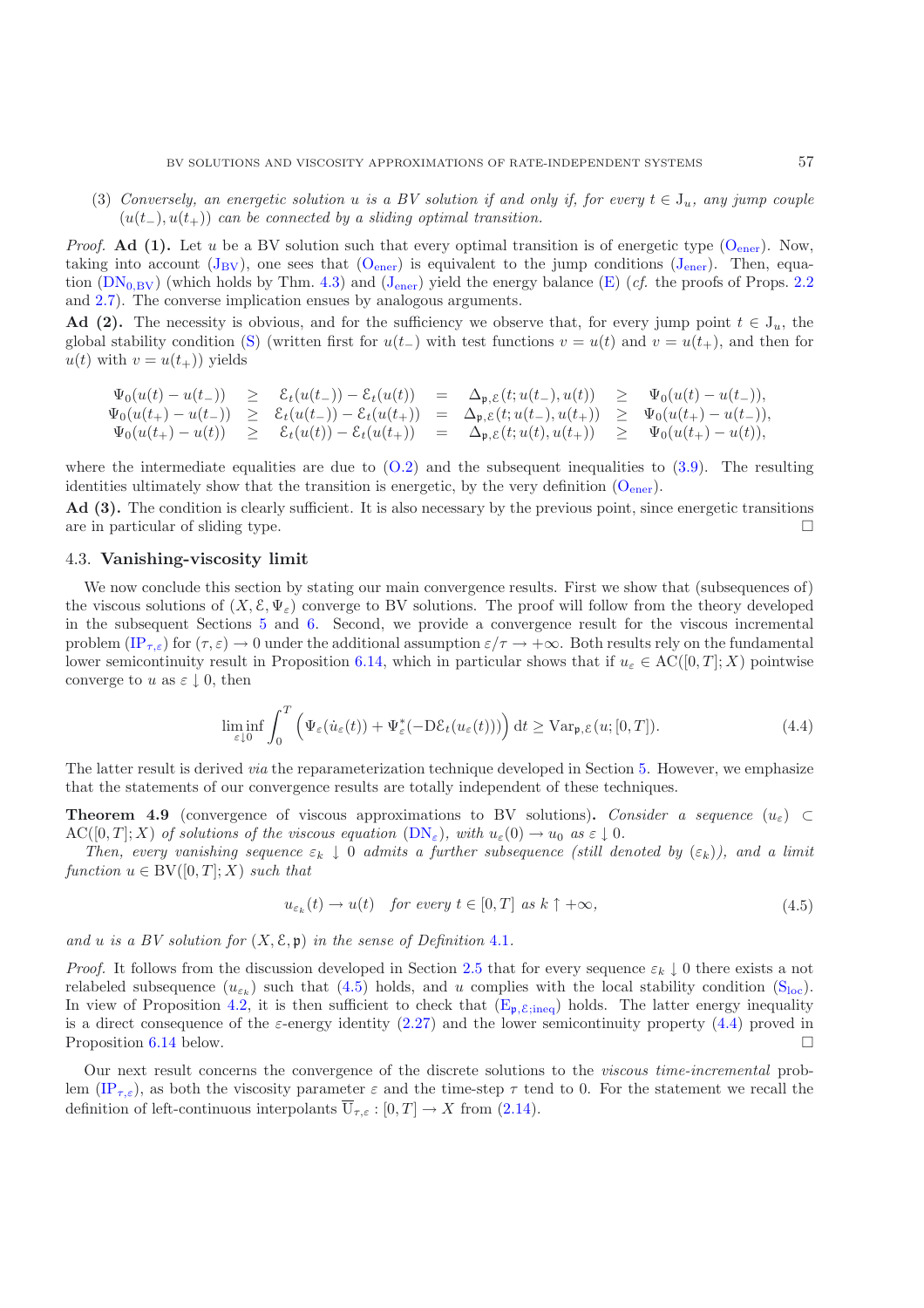**Theorem 4.10** (convergence of discrete solutions of the viscous incremental problems). Let  $\overline{U}_{\tau,\varepsilon}$ :  $[0,T] \rightarrow$ X *be the left-continuous piecewise constant interpolants of the discrete solutions of the viscous incremental problem*  $(\text{IP}_{\tau,\varepsilon})$ *, with*  $U_{\tau,\varepsilon}^0 \to u_0$  *as*  $(\tau,\varepsilon) \to 0$ *.* 

*Then, all sequences*  $(\tau_k, \varepsilon_k)_{k \in \mathbb{N}}$  *satisfying* 

$$
(\tau_k, \varepsilon_k) \to 0 \quad and \quad \lim_{k \downarrow 0} \frac{\varepsilon_k}{\tau_k} = +\infty \tag{4.6}
$$

*admit a subsequence* (*still denoted by*  $(\tau_k, \varepsilon_k)_k$ ) *and a limit function*  $u \in BV([0, T]; X)$  *such that* 

<span id="page-22-0"></span>
$$
\overline{\mathbf{U}}_{\tau_k,\varepsilon_k}(t) \to u(t) \quad \text{ for all } t \in [0,T] \text{ as } k \uparrow +\infty,
$$

*and* u *is a BV solution for* (X, E, p) *in the sense of Definition* [4.1](#page-7-8)*.*

The reader may compare this result to [\[11](#page-43-8)[,18](#page-43-0)[,23](#page-44-20)[,42](#page-44-5)[,48\]](#page-44-32), where similar double-limit passages were performed for specific applied problems, and conditions analogous to [\(4.6\)](#page-22-0) were imposed.

<span id="page-22-1"></span>*Proof.* The standard energy estimate associated with the variational problem  $(\text{IP}_{\tau,\varepsilon})$  yields

$$
\frac{\tau}{\varepsilon}\Psi\left(\frac{\varepsilon}{\tau}(U_{\tau,\varepsilon}^n - U_{\tau,\varepsilon}^{n-1})\right) + \mathcal{E}_{t_n}(U_{\tau,\varepsilon}^n) \le \mathcal{E}_{t_n}(U_{\tau,\varepsilon}^{n-1}) = \mathcal{E}_{t_{n-1}}(U_{\tau,\varepsilon}^{n-1}) + \int_{t_{n-1}}^{t_n} \partial_t \mathcal{E}_t(U_{\tau,\varepsilon}^{n-1}) dt. \tag{4.7}
$$

Thanks to [\(2.7\)](#page-7-6), we easily get from [\(4.7\)](#page-22-1) the following uniform bounds for every  $1 \le n \le N$  (here C is a constant independent of  $n, \tau, \varepsilon$ )

$$
\mathcal{E}_{t_n}(\mathbf{U}_{\tau,\varepsilon}^n) \leq C, \quad \sum_{n=1}^N \frac{\tau}{\varepsilon} \Psi\left(\frac{\varepsilon}{\tau} (\mathbf{U}_{\tau,\varepsilon}^n - \mathbf{U}_{\tau,\varepsilon}^{n-1})\right) \leq C, \quad \sum_{n=1}^N \Psi_0(\mathbf{U}_{\tau,\varepsilon}^n - \mathbf{U}_{\tau,\varepsilon}^{n-1}) \leq C,
$$

the latter estimate thanks to  $(\Psi.2)$  and  $(2.15)$ .

Denoting by  $\underline{U}_{\tau,\varepsilon}$  the *right-continuous piecewise constant interpolant* of the discrete values  $(U_{\tau,\varepsilon})$  (*i.e.*  $\underline{U}_{\tau,\varepsilon}(t_n) = \overline{U}_{\tau,\varepsilon}^n$  and by  $U_{\tau,\varepsilon}$  the *piecewise affine interpolant*, we have

<span id="page-22-3"></span><span id="page-22-2"></span>
$$
\mathcal{E}_t(\overline{\mathbf{U}}_{\tau,\varepsilon}(t)) \le C, \quad \text{Var}_{\Psi_0}(\mathbf{U}_{\tau,\varepsilon};[0,T]) \le C \tag{4.8a}
$$

$$
\|\mathbf{U}_{\tau,\varepsilon}-\overline{\mathbf{U}}_{\tau,\varepsilon}\|_{L^{\infty}(0,T;X)},\|\mathbf{U}_{\tau,\varepsilon}-\underline{\mathbf{U}}_{\tau,\varepsilon}\|_{L^{\infty}(0,T;X)},\quad \sup_{n}\|\mathbf{U}_{\tau,\varepsilon}^{n}-\mathbf{U}_{\tau,\varepsilon}^{n-1}\|_{X}\leq C\omega(\tau/(C\varepsilon)),\tag{4.8b}
$$

where  $\omega(r) := \sup_{x \in X} \{ ||x||_X : r\Psi(r^{-1}x) \leq 1 \}$  satisfies  $\lim_{r \downarrow 0} \omega(r) = 0$  thanks to  $(\Psi.1)$ . By Helly's theorem, these bounds show that (up to extraction of a suitable subsequence still satisfying  $(4.6)$ ), the sequences  $(U_{\tau_k,\varepsilon_k})$ ,  $(\overline{U}_{\tau_k,\varepsilon_k})$  and  $(\underline{U}_{\tau_k,\varepsilon_k})$  pointwise converge to the same limit u.

By differentiating the variational characterization of  $U_{\tau,\varepsilon}^n$  given by  $(\text{IP}_{\tau,\varepsilon})$  we obtain

$$
\partial \Psi_{\varepsilon} \left( \frac{1}{\tau} \left( \mathbf{U}_{\tau,\varepsilon}^n - \mathbf{U}_{\tau,\varepsilon}^{n-1} \right) \right) + W_{\tau,\varepsilon}^n \ni 0, \quad W_{\tau,\varepsilon}^n := -\mathrm{D} \mathcal{E}_{t_n} (\mathbf{U}_{\tau,\varepsilon}^n),
$$

which yields in each interval  $(t_{n-1}, t_n]$ 

$$
\tau \Psi_{\varepsilon} (\dot{\mathbf{U}}_{\tau,\varepsilon}) + \tau \Psi_{\varepsilon}^* (\overline{\mathbf{W}}_{\tau,\varepsilon}) = - \langle \mathbf{D} \mathcal{E}_{t_n} (\mathbf{U}_{\tau,\varepsilon}(t_n)), \mathbf{U}_{\tau,\varepsilon}(t_n) - \mathbf{U}_{\tau,\varepsilon}(t_{n-1}) \rangle
$$
  
=  $\mathcal{E}_{t_{n-1}} (\mathbf{U}_{\tau,\varepsilon}(t_{n-1})) - \mathcal{E}_{t_n} (\mathbf{U}_{\tau,\varepsilon}(t_n)) + \int_{t_{n-1}}^{t_n} \partial_t \mathcal{E}_t (\underline{\mathbf{U}}_{\tau,\varepsilon}(t)) dt - R(t_n; \mathbf{U}_{\tau,\varepsilon}(t_{n-1}), \mathbf{U}_{\tau,\varepsilon}(t_n))$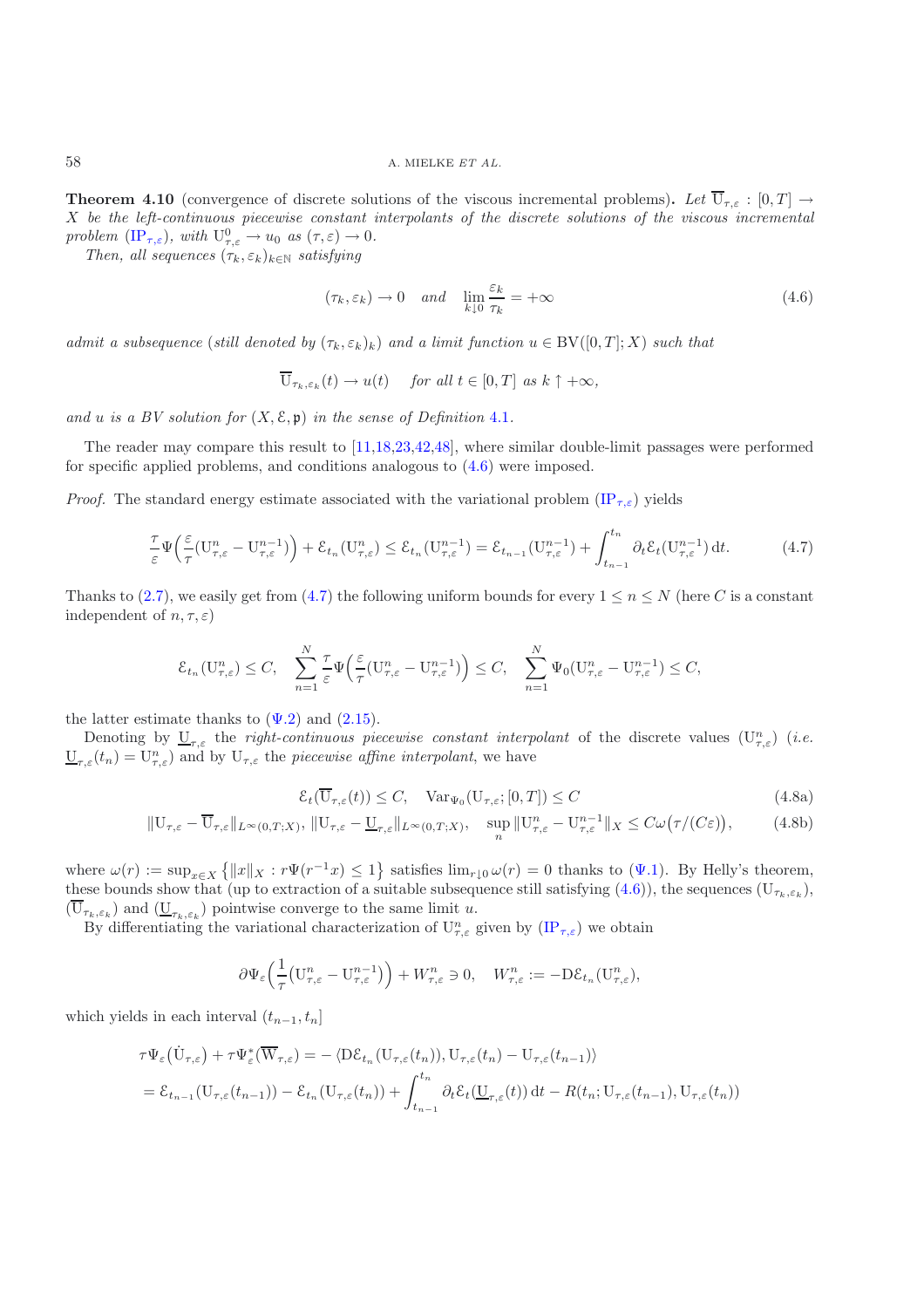where  $\overline{W}_{\tau,\varepsilon}$  denotes the left-continuous piecewise constant interpolant of  $(W_{\tau,\varepsilon}^n)_{n=1}^N$  and

<span id="page-23-1"></span>
$$
R(t; x, y) := \mathcal{E}_t(y) - \mathcal{E}_t(x) - \langle D\mathcal{E}_t(y), y - x \rangle.
$$

Since  $\mathcal E$  is of class C<sup>1</sup>, for every convex and bounded set  $B \subset X$  there exists a concave modulus of continuity  $\sigma_B : [0, +\infty) \to [0, +\infty)$  such that  $\lim_{r \to 0} \sigma_B(r) = \sigma_B(0) = 0$  and

$$
R(t; x, y) \le \sigma_B(\|y - x\|_X)\|y - x\|_X \quad \text{for every } t \in [0, T], \ x, y \in B.
$$

We thus obtain

$$
\int_0^T \left( \Psi_{\varepsilon}(\dot{U}_{\tau,\varepsilon}(t)) + \Psi_{\varepsilon}^*(\overline{W}_{\tau,\varepsilon}(t)) \right) dt + \mathcal{E}_{t_N}(U_{\tau,\varepsilon}(t_N))
$$
\n
$$
\leq \mathcal{E}_0(u_0) + \int_0^{t_N} \partial_t \mathcal{E}_t(\underline{U}_{\tau,\varepsilon}(t)) dt + \sup_{1 \leq n \leq N} \sigma_B(\|U_{\tau,\varepsilon}^n - U_{\tau,\varepsilon}^{n-1}\|_X) \sum_{n=1}^N \|U_{\tau,\varepsilon}^n - U_{\tau,\varepsilon}^{n-1}\|_X. \tag{4.9}
$$

We pass to the limit along suitable subsequences  $(\tau_k, \varepsilon_k)_k$  such that  $U_{\tau_k, \varepsilon_k}$ ,  $\overline{U}_{\tau_k, \varepsilon_k} \to u$  pointwise. Since  $U_{\tau,\varepsilon}$  and  $\overline{U}_{\tau,\varepsilon}$  are uniformly bounded, [\(4.8a\)](#page-22-2), [\(4.8b\)](#page-22-3), and [\(4.6\)](#page-22-0) yield the convergence to 0 of the third term on the right-hand side of [\(4.9\)](#page-23-1), which thus tends to  $\mathcal{E}_0(u_0) + \int_0^T \partial_t \mathcal{E}_t(u(t)) dt$ . Taking into account that  $\overline{W}_{\tau_k,\varepsilon_k}(t) \to w(t) = -D\mathcal{E}_t(u(t))$  for all  $t \in [0,T]$ , and applying the lower semicontinuity result [\(4.4\)](#page-21-2) (proved in Prop. [6.14\)](#page-37-1) we see that u satisfies  $(E_{\mathfrak{p}, \mathcal{E}; \text{ineq}})$ . Similarly,

$$
\int_0^T \Psi_0^*(w(t)) dt \le \liminf_{k \to +\infty} \int_0^T \Psi_{\varepsilon_k}^*(\overline{W}_{\tau_k, \varepsilon_k}(t)) dt \le C,
$$

<span id="page-23-0"></span>which implies  $w(t) = -D\mathcal{E}_t(u(t)) \in K^*$  for a.a.  $t \in [0,T]$ , *i.e.* the local stability condition. In view of Proposition [4.2,](#page-8-0) this concludes the proof.  $\Box$ 

#### 5. Parameterized rate-independent solutions

In this section, we restart from the discussions in Sections [2.4](#page-11-0) and [2.5,](#page-12-2) and adopt a different point of view, which relies on the rate-independent structure of the limit problem. The main idea, which was introduced by [\[18](#page-43-0)] and further developed in [\[40](#page-44-4)[,42\]](#page-44-5), is to rescale time in order to gain a uniform Lipschitz bound on the (rescaled) viscous approximations. Keeping track of the asymptotic behavior of time rescalings, one can retrieve the BV limit analyzed in Section [4.](#page-18-0) In particular, we shall recover that the limiting jump paths reflect the viscous approximation.

## <span id="page-23-3"></span>5.1. **Vanishing-viscosity analysis** *via* **a rescaling argument**

<span id="page-23-2"></span>For every  $\varepsilon > 0$  we consider solutions  $u_{\varepsilon}$  of the viscous differential inclusion

<span id="page-23-4"></span>
$$
\partial \Psi_{\varepsilon}(\dot{u}_{\varepsilon}(t)) + \mathrm{D}\mathcal{E}_{t}(u_{\varepsilon}(t)) \ni 0 \quad \text{in } X^* \quad \text{ for a.a. } t \in (0,T), \tag{DN_{\varepsilon}}
$$

which may be split into the system

$$
\partial \Psi_{\varepsilon}(\dot{u}_{\varepsilon}(t)) \ni w_{\varepsilon}, \qquad D\mathcal{E}_{t}(u_{\varepsilon}(t)) = -w_{\varepsilon}, \qquad \partial_{t}\mathcal{E}_{t}(u_{\varepsilon}(t)) = -p_{\varepsilon}.
$$

For capturing the aforementioned limiting viscous jump paths, we do not follow the ideas of [\[18](#page-43-0)[,40](#page-44-4)[,42](#page-44-5)], but use a different time rescaling  $\mathsf{s}_{\varepsilon} : [0,T] \to [0,\mathsf{S}_{\varepsilon}]$  based on the dissipation bound [\(2.28\)](#page-12-6), instead. We define

$$
\mathbf{s}_{\varepsilon}(t) := t + \int_0^t \left( \Psi_{\varepsilon}(\dot{u}_{\varepsilon}(r)) + \Psi_{\varepsilon}^*(w_{\varepsilon}(r)) \right) dr \quad \text{and} \quad \mathsf{T}_{\varepsilon} := \mathsf{s}_{\varepsilon}(T). \tag{5.1}
$$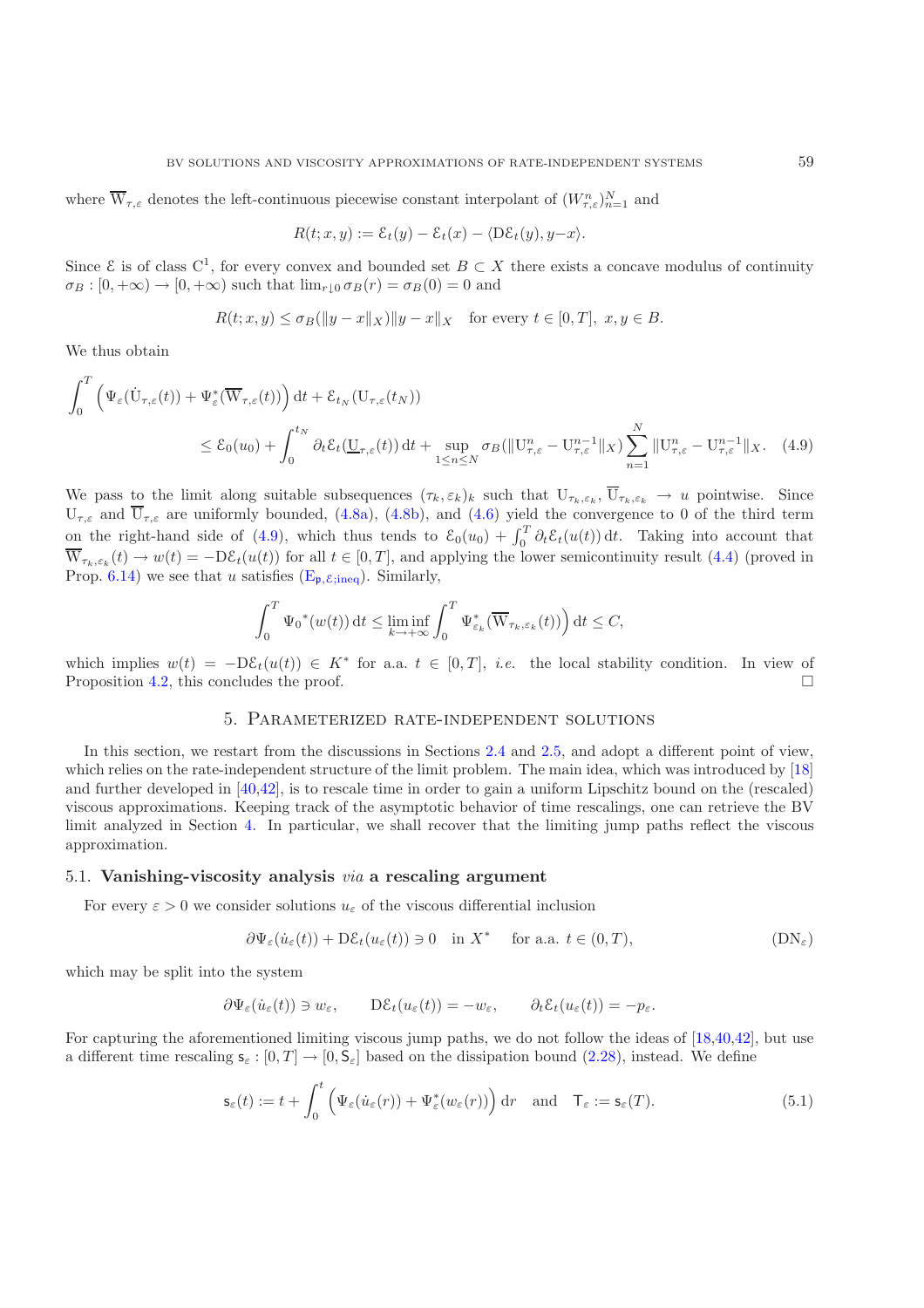We believe that this time rescaling is better adapted for treating general systems, in particular infinitedimensional ones, where the rate-independent norm induced by  $\Psi_0$  is not equivalent to the viscous norm. We refer to  $\left[17\right]$  $\left[17\right]$  $\left[17\right]$  for an application of our idea to elastoplasticity.

Thus,  $s_{\varepsilon}$  may be interpreted as some sort of "energy arclength" of the curve  $u_{\varepsilon}$ . Thanks to [\(2.28\)](#page-12-6), the sequence  $(\mathsf{T}_{\varepsilon})$  is uniformly bounded with respect to the parameter  $\varepsilon$ . We consider the rescaled functions  $(\mathsf{t}_{\varepsilon}, \mathsf{u}_{\varepsilon}) : [0, \mathsf{T}_{\varepsilon}] \to [0, T] \times X$  and  $(\mathsf{p}_{\varepsilon}, \mathsf{w}_{\varepsilon}) : [0, \mathsf{T}_{\varepsilon}] \to \mathbb{R} \times X^*$  defined by

$$
\begin{aligned}\n\mathbf{t}_{\varepsilon}(s) &:= \mathbf{s}_{\varepsilon}^{-1}(s), & \mathbf{u}_{\varepsilon}(s) &:= u_{\varepsilon}(\mathbf{t}_{\varepsilon}(s)), \\
\mathbf{p}_{\varepsilon}(s) &:= p_{\varepsilon}(\mathbf{t}_{\varepsilon}(s)) = -\partial_t \mathcal{E}_{\mathbf{t}_{\varepsilon}(s)}(\mathbf{u}_{\varepsilon}(s)), & \mathbf{w}_{\varepsilon}(s) &:= w_{\varepsilon}(\mathbf{t}_{\varepsilon}(s)) = -\mathbf{D}\mathcal{E}_{\mathbf{t}_{\varepsilon}(s)}(\mathbf{u}_{\varepsilon}(s)).\n\end{aligned}\n\tag{5.2}
$$

<span id="page-24-5"></span>We now study the limiting behavior as ε ↓ 0 of the *reparameterized trajectories*

$$
\left\{ \begin{aligned} \left\{ \begin{pmatrix} \mathsf{t}_{\varepsilon}(s), \mathsf{u}_{\varepsilon}(s) \end{pmatrix} \; : \; s \in [0, \mathsf{T}_{\varepsilon}] \right\} \subset \mathscr{X} = [0, T] \times X, \\ \left\{ \begin{pmatrix} \mathsf{t}_{\varepsilon}(s), \mathsf{u}_{\varepsilon}(s); \mathsf{p}_{\varepsilon}(s), \mathsf{w}_{\varepsilon}(s) \end{pmatrix} \; : \; s \in [0, \mathsf{T}_{\varepsilon}] \right\} \subset \mathscr{B}, \end{aligned} \right.
$$

where we use the notation

$$
\mathcal{B} := [0, +\infty) \times X \times \mathbb{R} \times X^*.
$$
\n(5.3)

In order to rewrite the "rescaled energy identity" fulfilled by the triple  $(t_{\varepsilon}, u_{\varepsilon}, w_{\varepsilon})$ , we define, for  $\varepsilon > 0$ , the viscous space-time vanishing-viscosity contact potential  $\mathfrak{P}_{\varepsilon} : \mathscr{B} \to [0, +\infty)$  by setting

$$
\mathfrak{P}_{\varepsilon}(\alpha, \mathbf{v}; \mathbf{p}, \mathbf{w}) := \begin{cases} \alpha \Psi_{\varepsilon}(\mathbf{v}/\alpha) + \alpha \Psi_{\varepsilon}^{*}(\mathbf{w}) + \alpha \mathbf{p} & \text{for } \alpha > 0, \\ \infty & \text{for } \alpha = 0. \end{cases}
$$
\n(5.4)

<span id="page-24-4"></span>By the definition of  $\Psi_{\varepsilon}$ , we see that  $\mathfrak{P}_{\varepsilon}(\alpha, \cdot, \mathsf{p}, \cdot)$  only depends on  $\alpha/\varepsilon$  and  $\alpha\mathsf{p}$  (as long as  $\alpha > 0$ ), which reflects the time rescaling. In particular, the energy identity [\(2.27\)](#page-11-4) yields

$$
\int_{s_1}^{s_2} \mathfrak{P}_{\varepsilon}(\dot{\mathsf{t}}_{\varepsilon}(s), \dot{\mathsf{u}}_{\varepsilon}(s); \mathsf{p}_{\varepsilon}(s), \mathsf{w}_{\varepsilon}(s)) \, ds + \mathcal{E}_{\mathsf{t}_{\varepsilon}(s_2)}(\mathsf{u}_{\varepsilon}(s_2)) = \mathcal{E}_{\mathsf{t}_{\varepsilon}(s_1)}(\mathsf{u}_{\varepsilon}(s_1)),\tag{5.5}
$$

<span id="page-24-2"></span><span id="page-24-0"></span>for all  $0 \leq s_1 \leq s_2 \leq \mathsf{S}_{\varepsilon}$ , and  $(5.1)$  entails

$$
\mathfrak{P}_{\varepsilon}(\dot{\mathbf{t}}_{\varepsilon}(s), \dot{\mathbf{u}}_{\varepsilon}(s); 1, \mathbf{w}_{\varepsilon}(s)) = 1 \quad \text{for a.a. } s \in (0, \mathsf{T}_{\varepsilon}). \tag{5.6}
$$

*A priori* estimates and passage to the limit. Due to estimate [\(2.28\)](#page-12-6), there exists  $S > 0$  such that, along a (not relabeled) subsequence, we have  $s_{\varepsilon}(T) \to S$  as  $\varepsilon \downarrow 0$ . Exploiting again [\(2.28\)](#page-12-6), the Arzelà-Ascoli compactness theorem, and the fact that X is finite dimensional (see also the proof of  $[42]$ , Thm. 3.3), we find two curves  $t \in W^{1,\infty}(0, \mathsf{S})$  and  $u \in W^{1,\infty}([0, \mathsf{S}]; X)$  such that along some subsequence we have

<span id="page-24-1"></span>
$$
\mathsf{t}_{\varepsilon} \to \mathsf{t} \text{ in } \mathcal{C}^0([0,\mathsf{S}]), \qquad \qquad \mathsf{t}_{\varepsilon} \to^* \mathsf{t} \text{ in } L^{\infty}(0,\mathsf{S}), \tag{5.7a}
$$

$$
\mathsf{u}_{\varepsilon} \to \mathsf{u} \text{ in } \mathcal{C}^0([0,\mathsf{S}];X), \qquad \qquad \mathsf{\dot{u}}_{\varepsilon} \to^* \dot{\mathsf{u}} \text{ in } L^{\infty}(0,\mathsf{S};X), \tag{5.7b}
$$

$$
\mathsf{p}_{\varepsilon} \to \mathsf{p} \text{ in } C^{0}([0, S]), \qquad \qquad \mathsf{w}_{\varepsilon} \to \mathsf{w} \text{ in } C^{0}([0, S]; X^{*}), \qquad (5.7c)
$$

$$
\mathcal{E}_{t_{\varepsilon}}(u_{\varepsilon}) \to \mathcal{E}_{t}(u) \text{ in } C^{0}([0, S]),\tag{5.7d}
$$

<span id="page-24-3"></span>where

$$
\mathsf{p}(s) = -\partial_t \mathcal{E}_{\mathsf{t}(s)}(\mathsf{u}(s)) \text{ and } \mathsf{w}(s) = -\mathrm{D}\mathcal{E}_{\mathsf{t}(s)}(\mathsf{u}(s)) \text{ for all } s \in [0, \mathsf{S}]. \tag{5.8}
$$

Then, to pass to the limit in [\(5.5\)](#page-24-0) we exploit a lower semicontinuity result (see Prop. [6.2\)](#page-8-0), based on the fact that the sequence of functionals (Pε) Γ-converges to the *augmented vanishing-viscosity contact potential*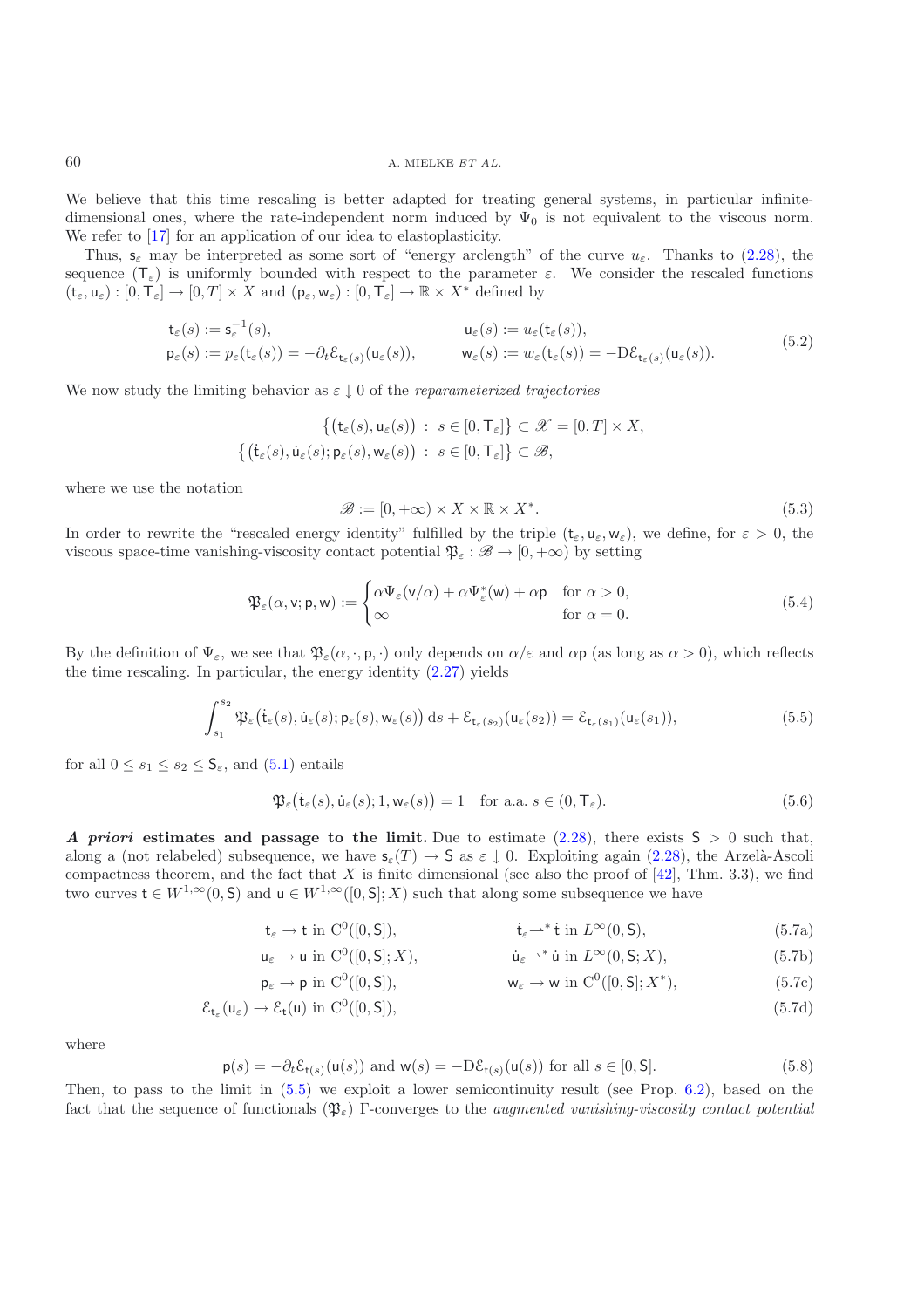<span id="page-25-0"></span> $\mathfrak{P}: \mathscr{B} \to [0, +\infty]$  (see Lem [6.1\)](#page-7-8) defined by

$$
\mathfrak{P}(\alpha, v; p, w) := \begin{cases} \Psi_0(v) + \mathbf{I}_{K^*}(w) + \alpha p & \text{if } \alpha > 0, \\ \mathfrak{p}(v, w) & \text{if } \alpha = 0. \end{cases}
$$
\n(5.9)

By [\(5.7\)](#page-24-1) and Proposition [6.2,](#page-8-0) we take the liminf as  $\varepsilon \downarrow 0$  of [\(5.5\)](#page-24-0) and conclude that the pair (t, u) fulfills, for all  $0 \leq s_1 \leq s_2 \leq S$ , the estimate

$$
\int_{s_1}^{s_2} \mathfrak{P}(\dot{\mathsf{t}}(s), \dot{\mathsf{u}}(s); \mathsf{p}(s), \mathsf{w}(s)) \, \mathrm{d}s + \mathcal{E}_{\mathsf{t}(s_2)}(\mathsf{u}(s_2)) \le \mathcal{E}_{\mathsf{t}(s_1)}(\mathsf{u}(s_1)).\tag{5.10}
$$

<span id="page-25-2"></span>The notion of parameterized solutions looks much simpler than that of BV solutions, since after reparameterization one always deals with Lipschitz curves avoiding the more subtle BV setting. Hence, it is sufficient to use the comparably simple lower semicontinuity result in Proposition [6.2.](#page-8-0) To obtain a similar convergence result for BV solutions we have to use the more intricate Proposition [6.14.](#page-37-1) On the other hand, the notion of BV solutions is well suited to study the asymptotic behavior of the viscosity approximations in the original time interval. In this case, even adopting the point of view of parameterized solutions, one should keep track of the  $\varepsilon$ -dependent time rescaling to operate a final reconstruction of the limit solution. In this respect, passing to the limit in the energy identity is particularly important, in order to obtain a solution that is independent of the particular form of the rescaling. This somehow delicate procedure is hidden in the notion of BV solution and in some sense justifies its intrinsic difficulty.

#### <span id="page-25-6"></span>5.2. **Vanishing-viscosity contact potentials and rate-independent evolution**

The augmented space-time vanishing-viscosity contact potential  $\mathfrak P$  is closely related to the contact potential  $\mathfrak p$ introduced by  $(3.13)$ . The following result fixes some properties of  $\mathfrak{P}$ . Its proof, which we choose to omit, can be easily derived from the corresponding properties  $(\mu 1)$  $(\mu 1)$ – $(\mu 4)$  $(\mu 4)$  for the vanishing-viscosity contact potential p obtained in Theorem [3.7.](#page-13-0)

**Lemma 5.1** (properties of the augmented vanishing-viscosity contact potential  $\mathfrak{P}$ ). The functional  $\mathfrak{P} : \mathscr{B} \to$ [0, +∞] *defined in* [\(5.9\)](#page-25-0) *is lower semicontinuous on B and has the following properties:*

<span id="page-25-4"></span>(P31) *For every*  $(\alpha, v, p, w) \in \mathcal{B}$  *the maps*  $\mathfrak{B}(\cdot, \cdot; p, w)$  *and*  $\mathfrak{B}(\alpha, v; \cdot, \cdot)$  *have convex sublevels.* 

( $\mathfrak{P}2$ ) *For all*  $(\alpha, v, p, w) \in \mathcal{B}$  *we have* 

$$
\mathfrak{P}(\alpha, v; p, w) \ge \langle w, v \rangle + \alpha p, \quad \mathfrak{P}(0, v; p, w) = \mathfrak{p}(v, w) \ge \Psi_0(v), \tag{5.11a}
$$

<span id="page-25-3"></span>
$$
\mathfrak{P}(0, v; p, w) = \Psi_0(v) \quad \Leftrightarrow \quad w \in K^* \quad \text{or} \quad v = 0. \tag{5.11b}
$$

- <span id="page-25-5"></span>(P3) *For all*  $(p, w) \in \mathbb{R} \times X^*$  *the map*  $(\alpha, v) \mapsto \mathfrak{P}(\alpha, v; p, w)$  *is 1-homogeneous and convex.*
- ( $\mathfrak{P}_4$ ) *The* augmented contact set  $\Sigma_{\mathfrak{P}}$  *of*  $\mathfrak{P}$  *given by*

$$
\Sigma_{\mathfrak{P}} := \left\{ (\alpha, v; p, w) \in \mathcal{B} : \mathfrak{P}(\alpha, v; p, w) = \langle w, v \rangle + \alpha p \right\}
$$
\n(5.12)

<span id="page-25-1"></span>*can be characterized by*

$$
(\alpha, v; p, w) \in \Sigma_{\mathfrak{P}} \quad \Leftrightarrow \quad w \in \partial \mathfrak{P}(\alpha, \cdot; p, w)(v). \tag{5.13}
$$

*In particular,* [\(5.13\)](#page-25-1) *does not impose any condition on* p*. We also have*

$$
if \alpha > 0, then \qquad (\alpha, v; p, w) \in \Sigma_{\mathfrak{P}} \quad \Leftrightarrow \quad w \in \partial \Psi_0(v), \tag{5.14a}
$$

$$
if \alpha = 0, then \qquad (\alpha, v; p, w) \in \Sigma_{\mathfrak{P}} \quad \Leftrightarrow \quad (v, w) \in \Sigma_{\mathfrak{p}}.
$$
 (5.14b)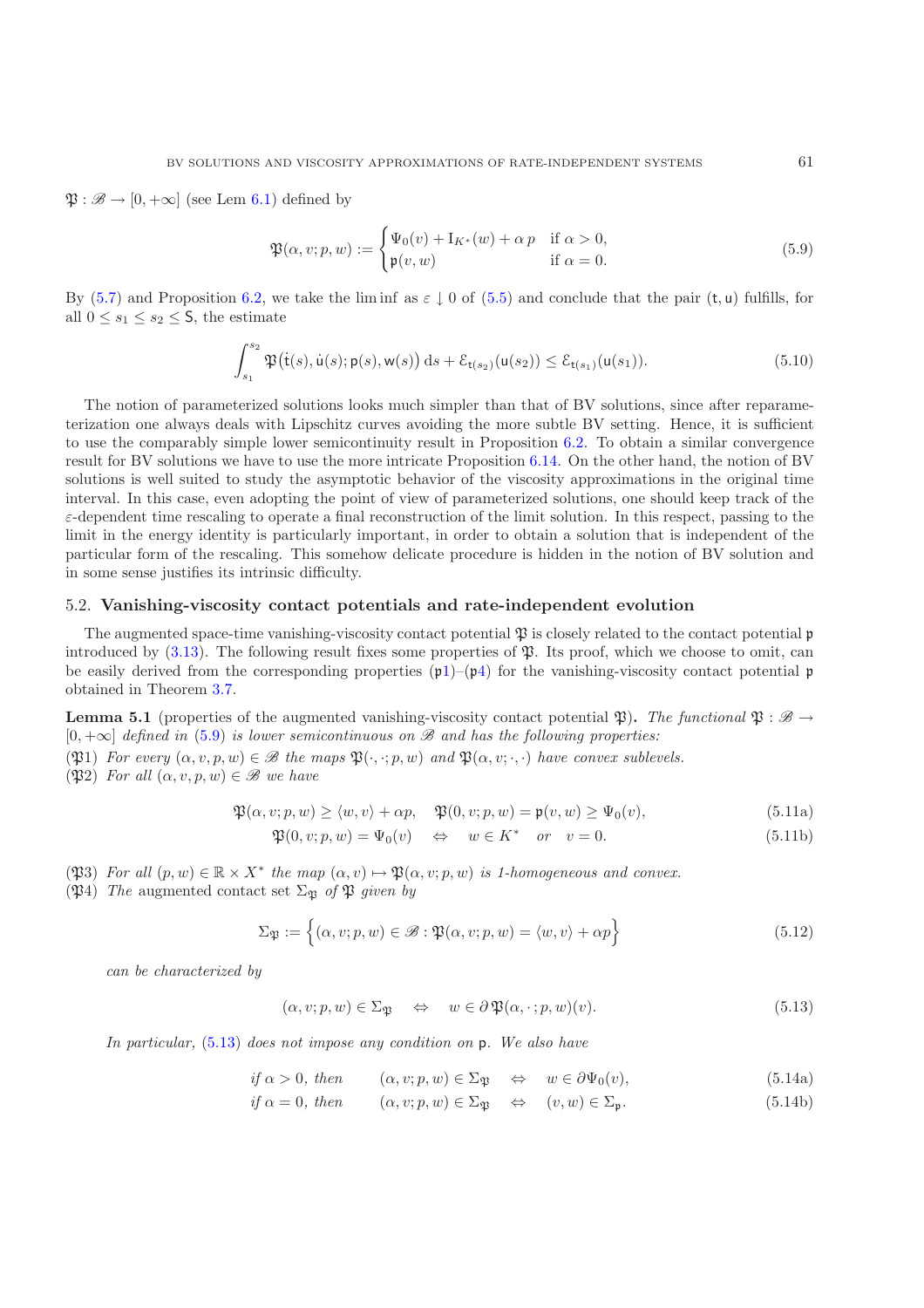## 62 A. MIELKE *ET AL.*

Recalling Lemma [3.10](#page-17-1) and  $\Lambda$  from [\(3.17\)](#page-17-4), for  $v \neq 0$  we have  $(\alpha, v; p, w) \in \Sigma_{\mathfrak{R}}$  if and only if

$$
w \in \partial \Psi_0(v) \subset K^*
$$
 or  $\left(w \notin K^*, \ \alpha = 0, \ w \in \partial \Psi(\varepsilon v)\right)$  for every  $\varepsilon \in \Lambda(v, w)$ . (5.15)

<span id="page-26-5"></span>In particular, in the additive viscosity case [\(2.23\)](#page-11-3), for  $v \neq 0$  we simply have

$$
(\alpha, v; p, w) \in \Sigma_{\mathfrak{P}} \iff \exists \lambda \ge 0 : w \in \partial \Psi_0(v) + \partial \Psi_V(\lambda v) \text{ and } \alpha \lambda = 0.
$$
 (5.16)

**Conclusion of the vanishing-viscosity analysis.** We are now going to show that  $(5.10)$  is in fact an equality and that the parameterization condition [\(5.6\)](#page-24-2) is retained in the limit  $\varepsilon \to 0$ . For this, we rely on the chain rule [\(2.26\)](#page-11-5), which yields for a.a.  $s \in (0, S)$ 

$$
\frac{\mathrm{d}}{\mathrm{d}s} \mathcal{E}_{\mathsf{t}(s)}(\mathsf{u}(s)) = \partial_t \mathcal{E}_{\mathsf{t}(s)}(\mathsf{u}(s)) \, \dot{\mathsf{t}}(s) - \langle -\mathrm{D} \mathcal{E}_{\mathsf{t}(s)}(\mathsf{u}(s)), \dot{\mathsf{u}}(s) \rangle \n\stackrel{(5.8)}{=} -\mathsf{p}(s) \dot{\mathsf{t}}(s) - \langle \mathsf{w}(s), \dot{\mathsf{u}}(s) \rangle \stackrel{(5.11a)}{\geq} -\mathfrak{P}(\dot{\mathsf{t}}(s), \dot{\mathsf{u}}(s), \mathsf{p}(s), \mathsf{w}(s)).
$$
\n(5.17)

<span id="page-26-0"></span>Combining  $(5.17)$  and  $(5.10)$ , we conclude that the latter holds with an equality sign and, with an elementary argument, that such equality also holds in the differential form, *i.e.* for a.a.  $s \in (0, S)$ 

$$
\frac{\mathrm{d}}{\mathrm{d}s}\mathcal{E}_{\mathsf{t}(s)}(\mathsf{u}(s)) = -\mathsf{p}(s)\dot{\mathsf{t}}(s) - \langle \mathsf{w}(s), \dot{\mathsf{u}}(s) \rangle = -\mathfrak{P}(\dot{\mathsf{t}}(s), \dot{\mathsf{u}}(s), \mathsf{p}(s), \mathsf{w}(s)),\tag{5.18}
$$

<span id="page-26-4"></span><span id="page-26-3"></span>where [\(5.8\)](#page-24-3) is used. By the definition of  $\Sigma_{\mathfrak{P}}$  we have

<span id="page-26-1"></span>
$$
(\dot{\mathsf{t}}(s), \dot{\mathsf{u}}(s); -\partial_t \mathcal{E}_{\mathsf{t}(s)}(\mathsf{u}(s)), -D \mathcal{E}_{\mathsf{t}(s)}(\mathsf{u}(s)) \big) \in \Sigma_{\mathfrak{P}} \quad \text{for a.a. } s \in (0, \mathsf{S}). \tag{5.19}
$$

Finally, we want to show that the limit  $(t, u)$  is still parameterized in the energy-arclength sense [\(5.6\)](#page-24-2), namely

$$
\mathfrak{P}(\dot{\mathsf{t}}(s), \dot{\mathsf{u}}(s); 1, \mathsf{w}(s)) = 1 \quad \text{for a.a. } s \in (0, \mathsf{S}).\tag{5.20}
$$

To do so, we let  $\pi_{\varepsilon}(s) = \mathfrak{P}_{\varepsilon}(\mathfrak{t}_{\varepsilon}(s), \mathfrak{u}_{\varepsilon}(s); \mathfrak{p}_{\varepsilon}(s), \mathfrak{w}_{\varepsilon}(s))$  and  $\pi(s) = \mathfrak{P}(\mathfrak{t}(s), \mathfrak{u}(s); \mathfrak{p}(s), \mathfrak{w}(s))$ . Our convergence established above gives  $\pi_{\varepsilon} \to^* \pi$  in  $L^{\infty}(0, \mathsf{S})$ . Using  $\mathfrak{P}_{\varepsilon}(\alpha, v; 1, w) = \mathfrak{P}_{\varepsilon}(\alpha, v; p, w) + \alpha(1 - p)$  we find

$$
1\stackrel{(5.6)}{\equiv} \mathfrak{P}_\varepsilon(t_\varepsilon,\dot{u}_\varepsilon;1,w_\varepsilon)=\dot{t}_\varepsilon(1-p_\varepsilon)+\pi_\varepsilon \rightharpoonup^* \dot{t}(1-p)+\pi=\mathfrak{P}(\dot{t},\dot{u};1,w),
$$

where " $\rightarrow$ "" follows from [\(5.7\)](#page-24-1). Thus, [\(5.20\)](#page-26-1) is established.

#### 5.3. **Parameterized solutions of rate-independent systems**

Motivated by the discussion of the previous section, we now give the notion of *parameterized rate-independent solutions*, driven by a general augmented vanishing-viscosity contact potential  $\mathfrak{P}$ , satisfying conditions  $(\mathfrak{P}1)$  $(\mathfrak{P}1)$ –  $(\mathfrak{B}3)$  $(\mathfrak{B}3)$  of Lemma [5.1.](#page-7-8) To denote these solutions we will use the triple  $(X, \mathcal{E}, \mathfrak{B})$ . In contrast to [\[18](#page-43-0)[,40\]](#page-44-4), we do not assume the usage of a particular arclength parameterization. We rather keep the parameterization as free as possible and thus display the rate-independence of this solution concept more clearly.

<span id="page-26-2"></span>**Definition 5.2** (parameterized rate-independent solutions). Let  $\mathfrak{P} : \mathscr{B} \to (-\infty, +\infty]$  be the augmented vanishing-viscosity contact potential [\(5.9\)](#page-25-0). A Lipschitz continuous curve  $(t, u): [a, b] \rightarrow [0, T] \times X$  is called a *parameterized rate-independent solution* for  $(X, \mathcal{E}, \mathfrak{P})$ , if t is nondecreasing and

$$
\int_{s_1}^{s_2} \mathfrak{P}(\dot{t}(s), \dot{u}(s); p(s), w(s)) ds + \mathcal{E}_{t(s_2)}(u(s_2)) \le \mathcal{E}_{t(s_1)}(u(s_1)) \quad \text{for all } a \le s_1 \le s_2 \le b,
$$
 (5.21)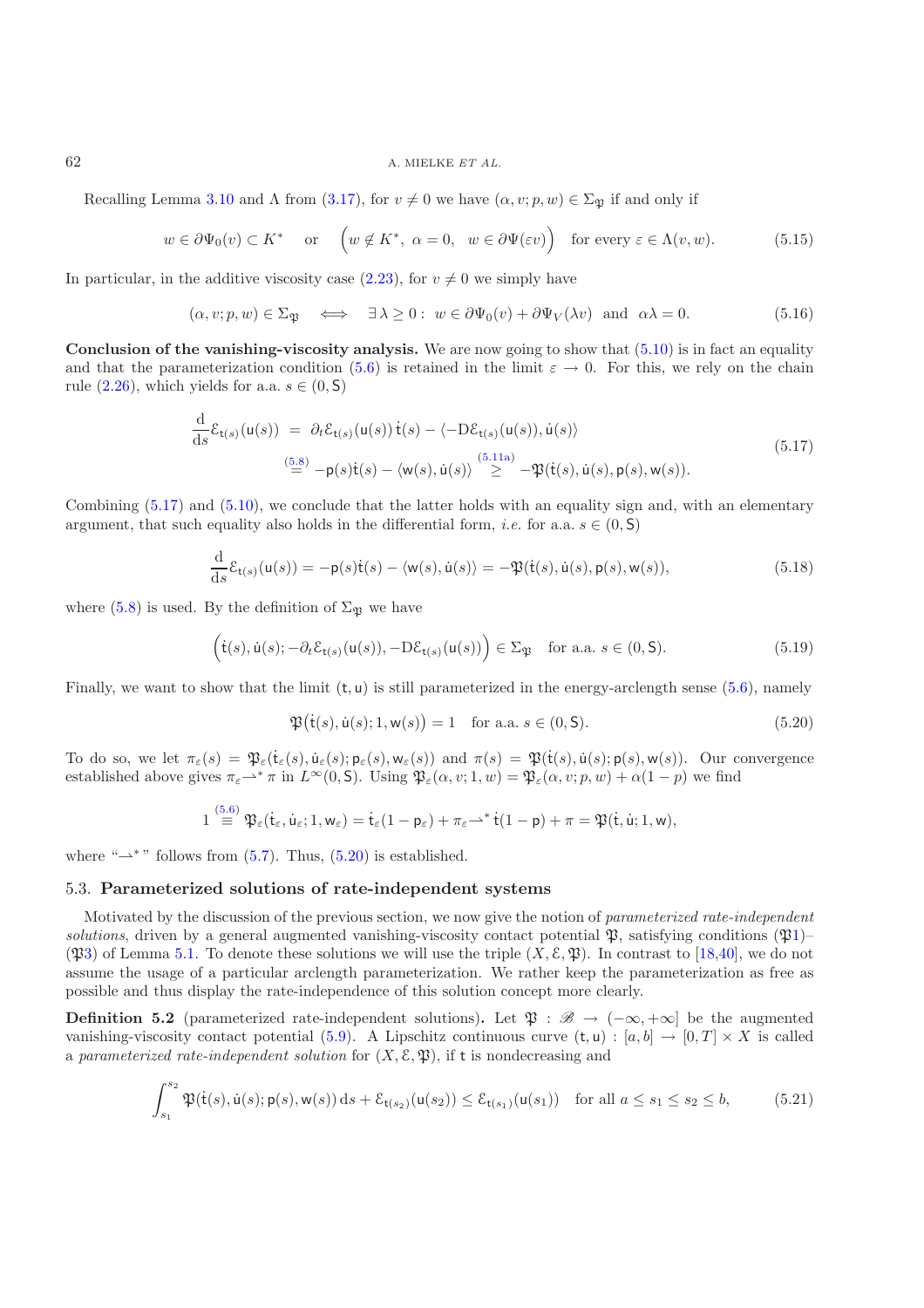where  $p(s) = -\partial_t \mathcal{E}_{t(s)}(u(s))$  and  $w(s) = -D\mathcal{E}_{t(s)}(u(s))$ . Furthermore, we call  $(t, u)$ :

- *nondegenerate*, if  $\dot{\mathbf{t}}(s) + \Psi_0(\dot{\mathbf{u}}(s)) > 0$  for a.a.  $s \in (a, b);$
- *surjective*, if  $t(a) = 0, t(b) = T$ ;
- *normalized*, if (t, u) satisfies [\(5.20\)](#page-26-1).

Definition [5.2](#page-8-0) generalizes to the present setting the notion that was first introduced in [\[42](#page-44-5)]. The rateindependence of this definition manifests itself in its invariance with respect to (nondecreasing, Lipschitz) time rescalings. Namely, if  $(t, u): [a, b] \to [0, T] \times X$  is a parameterized solution and  $s: [\alpha, \beta] \to [a, b]$  is a Lipschitz nondecreasing map, then  $(t \circ s, u \circ s)$  is a parameterized solution in  $[\alpha, \beta]$ . Surjectivity is always preserved; nondegeneracy is maintained only if  $\dot{\mathsf{s}} > 0$  a.e. in  $(\alpha, \beta)$ .

The next result provides several equivalent characterizations of parameterized solutions.

**Proposition 5.3.** *A Lipschitz continuous curve*  $(t, u) : [a, b] \rightarrow [0, T] \times X$ , with t *nondecreasing*, *is a parameterized solution of* (X, E, P) *if and only if one of the following* (*equivalent*) *conditions is satisfied* (*where as*  $usual \mathsf{p} = -\partial_t \mathcal{E}_\mathsf{t}(\mathsf{u}), \mathsf{w} = -\mathrm{D}\mathcal{E}_\mathsf{t}(\mathsf{u})$ :

<span id="page-27-1"></span>(1) *The energy inequality* [\(5.21\)](#page-26-2) *holds just for*  $s_1 = a$  *and*  $s_2 = b$ , i.e.

$$
\int_a^b \mathfrak{P}(\dot{\mathsf{t}}(s), \dot{\mathsf{u}}(s); \mathsf{p}(s), \mathsf{w}(s)) \, \mathrm{d}s + \mathcal{E}_{\mathsf{t}(b)}(\mathsf{u}(b)) \le \mathcal{E}_{\mathsf{t}(a)}(\mathsf{u}(a)).\tag{5.22}
$$

(2) *The energy inequality* [\(5.21\)](#page-26-2) *holds in the differential form*

$$
\frac{\mathrm{d}}{\mathrm{d}s}\mathcal{E}_{\mathsf{t}(s)}(\mathsf{u}(s)) + \mathfrak{P}(\dot{\mathsf{t}}(s), \dot{\mathsf{u}}(s); \mathsf{p}(s), \mathsf{w}(s)) \le 0 \quad \text{for a.a. } s \in (a, b). \tag{5.23}
$$

(3) *The energy identity holds, either in the differential form*

$$
\frac{\mathrm{d}}{\mathrm{d}s}\mathcal{E}_{\mathsf{t}(s)}(\mathsf{u}(s)) + \mathfrak{P}(\dot{\mathsf{t}}(s), \dot{\mathsf{u}}(s); \mathsf{p}(s), \mathsf{w}(s)) = 0 \quad \text{for a.a. } s \in (a, b), \tag{5.24}
$$

*or in the integrated form*

$$
\int_{s_1}^{s_2} \mathfrak{P}(\dot{t}(s), \dot{u}(s); \mathsf{p}(s), \mathsf{w}(s)) \, ds + \mathcal{E}_{t(s_2)}(u(s_2)) = \mathcal{E}_{t(s_1)}(u(s_1)) \quad \text{for } a \le s_1 \le s_2 \le b. \tag{5.25}
$$

(4) *There holds*

$$
\big(\dot{\mathsf{t}}(s),\dot{\mathsf{u}}(s);-\partial_t \mathcal{E}_{\mathsf{t}(s)}(\mathsf{u}(s)),-\mathrm{D}\mathcal{E}_{\mathsf{t}(s)}(\mathsf{u}(s))\big) \in \Sigma_{\mathfrak{P}} \quad \textit{for a.a.} \ s\in (a,b).
$$

(5) *The pair* (t, u) *satisfies the differential inclusion*

$$
\partial \mathfrak{P}(\dot{\mathsf{t}}(s), \cdot; -\partial_t \mathcal{E}_{\mathsf{t}(s)}(\mathsf{u}(s)), -D \mathcal{E}_{\mathsf{t}(s)}(\mathsf{u}(s)))(\dot{\mathsf{u}}(s)) + D \mathcal{E}_{\mathsf{t}(s)}(\mathsf{u}(s)) \ni 0 \quad a.e. \text{ in } (a, b). \tag{5.26}
$$

<span id="page-27-0"></span>*In particular,* (1)–(5) *imply that for a.a.*  $s \in (a, b)$  *we have the implications* 

$$
\dot{\mathbf{t}}(s) > 0 \Rightarrow -\mathbf{D}\mathcal{E}_{\mathbf{t}(s)}(\mathbf{u}(s)) \in K^*,
$$
  
-
$$
\mathbf{D}\mathcal{E}_{\mathbf{t}(s)}(\mathbf{u}(s)) \in K^* \Rightarrow -\mathbf{D}\mathcal{E}_{\mathbf{t}(s)}(\mathbf{u}(s)) \in \partial \Psi_0(\dot{\mathbf{u}}(s)).
$$
 (5.27)

*Moreover, if*  $(t, u)$  *is nondegenerate, for every Borel map*  $\lambda : J \to [0, +\infty)$  *defined in the open set*  $J := \{ s \in$  $(a, b) : -D\mathcal{E}_{t(s)}(u(s)) \notin K^* \}$  and satisfying  $\lambda(s) \in \Lambda(u(s), -D\mathcal{E}_{t(s)}(u(s)))$  for a.a.  $s \in J$  we have

$$
-D\mathcal{E}_{\mathsf{t}(s)}(\mathsf{u}(s)) \in \partial \Psi(\lambda(s)\dot{\mathsf{u}}(s)), \quad \dot{\mathsf{t}}(s) = 0 \quad \text{for a.a. } s \in \mathsf{J}.\tag{5.28}
$$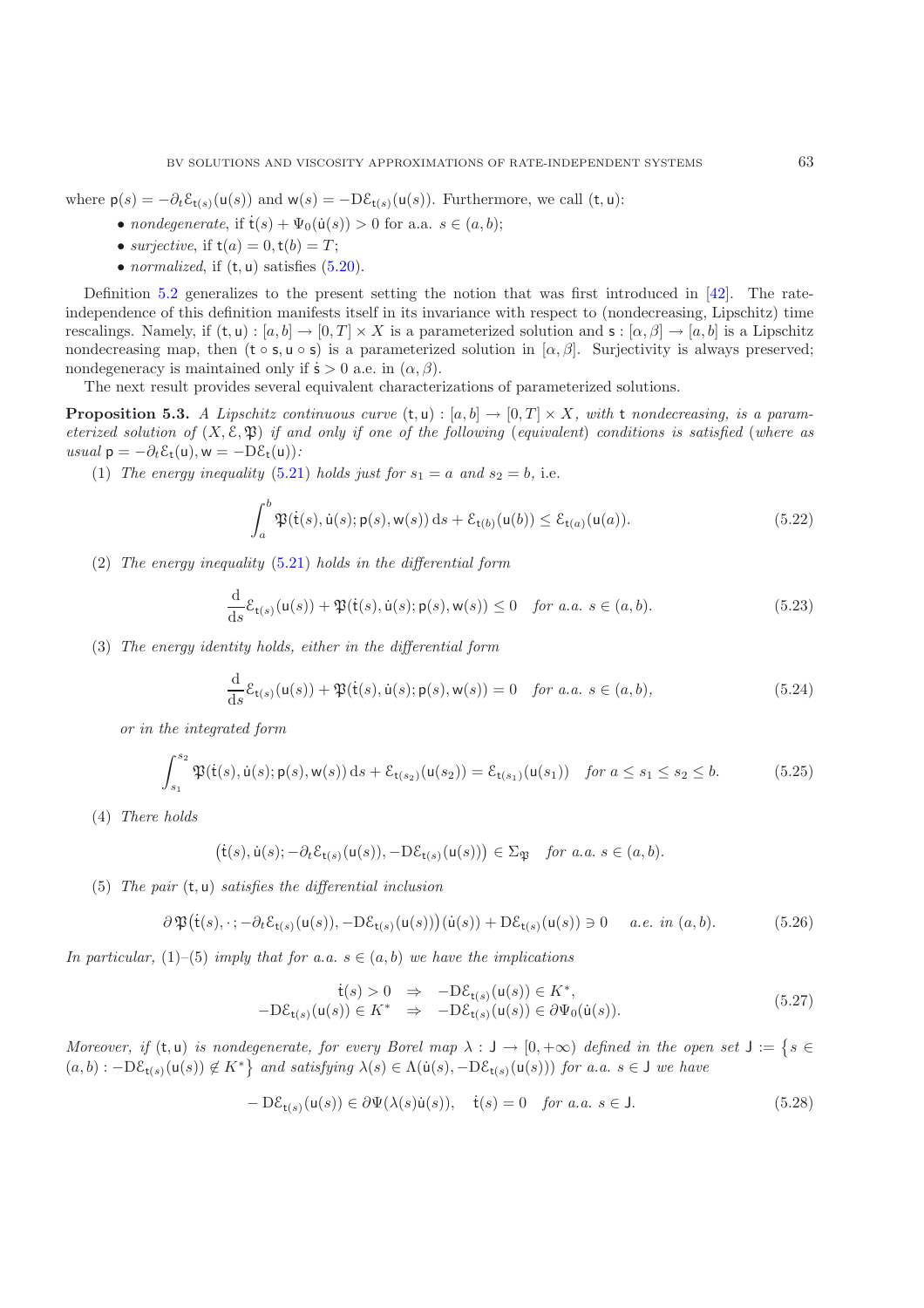The proof follows from the chain rule  $(2.26)$  (arguing as for  $(5.17)$ ,  $(5.18)$ ,  $(5.19)$ ), and from the characterization of the contact set  $\Sigma_{\mathfrak{P}}$  of Lemma [5.1](#page-7-8) (see also [\[42\]](#page-44-5), Prop. 2).

**Corollary 5.4** (differential characterization in the case of additive viscosity). Let  $\mathfrak{P}: \mathscr{B} \to (-\infty, +\infty]$  be *an augmented vanishing-viscosity contact potential satisfying conditions* (P[1\)](#page-25-4)–(P[3\)](#page-25-5) *of Lemma* [5.1](#page-7-8)*, and suppose also that the augmented contact set*  $\Sigma_{\mathfrak{P}}$  *satisfies the characterization* [\(5.16\)](#page-26-5) *in the additive viscosity case* [\(2.23\)](#page-11-3)  $\Psi = \Psi_0 + \Psi_V$ .

*Then, a nondegenerate Lipschitz continuous curve*  $(t, u) : [a, b] \rightarrow [0, T] \times X$  *is a parameterized rateindependent solution of*  $(X, \mathcal{E}, \mathfrak{P})$ *, if and only if there exists a Borel function*  $\lambda : (a, b) \to [0, +\infty)$  *such that* 

$$
\partial\Psi_0(\dot{u}(s)) + \partial\Psi_V(\lambda(s)\dot{u}(s)) + D\xi_{\dot{t}(s)}(u(s)) \ni 0 \quad and \quad \lambda(s)\dot{t}(s) = 0 \quad \text{for a.a. } s \in (a, b). \tag{5.29}
$$

<span id="page-28-1"></span>With the vanishing-viscosity analysis developed in Sections [5.1](#page-23-3) and [5.2](#page-25-6) we arrive at the following convergence result. Recall that it is based on the forthcoming lower semicontinuity result in Proposition [6.2,](#page-8-0) see the discussion before [\(5.10\)](#page-25-2).

**Theorem 5.5** (convergence to parameterized solutions). Let  $(u_n)$  be viscous solutions of  $(DN_{\varepsilon})$  $(DN_{\varepsilon})$  corresponding *to a vanishing sequence*  $(\varepsilon_n)$ , let  $\mathsf{t}_n : [0, \mathsf{S}] \to [0, T]$  *be uniformly Lipschitz and surjective time rescalings and let*  $u_n : [0, S] \to X$  *be defined as*  $u_n(s) := u_n(t_n(s))$  *for all*  $s \in [0, S]$ *. Suppose that* 

$$
\exists \delta > 0 \quad \forall \, n \in \mathbb{N} \, : \quad \mathsf{m}_n(s) := \mathfrak{P}_{\varepsilon_n}(\dot{\mathsf{t}}_n(s), \dot{\mathsf{u}}_n(s); 1, -\mathrm{D}\mathcal{E}_{\mathsf{t}_n(s)}(\mathsf{u}_n(s))) \in [\delta, \delta^{-1}]
$$

*for a.a.*  $s \in (0, S)$ . If  $(t_n, u_n)$  *converges pointwise to*  $(t, u)$  *and*  $m_n \rightharpoonup^* m$  *as*  $n \to \infty$ *, then*  $(t, u)$  *is a nondegenerate, surjective parameterized rate-independent solution according to Definition* [5.2](#page-8-0)*, and*

$$
\mathfrak{P}(\dot{\mathsf{t}}(s), \dot{\mathsf{u}}(s); 1, -D\mathcal{E}_{\mathsf{t}(s)}(\mathsf{u}(s))) = \mathsf{m}(s) \qquad \text{for a.a. } s \in (0, \mathsf{S}). \tag{5.30}
$$

<span id="page-28-0"></span>The convergence of the parameterization stated in [\(5.30\)](#page-28-0) (and proved in the last part of Sect. [5.2\)](#page-25-6) is useful for showing that the limit  $(t, u)$  remains nondegenerate or normalized, if this holds uniformly along the sequence  $(t_n, u_n)$ .

The following remark (to be compared with the classification  $(O_{\text{slidine}})$  $(O_{\text{slidine}})$ ,  $(O_{\text{viscous}})$  $(O_{\text{viscous}})$  $(O_{\text{viscous}})$ , and  $(O_{\text{ener}})$  for optimal transitions in Definition [4.4](#page-11-1) and the detailed analysis in Appendix B), highlights the different mechanical regimes encompassed in the notion of parameterized rate-independent solution.

**Remark 5.6** (mechanical interpretation)**.** The evolution described by [\(5.26\)](#page-27-0) in Proposition [5.3](#page-10-0) bears the following mechanical interpretation (*cf.* [\[18](#page-43-0)[,42](#page-44-5)]):

- The regime  $(\dot{t} > 0, \dot{u} = 0)$  corresponds to *sticking* (with  $-D\mathcal{E}_t(u) \in \partial \Psi_0(0) = K^*$ ).
- The regime  $(\dot{t} > 0, \dot{u} \neq 0)$  means *rate-independent sliding* (with  $-D\mathcal{E}_t(u) \in \partial \Psi_0(\dot{u}) \subset K^*$ ).

• If  $-D\mathcal{E}_t(u)$  cannot obey the constraint  $K^*$ , then the system switches to a *viscous regime*. The time is frozen  $(i.e., \dot{\mathbf{t}} = 0)$ , and the solution follows a viscous path. In the additive viscosity case  $(2.23)$  it is governed by the rescaled viscous equation [\(5.29\)](#page-28-1) with  $\lambda > 0$ . This viscous motion can be seen as a jump in the (slow) external time scale.

We conclude this section with the main equivalence result between parameterized and BV solutions of rateindependent systems (compare with the analogous [\[42\]](#page-44-5), Prop. 6). We postpone its proof at the very end of Section [6.3.](#page-37-0)

**Theorem 5.7** (equivalence between BV and parameterized solutions). Let  $(t, u) : [0, S] \rightarrow [0, T] \times X$  be *a* (*nondegenerate, surjective*) *parameterized solution of the rate-independent system* ( $X, \mathcal{E}, \mathfrak{P}$ )*. For every*  $t \in$  $[0, T]$  *set* 

<span id="page-28-2"></span>
$$
\hat{\mathbf{s}}(t) := \{ s \in [0, \mathsf{S}] : \mathbf{t}(s) = t \}. \tag{5.31}
$$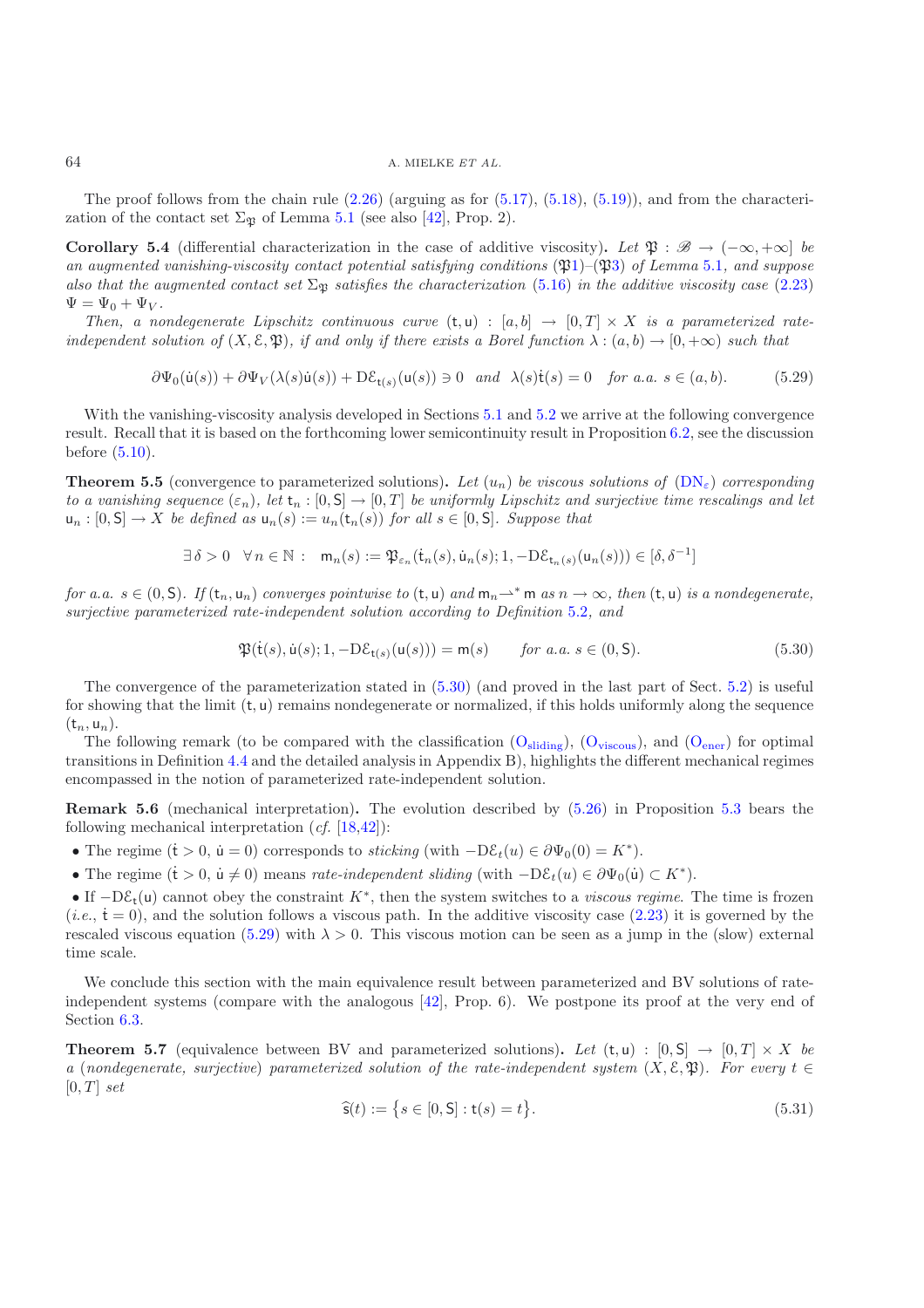*Then, any curve*  $u : [0, T] \to X$  *such that* 

<span id="page-29-1"></span>
$$
u(t) \in \{ \mathsf{u}(s) : s \in \hat{\mathsf{s}}(t) \}
$$
\n
$$
(5.32)
$$

*is a BV solution of the rate-independent system*  $(X, \mathcal{E}, \mathfrak{p})$ *. Conversely, if*  $u : [0, T] \rightarrow X$  *is a BV solution, then there exists a nondegenerate, surjective parameterized solution* (t, u) *such that* [\(5.32\)](#page-29-1) *holds for a time-rescaling function*  $\hat{s}$  *defined as in* [\(5.31\)](#page-28-2).

## 6. Auxiliary results

<span id="page-29-0"></span>The focus of Section [6.1](#page-29-2) is on Proposition [6.2,](#page-8-0) which yields the lower semicontinuity result for the integral functional associated with  $\mathfrak{P}_{\varepsilon}$ . This result was exploited in the vanishing-viscosity analysis for parameterized solutions in Section [5,](#page-23-0) see [\(5.10\)](#page-25-2) and Theorem [5.5.](#page-12-0) In Section [6.2](#page-30-0) we develop some auxiliary results concerning the total variation induced by time-dependent (and possibly asymmetric) Finsler norms. These results form the core of the proof of the main lower semicontinuity result of Section [6.3,](#page-37-0) namely Proposition [6.14,](#page-37-1) which is crucial for the convergence results for BV solutions in Theorems [4.9](#page-17-0) and [4.10.](#page-17-1)

## <span id="page-29-2"></span>6.1. **Lower semicontinuity for vanishing-viscosity contact potentials**

Let us start with a lemma showing that the sequence  $(\mathfrak{P}_{\varepsilon})$ , which is defined in [\(5.4\)](#page-24-4), Γ-converges for  $\varepsilon \downarrow 0$  to the augmented space-time contact potential  $\mathfrak{P}$ , defined in [\(5.9\)](#page-25-0) (*cf.* [\[42](#page-44-5)], Lem. 3.1).

## **Lemma 6.1** (Γ-convergence of  $\mathfrak{P}_{\varepsilon}$ ).

Γ**-liminf estimate:** *For every choice of sequences* ε<sup>n</sup> ↓ 0 *and* (αn, vn, pn, wn) → (α, v, p, w) *in B, we have*

$$
\liminf_{n \to \infty} \mathfrak{P}_{\varepsilon_n}(\alpha_n, v_n; p_n, w_n) \ge \mathfrak{P}(\alpha, v; p, w).
$$
\n(6.1)

Γ**-limsup estimate:** *For every* (α, v; p, w) ∈ *B there exists* (αε, vε, pε, wε)ε><sup>0</sup> *such that*

$$
\limsup_{\varepsilon \downarrow 0} \mathfrak{P}_{\varepsilon}(\alpha_{\varepsilon}, v_{\varepsilon}; p_{\varepsilon}, w_{\varepsilon}) \leq \mathfrak{P}(\alpha, v; p, w). \tag{6.2}
$$

*Proof.* The Γ-liminf estimate is easy. If  $\alpha > 0$  then, also recalling [\(2.29\)](#page-12-7), one verifies that

<span id="page-29-3"></span>
$$
\liminf_{n \to \infty} \mathfrak{P}_{\varepsilon_n}(\alpha_n, v_n; p_n, w_n) \stackrel{(2.15)}{\geq} \liminf_{n \to \infty} \left( \Psi_0(v_n) + \alpha_n \varepsilon_n^{-1} \Psi^*(w_n) + \alpha_n p_n \right)
$$
\n
$$
\stackrel{(2.17)}{\geq} \Psi_0(v) + \mathcal{I}_K^*(w) + \alpha p = \mathfrak{P}(\alpha, v; p, w).
$$

If  $\alpha = 0$ , we use the obvious lower bound  $\mathfrak{P}_{\varepsilon_n}(\alpha_n, v_n; p_n, w_n) \geq \mathfrak{p}(v_n, w_n) + \alpha_n p_n$  and the continuity of p, see Theorem [3.7.](#page-13-0)

To show the limsup estimate [\(6.2\)](#page-29-3), we first consider  $w \in K^*$  giving  $\Psi^*(w) = 0$ . With  $\alpha_{\varepsilon} := \alpha + \sqrt{\varepsilon}, v_{\varepsilon} := v$ ,  $p_{\varepsilon} := p$ , and  $w_{\varepsilon} := w$ , we obtain

$$
\mathfrak{P}_{\varepsilon}(\alpha_{\varepsilon},v_{\varepsilon};p_{\varepsilon},w_{\varepsilon})\leq \frac{\alpha+\sqrt{\varepsilon}}{\varepsilon}\Psi\Biggl(\frac{\varepsilon}{\alpha+\sqrt{\varepsilon}}v\Biggr)+(\alpha+\sqrt{\varepsilon})p\stackrel{\varepsilon\downarrow 0}{\to}\Psi_0(v)+\alpha p=\mathfrak{P}(\alpha,v;p,w),
$$

where the first passage is due to [\(2.18\)](#page-10-7). This argument works both for  $\alpha > 0$  and  $\alpha = 0$ .

Next we consider  $w \notin K^*$ . The case  $\alpha > 0$  is trivial, since  $\mathfrak{P}(\alpha, v; p, w) = +\infty$ . For  $\alpha = 0$  and  $v \neq 0$  we choose  $\lambda \in \Lambda(v, w)$  (see [\(3.17\)](#page-17-4)), let  $\alpha_{\varepsilon} := \varepsilon/\lambda$ ,  $v_{\varepsilon} := v$ ,  $p_{\varepsilon} := p$ , and  $w_{\varepsilon} := w$ , and find

$$
\mathfrak{P}_\varepsilon(\alpha_\varepsilon,v_\varepsilon;p_\varepsilon,w_\varepsilon)=\frac{1}{\lambda}\Psi(\lambda v)+\frac{1}{\lambda}\Psi^*(w)+\frac{\varepsilon}{\lambda}p=\mathfrak{p}(v,w)+\frac{\varepsilon p}{\lambda}\ \stackrel{\varepsilon\downarrow 0}{\to}\ \mathfrak{p}(v,w)=\mathfrak{P}(0,v;p,w).
$$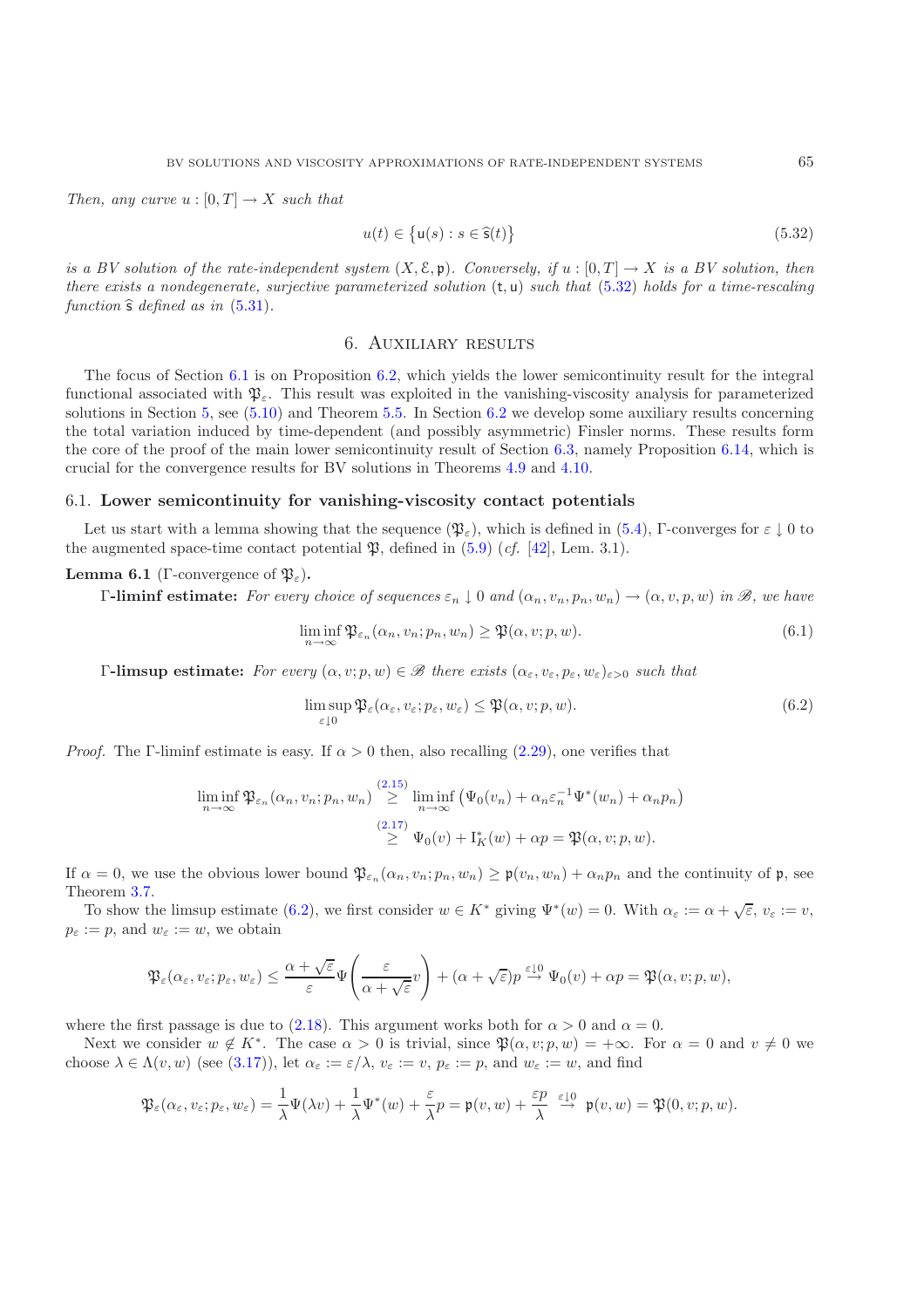66 A. MIELKE *ET AL.*

In the case  $\alpha = 0, v = 0$  we choose  $\alpha_{\varepsilon} := \varepsilon^2$ ,  $v_{\varepsilon} = 0$ ,  $p_{\varepsilon} = p$ ,  $w_{\varepsilon} = w$ , obtaining

$$
\mathfrak{P}_{\varepsilon}(\alpha_{\varepsilon}, v_{\varepsilon}; p_{\varepsilon}, w_{\varepsilon}) = \varepsilon \Psi^*(w) + \varepsilon^2 p \stackrel{\varepsilon \downarrow 0}{\to} 0 = \mathfrak{P}(0, 0; p, w).
$$

This proves the result.  $\hfill \square$ 

An important consequence of the previous lemma is provided by the following:

**Proposition 6.2** (lower semicontinuity of the rescaled dissipation integral). For a fixed interval  $(s_0, s_1)$  choose *sequences*  $\varepsilon_n > 0$ ,  $\alpha_n \in L^\infty(s_0, s_1)$ ,  $p_n \in L^1(s_0, s_1)$ ,  $v_n \in L^1(0, T; X)$ , and  $w_n \in L^1(0, T; X^*)$  *such that*  $\varepsilon_n \to 0$ *and*

$$
\alpha_n \rightharpoonup^* \alpha \quad in \ L^{\infty}(s_0, s_1), \qquad p_n \to p \quad in \ L^1(0, T),
$$
  

$$
v_n \to v \quad in \ L^1(0, T; X), \qquad w_n \to w \quad in \ L^1(s_0, s_1).
$$

*Then, we have the liminf estimate*

$$
\liminf_{n \to \infty} \int_{s_0}^{s_1} \mathfrak{P}_{\varepsilon_n}(\alpha_n(s), v_n(s); p_n(s), w_n(s)) ds \ge \int_{s_0}^{s_1} \mathfrak{P}(\alpha(s), v(s); p(s), w(s)) ds.
$$
 (6.3)

*Proof.* It is sufficient to prove this result in the case  $p_n \equiv p = 0$ , because  $\alpha_n p_n$  weakly converges in  $L^1(s_0, s_1)$ . By Lemma [6.1,](#page-7-8) the integrand  $\tilde{\mathfrak{B}}$  :  $[0, +\infty) \times [0, +\infty) \times X \times X^* \to [0, +\infty]$  defined *via* 

$$
\tilde{\mathfrak{P}}(\varepsilon,\alpha,v,w) := \begin{cases} \mathfrak{P}_{\varepsilon}(\alpha,v;0,w) & \text{for } \varepsilon > 0, \\ \mathfrak{P}(\alpha,v;0,w) & \text{for } \varepsilon = 0, \end{cases}
$$

is lower semicontinuous and convex in the pair  $(\alpha, v)$ . Then, inequality [\(6.3\)](#page-30-1) follows from Ioffe's theorem (see *e.g.* [\[3\]](#page-43-15), Thm. 5.8). □

#### <span id="page-30-0"></span>6.2. **Asymmetric dissipations, pseudo-total variation, and extended space-time curves**

Here we discuss Finsler distances on the extended state space  $\mathscr{X} := [0, T] \times X$ , which are appropriate to tackle parameterized solutions. This gives a general framework to handle the previously defined Finsler distance  $\Delta_{\mathfrak{p},\mathcal{E}}(t;u_0,u_1).$ 

**Notation.** The elements of  $\mathcal{X} = [0, T] \times X$  will be denoted by bold letters, namely  $x = (t, u)$ . We shall denote by  $\mathscr V$  the tangent cone  $[0, +\infty) \times X$  to  $\mathscr X$  and by  $v = (\alpha, v)$  the elements in  $\mathscr V$ .

<span id="page-30-3"></span>We shall consider lower semicontinuous dissipation functionals  $\mathcal{R} : \mathcal{X} \times \mathcal{Y} \to [0, +\infty]$  satisfying the following properties:

$$
\forall x \in \mathcal{X} : \mathcal{R}(x; \cdot) \text{ is convex and positively 1-homogeneous}; \tag{6.4a}
$$

$$
\exists C > 0 \,\forall \, \boldsymbol{x} \in \mathcal{X}, \, \boldsymbol{v} = (\alpha, v) \in \mathcal{V} : \quad \mathcal{R}(\boldsymbol{x}; \boldsymbol{v}) \ge C \|v\|_X \tag{6.4b}
$$

<span id="page-30-4"></span><span id="page-30-2"></span>
$$
\mathcal{R} \text{ is lower semicontinuous on } \mathcal{X} \times \mathcal{V}. \tag{6.4c}
$$

It will be essential here that we allow R to take the value  $+\infty$ . In particular, we want to use dissipation potentials  $\mathcal R$  constructed *via* the augmented vanishing-viscosity contact potential  $\mathfrak P$ , which assumes the value  $+\infty$  in an intrinsic manner.

Note that  $(6.4b)$  allows that  $\mathcal{R}(\mathbf{x}; (\alpha, v))$  is independent of the time-component  $\alpha$  of  $\mathbf{v} = (\alpha, v)$ . In order to keep track of  $\alpha$  we use  $\beta \geq 0$  and set

$$
\mathcal{R}_{\beta}(\boldsymbol{x};\boldsymbol{v}) = \alpha\beta + \mathcal{R}(\boldsymbol{x};\boldsymbol{v}) \quad \text{for all } \boldsymbol{x} \in \mathcal{X}, \ \boldsymbol{v} = (\alpha, v) \in \mathcal{V}.
$$

Hereafter, for  $\beta = 0$  we shall simply use the notation R instead of  $\mathcal{R}_0$ .

<span id="page-30-1"></span>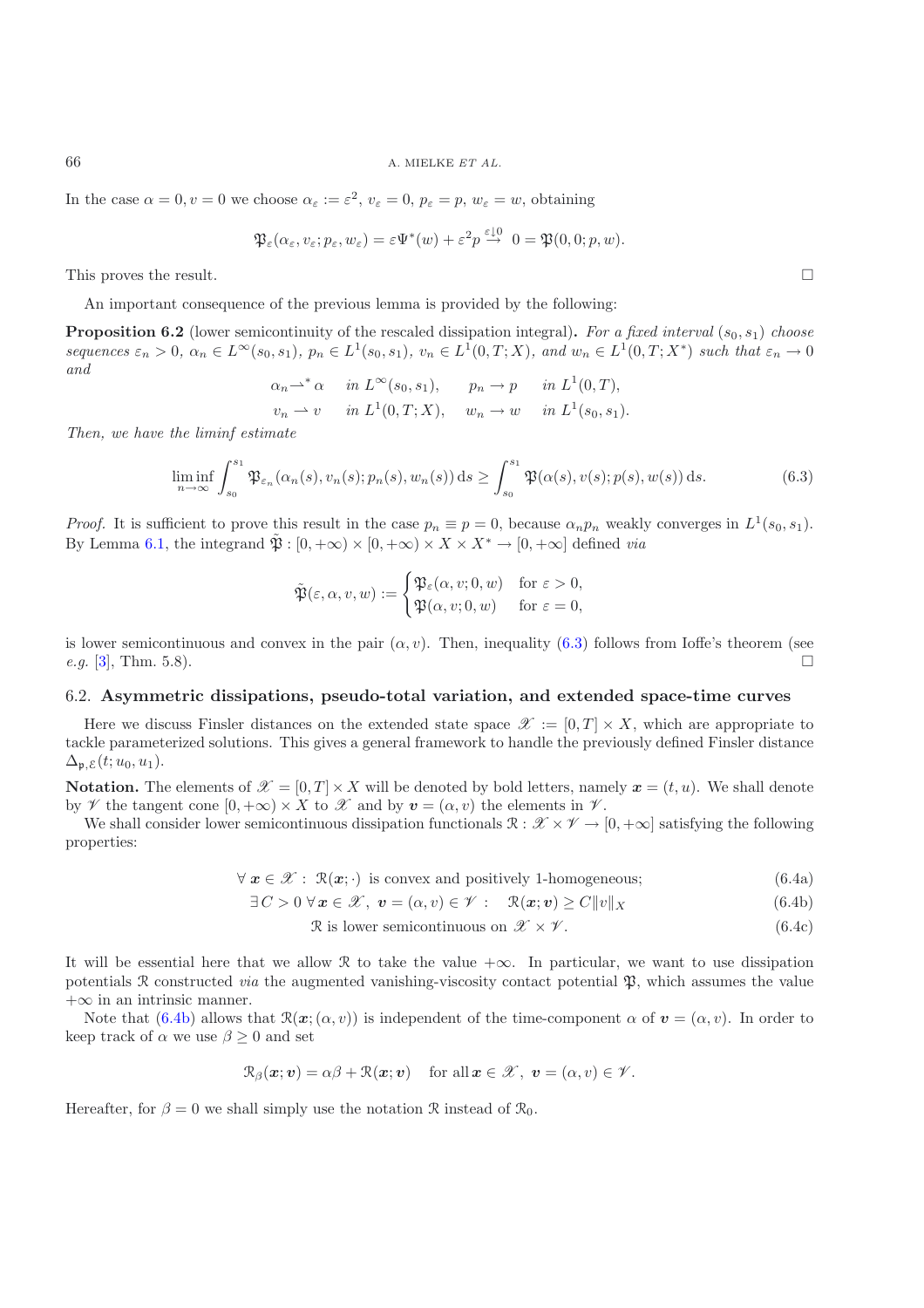For any dissipation R complying with properties  $(6.4)$ , the corresponding functional  $\mathcal{R}_{\beta}(\mathbf{x},\cdot)$  is 1-homogeneous and satisfies the subadditivity property

$$
\mathcal{R}_{\beta}(\boldsymbol{x};\boldsymbol{v}_1+\boldsymbol{v}_2)\leq \mathcal{R}_{\beta}(\boldsymbol{x};\boldsymbol{v}_1)+\mathcal{R}_{\beta}(\boldsymbol{x};\boldsymbol{v}_2) \quad \text{for all } \boldsymbol{x}\in\mathscr{X} \text{ and } \boldsymbol{v}_1,\,\boldsymbol{v}_2\in\mathscr{V}.
$$

We interpret  $\mathcal R$  as a time-dependent infinitesimal (pseudo-) Finsler metric, and introduce an associated distance in the canonical way by minimizing the length over all admissible curves.

**Definition 6.3** (pseudo-Finsler distance induced by R). Given a dissipation function  $\mathbb{R}: \mathcal{X} \times \mathcal{Y} \to [0, +\infty)$ complying with [\(6.4\)](#page-30-3), for every  $x_i = (t_i, u_i) \in \mathcal{X}$ ,  $i = 0, 1$ , with  $0 \le t_0 \le t_1 \le T$ , we set

$$
\Delta_{\mathcal{R}_{\beta}}(\boldsymbol{x}_{0}, \boldsymbol{x}_{1}) := \inf \left\{ \int_{r_{0}}^{r_{1}} \mathcal{R}_{\beta}(\mathbf{x}(r); \dot{\mathbf{x}}(r)) dr, \right\} \n\mathbf{x} = (\mathbf{t}, \mathbf{u}) \in \text{Lip}(r_{0}, r_{1}; \mathcal{X}), \ \boldsymbol{x}(r_{i}) = \boldsymbol{x}_{i}, \ i = 0, 1, \ \mathbf{t} \ge 0 \right\}.
$$
\n(6.5)

<span id="page-31-0"></span>If  $t_0 > t_1$  we set  $\Delta_{\mathcal{R}_\beta}(\mathbf{x}_0, \mathbf{x}_1) := +\infty$ .

**Example 6.4** (dissipations induced by  $\Psi_0$  and  $\mathfrak{P}$ ).

**(1)** Our first trivial example of a dissipation fulfilling properties [\(6.4\)](#page-30-3) is given by

$$
\mathcal{R}_{\beta}(\boldsymbol{x},\boldsymbol{v}) := \alpha\beta + \Psi_0(v) \quad \text{for } \boldsymbol{x} \in \mathcal{X}, \ \boldsymbol{v} = (\alpha, v) \in \mathcal{V}. \tag{6.6}
$$

In this case the associated distance is simply given by

$$
\Delta_{\mathcal{R}_{\beta}}((t_0, u_0), (t_1, u_1)) = \beta(t_1 - t_0) + \Psi_0(u_1 - u_0) \quad \text{for } u_0, u_1 \in X, \ 0 \le t_0 < t_1 \le T.
$$

<span id="page-31-3"></span>**(2)** Our **main application** will be provided by the dissipation induced by the augmented vanishing-viscosity contact potential  $\mathfrak{P}$  and the differential DE of the energy, namely

$$
\mathcal{P}(\mathbf{x}; \mathbf{v}) := \mathfrak{P}(\alpha, v; 0, -D\mathcal{E}_t(u)) \quad \text{and} \quad \mathcal{P}_\beta(\mathbf{x}; \mathbf{v}) := \alpha \beta + \mathcal{P}(\mathbf{x}; \mathbf{v}) = \mathfrak{P}(\alpha, v; \beta, -D\mathcal{E}_t(u)) \tag{6.7}
$$

for  $x = (t, u) \in \mathcal{X}$  and  $v = (\alpha, v) \in \mathcal{V}$ . By Lemma [5.1,](#page-7-8) this P complies with conditions [\(6.4\)](#page-30-3). The Finsler distance  $\Delta_{\mathfrak{p}, \mathcal{E}}$  (*cf.* [\(3.8\)](#page-15-2)) induced by ( $\mathfrak{p}, \mathcal{E}$ ) is obtained with  $\mathcal{R} = \mathcal{P}$  and  $\beta = 0$ :

$$
\Delta_{\mathcal{P}}((t, u_0), (t, u_1)) = \Delta_{\mathfrak{p}, \mathcal{E}}(t; u_0, u_1) \quad \text{for every } u_0, u_1 \in X,
$$
\n
$$
(6.8)
$$

<span id="page-31-4"></span>where we used  $t_0 = t_1 = t$  and  $\mathfrak{P}(0, v; 0, w) = \mathfrak{p}(v, w)$ .

**General properties of**  $\Delta_{\mathcal{R}_{\beta}}(\cdot, \cdot)$ **. It is not difficult to check that the infimum in [\(6.5\)](#page-31-0) is attained and, by the** usual rescaling argument (*cf.* Rem. [4.5\)](#page-12-0), one can always choose an optimal Lipschitz curve  $\mathbf{x} = (\mathbf{t}, \mathbf{u})$  defined in  $[0, 1]$  such that

<span id="page-31-2"></span> $\mathcal{R}_1(\mathbf{x}(\cdot); \dot{\mathbf{x}}(\cdot))$  is essentially constant and equal to  $\Delta_{\mathcal{R}_1}(\mathbf{x}_0, \mathbf{x}_1) = (t_1 - t_0) + \Delta_{\mathcal{R}}(\mathbf{x}_0, \mathbf{x}_1).$  (6.9)

<span id="page-31-1"></span>Property [\(6.4b\)](#page-30-2) yields, for every  $u_0, u_1 \in X$  and  $0 \le t_0 \le t_1 \le T$ , the estimate

$$
\beta(t_1 - t_0) + C \|u_1 - u_0\|_X \le \Delta_{\mathcal{R}_{\beta}}((t_0, u_0), (t_1, u_1)).
$$
\n(6.10)

Notice that  $\Delta_{\mathcal{R}_\beta}(\cdot, \cdot)$  is not symmetric but still satisfies the triangle inequality: for  $x_i = (t_i, u_i) \in \mathcal{X}$  with  $t_0 \leq t_1 \leq t_2$ , there holds

$$
\Delta_{\mathcal{R}_{\beta}}(\boldsymbol{x}_{0},\boldsymbol{x}_{2})\leq \Delta_{\mathcal{R}_{\beta}}(\boldsymbol{x}_{0},\boldsymbol{x}_{1})+\Delta_{\mathcal{R}_{\beta}}(\boldsymbol{x}_{1},\boldsymbol{x}_{2}).
$$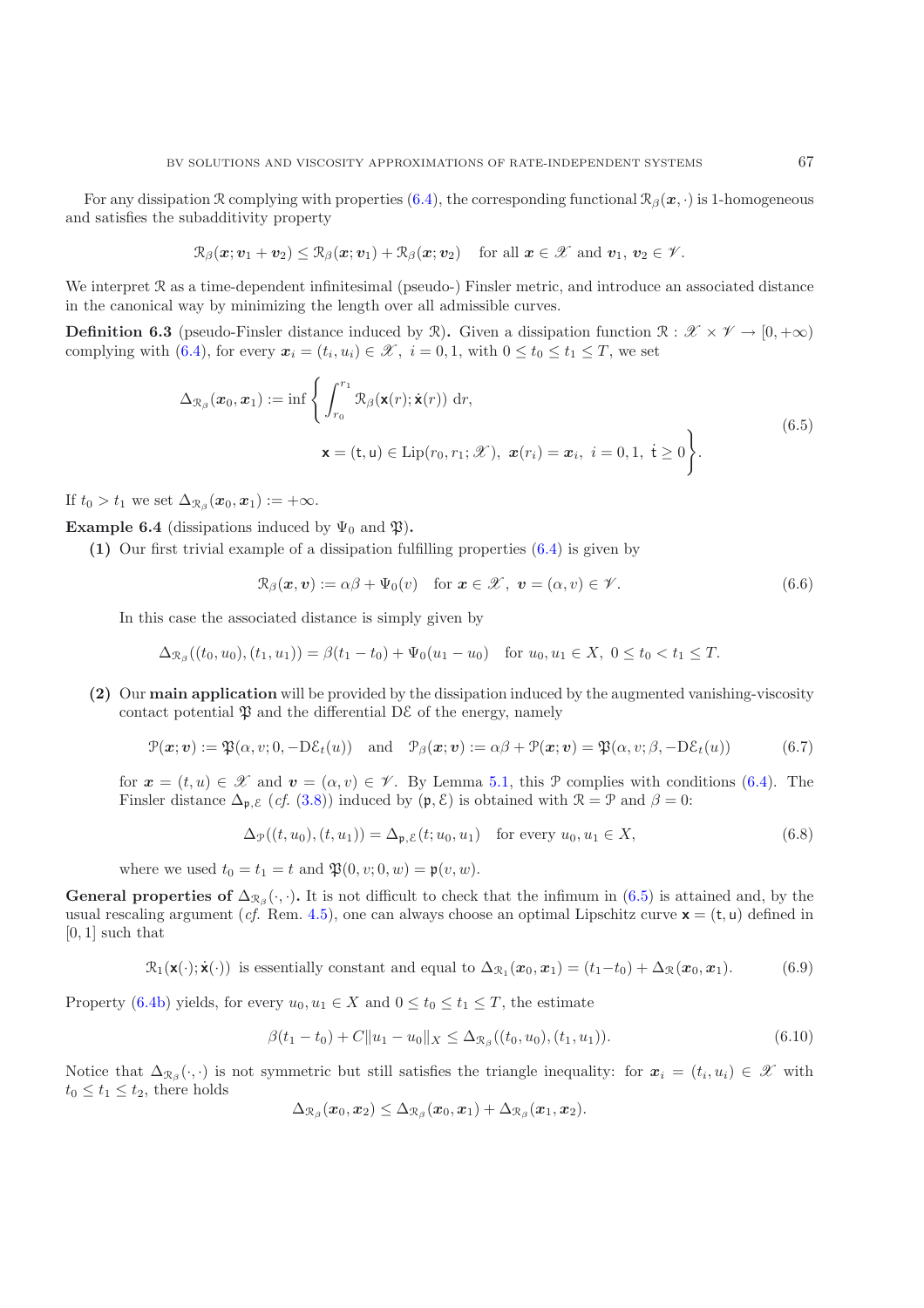Another useful property, which is a direct consequence of [\(6.4c\)](#page-30-4), is the lower semicontinuity with respect to convergence in  $\mathscr{X}$ : if  $\mathbf{x}_{i,n} = (t_{i,n}, u_{i,n}) \to \mathbf{x}_i = (t_i, u_i)$  in  $\mathscr{X}$  as  $n \uparrow +\infty$ ,  $i = 0, 1$ , then

<span id="page-32-0"></span>
$$
\liminf_{n\uparrow+\infty}\Delta_{\mathcal{R}_{\beta}}(\boldsymbol{x}_{0,n},\boldsymbol{x}_{1,n})\geq\Delta_{\mathcal{R}_{\beta}}(\boldsymbol{x}_{0},\boldsymbol{x}_{1}).\tag{6.11}
$$

Indeed, assuming that the lim inf in  $(6.11)$  is finite and that, up to the extraction of a suitable subsequence, it is a limit, it is sufficient to choose an optimal sequence  $\mathbf{x}_n = (\mathbf{t}_n, \mathbf{u}_n)$  of Lipschitz curves as in [\(6.9\)](#page-31-1), which therefore satisfies a uniform Lipschitz bound and, up to the extraction of a further subsequence, converges to some Lipschitz curve  $\mathbf{x} = (\mathbf{t}, \mathbf{u})$ . Then, [\(6.11\)](#page-32-0) can be proved in the same way as [\(6.3\)](#page-30-1).

In the case of the distance  $\Delta_p$  induced by the vanishing-viscosity contact potential  $\mathfrak{P}$ , we have a refined lower semicontinuity result:

**Lemma 6.5.** *Let*  $u_n, w_n : [t_0, t_1] \to X$  *be Borel maps and*  $0 < \varepsilon_n \to 0$ *. Suppose that*  $u_n$  *is absolutely continuous for every*  $n \in \mathbb{N}$  *and that the following convergences hold as*  $n \to \infty$ *:* 

$$
u_n(t) \to u(t)
$$
 and  $w_n(t) \to w(t)$  for all  $t \in [t_0, t_1]$ ;  $\sup_{t \in [t_0, t_1]} ||w_n(t) + D\mathcal{E}_t(u_n(t))||_{X^*} \to 0$ .

<span id="page-32-1"></span>*Then,*

$$
\liminf_{n \uparrow +\infty} \int_{t_0}^{t_1} \left( \Psi_{\varepsilon_n}(\dot{u}_n(t)) + \Psi_{\varepsilon_n}^*(w_n(t)) \right) dt \ge \Delta_{\mathcal{P}}((t_0, u(t_0)), (t_1, u(t_1))). \tag{6.12}
$$

*Proof.* Up to extracting a further subsequence, it is not restrictive to assume that the lim inf in  $(6.12)$  is a limit. As in  $(5.1)$  and  $(5.2)$ , we set

$$
\mathsf{s}_n(t) := t - t_0 + \int_{t_0}^t \left( \Psi_{\varepsilon_n}(u_n(r)) + \Psi_{\varepsilon_n}^*(w_n(r)) \right) dr, \quad \mathsf{S}_n := \mathsf{s}_n(t_1),
$$
  

$$
\mathsf{t}_n(s) := \mathsf{s}_n^{-1}(s), \quad \mathsf{u}_n(s) := u_n(\mathsf{t}_n(s)), \quad \mathsf{w}_n(s) := w_n(\mathsf{t}_n(s)) \quad \text{for all } s \in [0, \mathsf{S}_n]
$$

<span id="page-32-2"></span>so that

$$
\int_{t_0}^{t_1} \left( \Psi_{\varepsilon_n}(\dot{u}_n(t)) + \Psi_{\varepsilon_n}^*(w_n(t)) \right) dt = \int_0^{S_n} \mathfrak{P}_{\varepsilon_n}(\dot{\mathbf{t}}_n(s), \dot{\mathbf{u}}_n(s); 0, \mathbf{w}_n(s)) ds.
$$
 (6.13)

Since the sequences  $(t_n)$  and  $(u_n)$  are uniformly Lipschitz, applying the Ascoli-Arzelà Theorem we can extract a (not relabeled) subsequence such that  $S_n \to S$ , and find functions  $t : [0, S] \to [t_0, t_1]$ ,  $u : [0, S] \to X$ , and  $w : [0, S] \to X^*$ , such that

$$
t_n \to t, \quad u_n \to u, \quad w_n \to w = -D\mathcal{E}_t(u) \quad \text{uniformly in } [0, S].
$$

By construction, we have  $t(0) = t_0$ ,  $u(0) = u(t_0)$ ,  $t(5) = t_1$ , and  $u(5) = u(t_1)$ . Applying the lower semicontinuity result of Proposition [6.2,](#page-8-0) we have

$$
\liminf_{n\uparrow+\infty}\int_0^{S_n}\mathfrak{P}_{\varepsilon_n}(\dot{\mathsf{t}}_n(s),\dot{\mathsf{u}}_n(s);0,\mathsf{w}_n(s))\,\mathrm{d}s \geq \Delta_{\mathcal{P}}((\mathsf{t}(0),\mathsf{u}(0)),(\mathsf{t}(\mathsf{S}),\mathsf{u}(\mathsf{S}))).\tag{6.14}
$$

<span id="page-32-3"></span>Combining  $(6.13)$  and  $(6.14)$ , we conclude  $(6.12)$ .

**The total variation associated with**  $\Delta_{\mathcal{R}_{\beta}}$ **. We recall Definition [3.4](#page-11-1) for the total variation Var<sub>p,**  $\epsilon$ **</sub> associated** with the Finsler distance  $\Delta_{p,\mathcal{E}}$ . That definition was an *ad hoc* construction, which was not obtained as a variation for a true distance. We now define  $Var_{\mathcal{R}_{\beta}}$  as the total variation associated with the distance  $\Delta_{\mathcal{R}_{\beta}}$  and derive, using the reparameterization technique of Section [5,](#page-23-0) natural lower semicontinuity results and integral expressions. In Section [6.3](#page-37-0) we are then able to characterize  $\text{Var}_{\mathcal{P}}$  it in terms of  $\text{Var}_{\mathcal{P}, \mathcal{E}}$ , *cf.* Theorem [6.12.](#page-37-2)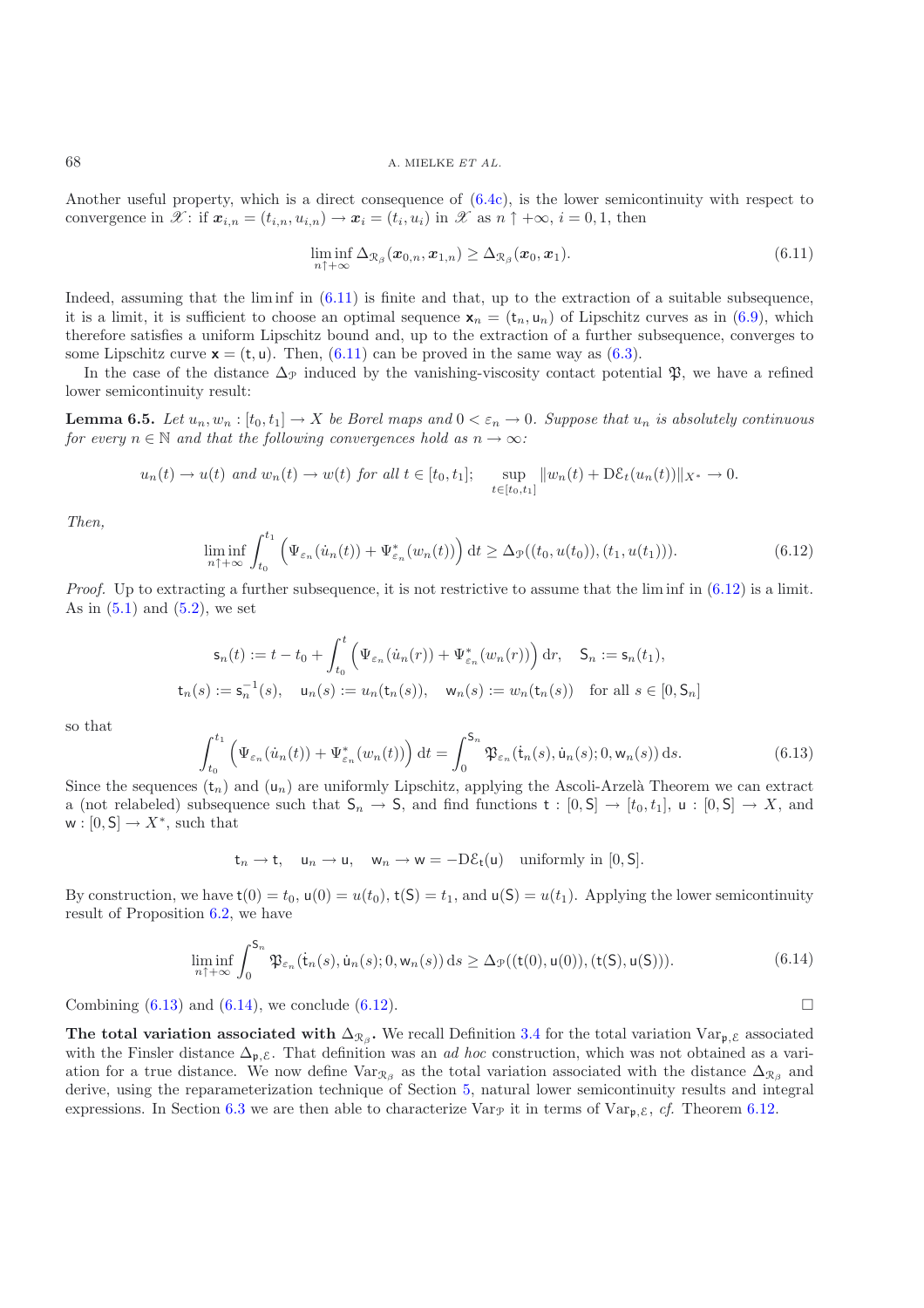**Definition 6.6** (total variation for the pseudo-Finsler distance  $\Delta_{\mathcal{R}_\beta}$ ). For every curve **x** = (t, u) : [0, S]  $\rightarrow \mathcal{X}$ such that t is *nondecreasing* and every interval  $[a, b] \subset [0, S]$  we set

$$
\operatorname{Var}_{\mathcal{R}_{\beta}}(\mathbf{x};[\mathsf{a},\mathsf{b}]):=\sup\left\{\sum_{m=1}^{M}\Delta_{\mathcal{R}_{\beta}}(\mathbf{x}(s_m),\mathbf{x}(s_{m-1})):\mathsf{a}=s_0\n(6.15)
$$

<span id="page-33-6"></span><span id="page-33-5"></span>For a *non-parameterized* curve  $u : [0, T] \to X$  and  $[a, b] \subset [0, T]$ , we simply set

$$
\text{Var}_{\mathcal{R}_{\beta}}(u;[a,b]) := \text{Var}_{\mathcal{R}_{\beta}}(\mathbf{u};[a,b]), \quad \text{with} \quad \mathbf{u}(t) := (t,u(t)) \in \mathcal{X}, \quad t \in [0,T]. \tag{6.16}
$$

In view of [\(6.4b\)](#page-30-2), it is immediate to check that a curve u with  $\text{Var}_{\mathcal{R}}(u;[0,T]) < +\infty$  belongs to  $BV([0,T];X)$ . In contrast to the (pseudo)-total variation  $Var_{\mathfrak{p}, \mathcal{E}}$  defined in [\(3.11\)](#page-16-8), the new total variation  $Var_{\mathcal{R}_\beta}$  is lower semicontinuous with respect to pointwise convergence (*cf.* Rem. [3.5\)](#page-12-0).

**Proposition 6.7** (lower semicontinuity of  $\text{Var}_{\mathcal{R}_{\beta}}(\cdot; [a])$ b). If  $\mathbf{x}_n = (\mathbf{t}_n, \mathbf{u}_n) : [0, \mathsf{S}] \to \mathscr{X}$  *is a sequence of curves pointwise converging to*  $\mathbf{x} = (\mathbf{t}, \mathbf{u})$  *as*  $n \uparrow \infty$ *, we have* 

$$
\liminf_{n \uparrow \infty} \text{Var}_{\mathcal{R}_{\beta}}(\mathbf{x}_n; [\mathsf{a}, \mathsf{b}]) \geq \text{Var}_{\mathcal{R}_{\beta}}(\mathbf{x}; [\mathsf{a}, \mathsf{b}]). \tag{6.17}
$$

*Proof.* For an arbitrary subdivision  $a = s_0 < s_1 < \cdots < s_{M-1} < s_M = b$ , inequality [\(6.11\)](#page-32-0) yields

<span id="page-33-0"></span>
$$
\sum_{m=1}^M \Delta_{\mathcal{R}_{\beta}}(\mathbf{x}(s_m), \mathbf{x}(s_{m-1})) \leq \liminf_{n \uparrow +\infty} \sum_{m=1}^M \Delta_{\mathcal{R}_{\beta}}(\mathbf{x}_n(s_m), \mathbf{x}_n(s_{m-1})) \leq \liminf_{n \uparrow \infty} \text{Var}_{\mathcal{R}_{\beta}}(\mathbf{x}_n; [\mathsf{a}, \mathsf{b}]).
$$

Taking the supremum with respect to all subdivisions of [a, b] we obtain [\(6.17\)](#page-33-0).

**Lipschitz curves.** The next result shows that, for Lipschitz curves, the total variation can be calculated by integrating the corresponding dissipation potential.

**Proposition 6.8** (the total variation for Lipschitz curves). *Given*  $\beta$ ,  $L > 0$ , a bounded curve **x** := (t, u) :  $[0, S] \rightarrow \mathscr{X}$  *satisfies the*  $\Delta_{\mathcal{R}_{\beta}}$ -Lipschitz condition with Lipschitz constant L, i.e.

<span id="page-33-1"></span>
$$
\Delta_{\mathcal{R}_{\beta}}(\mathbf{x}(s_1), \mathbf{x}(s_2)) \le L(s_2 - s_1) \quad \text{for every } 0 \le s_1 \le s_2 \le \mathsf{S},\tag{6.18}
$$

<span id="page-33-2"></span>*if and only if it is Lipschitz continuous* (*with respect to the usual distance in X* )*,* t *is nondecreasing, and*

$$
\mathcal{R}_{\beta}(\mathbf{x}(s); \dot{\mathbf{x}}(s)) \le L \quad \text{for a.a. } s \in (0, \mathsf{S}). \tag{6.19}
$$

<span id="page-33-4"></span>*In this case, for every*  $\gamma \geq 0$ 

$$
\text{Var}_{\mathcal{R}_{\gamma}}(\mathbf{x};[\mathsf{a},\mathsf{b}]) = \gamma(\mathsf{t}(\mathsf{b}) - \mathsf{t}(\mathsf{a})) + \int_{\mathsf{a}}^{\mathsf{b}} \mathcal{R}(\mathbf{x}(s); \dot{\mathbf{x}}(s)) \, \mathrm{d}s. \tag{6.20}
$$

<span id="page-33-3"></span>*Proof.* The sufficiency of condition [\(6.19\)](#page-33-1) is clear. Let us now consider a curve **x** satisfying [\(6.18\)](#page-33-2). By the coercivity  $(6.10)$ , **x** is a Lipschitz curve in the usual sense and  $\overline{47}$ , Proposition 2.2, yields

$$
\Delta_{\mathcal{R}_{\beta}}(\mathbf{x}(s_0), \mathbf{x}(s_1)) \le \int_{s_0}^{s_1} \mathsf{m}(s) \, \mathrm{d}s, \quad \text{where} \quad \mathsf{m}(s) := \lim_{h \downarrow 0} \frac{\Delta_{\mathcal{R}_{\beta}}(\mathbf{x}(s), \mathbf{x}(s+h))}{h} \tag{6.21}
$$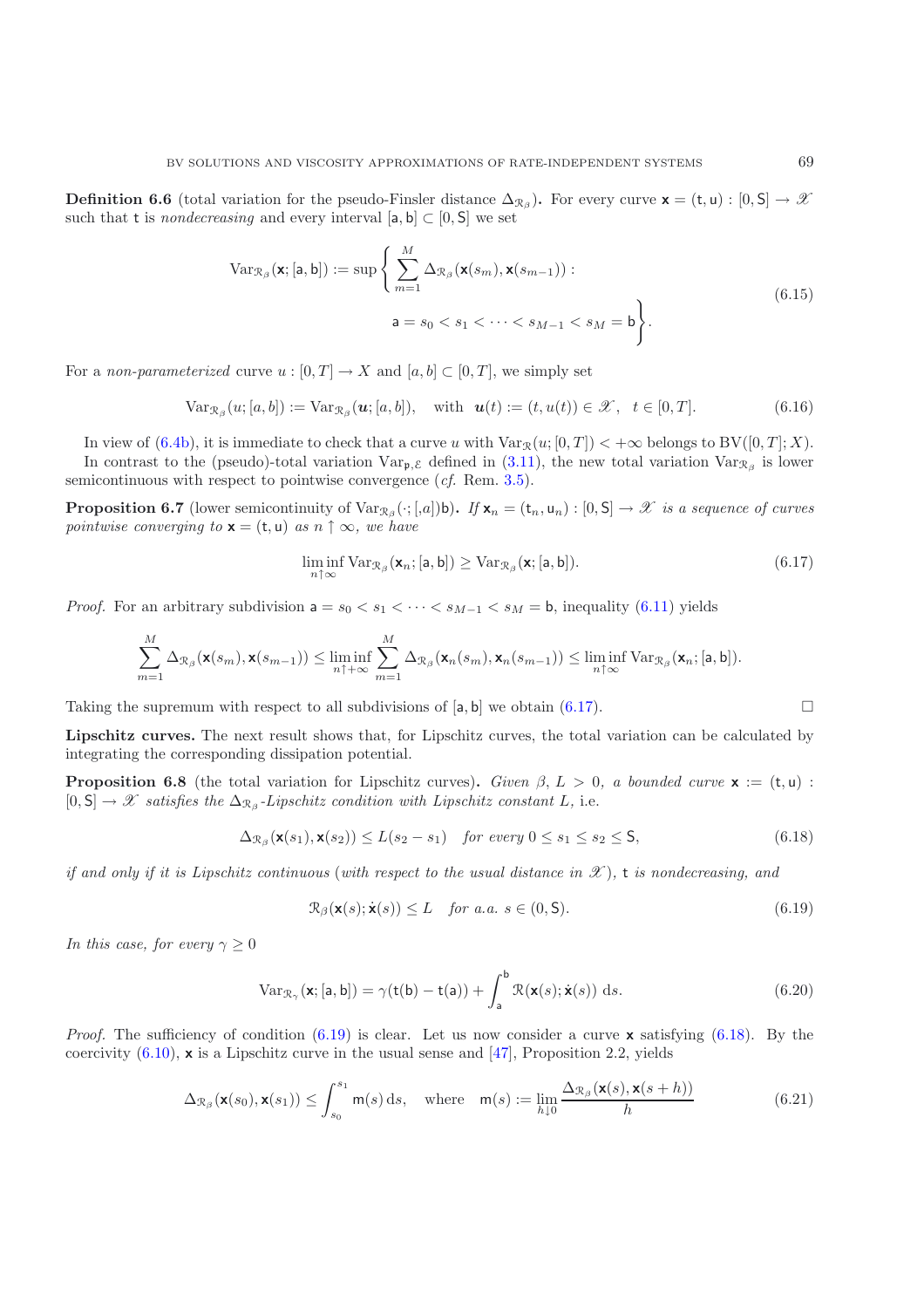is the so-called *metric derivative* of **x** (see [\[1](#page-43-17)[,4\]](#page-43-18)). The minimality of **m** and the definition of  $\Delta_{\mathcal{R}_{\beta}}$  ensure that

$$
\mathsf{m}(s) \le \mathcal{R}_{\beta}(\mathsf{x}(s); \dot{\mathsf{x}}(s)) \quad \text{for a.a. } s \in (0, \mathsf{S}).\tag{6.22}
$$

On the other hand, since  $\mathcal{R}_{\beta}$  is lower semicontinuous and 1-homogeneous in *v*, for any  $s \in [0, S]$ , such that  $m(s)$ and  $\dot{\mathbf{x}}(s)$  exist, and for every  $0 < \sigma < 1$  we find a constant  $\delta > 0$  such that

<span id="page-34-1"></span>
$$
\mathcal{R}_{\beta}(\boldsymbol{x};\boldsymbol{v}) \geq \sigma \mathcal{R}_{\beta}(\mathbf{x}(s);\boldsymbol{v}) \quad \text{for every } \boldsymbol{v} \in \mathscr{V} \quad \text{if } |r-s| \leq \delta, \ \| \boldsymbol{x} - \mathbf{x}(s) \|_{\mathscr{X}} \leq \delta. \tag{6.23}
$$

<span id="page-34-0"></span>For  $h > 0$  take an optimal path **y** :  $[0, h] \to \mathcal{X}$  for the minimum in [\(6.5\)](#page-31-0) with  $x_0 = \mathbf{x}(s)$  and  $x_1 = \mathbf{x}(s + h)$ , *i.e.*  $\Delta_{\mathcal{R}_{\beta}}(\mathbf{x}(s), \mathbf{x}(s+h)) = \int_0^h \mathcal{R}_{\beta}(\mathbf{y}(r); \mathbf{y}(r)) dr$ . Then, [\(6.10\)](#page-31-2) implies  $\|\mathbf{y}(r) - \mathbf{x}(s)\|_{\mathcal{X}} < \delta$  for  $r \in [0, h]$ , if h is sufficiently small. Employing  $(6.23)$  and Jensen's inequality yields

$$
\int_0^h \mathfrak{R}_{\beta}(\mathbf{y}(r); \dot{\mathbf{y}}(r)) \, dr \ge \sigma \int_0^h \mathfrak{R}_{\beta}(\mathbf{x}(s); \dot{\mathbf{y}}(r)) \, dr \ge \sigma \mathfrak{R}_{\beta} \left( \mathbf{x}(s); \int_0^h \dot{\mathbf{y}}(r) \, dr \right) = \sigma \mathfrak{R}_{\beta}(\mathbf{x}(s); \mathbf{x}(s+h) - \mathbf{x}(s)),
$$

so that

$$
\Delta_{\mathcal{R}_{\beta}}(\mathbf{x}(s),\mathbf{x}(s+h)) \geq \sigma \mathcal{R}_{\beta}(\mathbf{x}(s); \mathbf{x}(s+h) - \mathbf{x}(s)).
$$

Dividing by h and passing to the limit, first  $h \downarrow 0$  and then  $\sigma \uparrow 1$ , we obtain the opposite inequality of [\(6.22\)](#page-34-1). Combining  $(6.22)$  (which holds as an equality) with  $(6.18)$  and  $(6.21)$ , we infer  $(6.19)$ . Since **x** satisfies the Lipschitz condition [\(6.18\)](#page-33-2), the total variation map  $s \mapsto \text{Var}_{\mathcal{R}_{\infty}}(\mathbf{x};[0,s])$  is Lipschitz and it is easy to check that its derivative coincides a.e. in  $(0, S)$  with the metric derivative m defined by  $(6.21)$ . Then  $(6.20)$  follows by the identity  $m(s) = \mathcal{R}_{\gamma}(\mathbf{x}(s); \dot{\mathbf{x}}(s)).$ 

**Proposition 6.9** (reparameterization). Let the curve  $u : [0, T] \to X$  have total variation  $V := \text{Var}_{\mathcal{R}}(u; [0, T]) <$ +∞ *(*cf. [\(6.16\)](#page-33-5)*) and set*

$$
\mathbf{s}(t) := t + \text{Var}_{\mathcal{R}}(u; [0, t]) = \text{Var}_{\mathcal{R}_1}(u; [0, t]) \quad \text{for every } t \in [0, T]. \tag{6.24}
$$

<span id="page-34-2"></span>*Then, there exists a Lipschitz parameterization*  $\mathbf{x} = (t, u) : [0, S] \rightarrow \mathcal{X}$ , with  $S = V + T$ , such that

$$
\mathcal{R}_1(\mathbf{x}(s); \dot{\mathbf{x}}(s)) = 1 \quad \text{for a.a. } s \in (0, \mathsf{S}), \tag{6.25}
$$

$$
t(s(t)) = t, \quad u(s(t)) = u(t) \quad \text{for every } t \in [0, T]. \tag{6.26}
$$

<span id="page-34-4"></span>*In particular, for*  $0 \le a < b \le T$  *we have* 

<span id="page-34-3"></span>
$$
b - a + \text{Var}_{\mathcal{R}}(u; [a, b]) = \mathsf{s}(b) - \mathsf{s}(a) = \int_{\mathsf{s}(a)}^{\mathsf{s}(b)} \mathcal{R}_1(\mathsf{x}(s); \dot{\mathsf{x}}(s)) \, \mathrm{d}s. \tag{6.27}
$$

*Proof.* The proof is classical, at least when the dissipation  $\Re$  is continuous and even in its second argument: we briefly sketch the main ideas and refer to [\[42](#page-44-5)], Lemma 4.1.

The jump set  $J_s$  of the function s given by  $(6.24)$  coincides with the jump set  $J_u$  (*cf.* [\(2.9\)](#page-7-7)) of u, and s is injective in  $C_u := (0,T) \setminus J_u$ . We denote by t its inverse, defined on  $C_u := s(C_u)$  and extended to  $\overline{C}_u$  by its (Lipschitz) continuity. We also set  $u(s) := u(t)$  if  $s = s(t) \in C_u$ . Suppose now that  $(s_-, s_+)$  is a connected component of  $[0, \mathsf{S}] \setminus \overline{\mathsf{C}}_u$ , corresponding to some time  $\overline{t} \in [0, T]$  with  $\overline{\mathsf{s}} = \mathsf{s}(\overline{t}) \in [\mathsf{s}_-, \mathsf{s}_+]$  and  $\mathsf{s}_\pm = \mathsf{s}(\overline{t}_\pm)$ . We have

$$
\begin{aligned} &\mathsf{u}(\mathsf{s}_-) = \lim_{s \uparrow \mathsf{s}_-} \mathsf{u}(s) = u(\bar{t}_-), \qquad \mathsf{u}(\mathsf{s}_+) = \lim_{s \downarrow \mathsf{s}_+} \mathsf{u}(s) = u(\bar{t}_+), \\ &\bar{\mathsf{s}} - \mathsf{s}_- = \Delta_{\mathcal{R}}((\bar{t},u(\bar{t}_-)),(\bar{t},u(\bar{t}))), \quad \mathsf{s}_+ - \bar{\mathsf{s}} = \Delta_{\mathcal{R}}((\bar{t},u(\bar{t})),(\bar{t},u(\bar{t}_+))). \end{aligned}
$$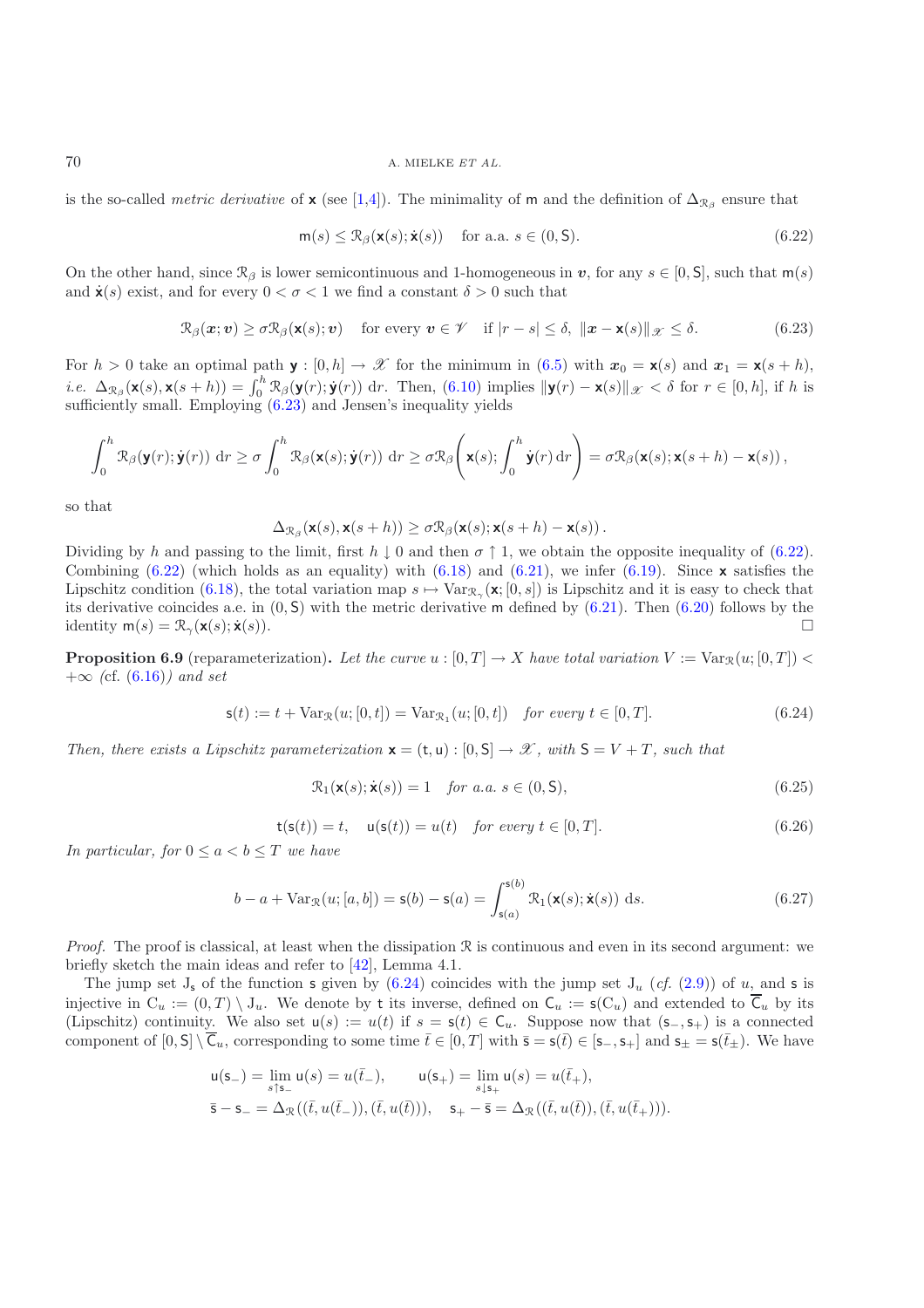By Definition [6.3](#page-10-0) for  $\Delta_{\mathcal{R}}$ , we can join  $(\bar{t},\mathsf{u(s_+)})$  to  $(\bar{t},\mathsf{u(s_+)})$  by a  $\Delta_{\mathcal{R}}$ -Lipschitz curve (still denoted by  $(\mathsf{t},\mathsf{u})$ ) defined in  $[s_-, s_+]$  with constant first component  $t(s) = \overline{t}$ , and satisfying  $(6.9)$  as well as  $u(\overline{s}) = u(\overline{t})$ .

It is then easy to check that the final curve  $\mathbf{x} = (t, u)$ , obtained by "filling in" this way all the (at most countable) holes in  $[0, S] \setminus C_u$ , satisfies [\(6.26\)](#page-34-3) and the Lipschitz condition [\(6.18\)](#page-33-2) with  $L \leq 1$ . Applying [\(6.19\)](#page-33-1) and  $(6.20)$  we get

$$
\int_{\mathsf{s}(a)}^{\mathsf{s}(b)} \mathcal{R}_1(\mathbf{x}(s); \dot{\mathbf{x}}(s)) \, ds \leq \mathsf{s}(b) - \mathsf{s}(a) = \text{Var}_{\mathcal{R}_1}(u; [a, b]) \leq \text{Var}_{\mathcal{R}_1}(\mathbf{x}; [\mathsf{s}(a), \mathsf{s}(b)]) = \int_{\mathsf{s}(a)}^{\mathsf{s}(b)} \mathcal{R}_1(\mathbf{x}(s); \dot{\mathbf{x}}(s)) \, ds,
$$

where the first inequality follows from the 1-Lipschitz condition, the subsequent identity from the definition  $(6.24)$  of s, and the last one from  $(6.20)$ .

The reparameterization of Proposition [6.9](#page-17-0) is also useful to express the distributional derivative of u. If  $Var_{\mathcal{R}}(u;[0,T]) < +\infty$ , we can introduce the distributional derivative  $\mu_{\mathcal{R}_1,u} := \mathsf{s}'$  of s, which is a finite positive measure satisfying

$$
\int_0^T \zeta(t) d\mu_{\mathcal{R}_1, u}(t) = -\int_0^T \dot{\zeta}(t) \mathbf{s}(t) dt \quad \text{for every } \zeta \in \mathcal{C}_0^1(0, T) \text{ and}
$$
  

$$
\mu_{\mathcal{R}_1, u}([a, b]) = \mathbf{s}(b) - \mathbf{s}(a) \quad \text{for } 0 \le a < b \le T \text{ with } a, b \notin \mathcal{J}_u.
$$

Notice that a singleton  $\{t\}$  has strictly positive measure if and only if  $t \in J_u$ . More precisely

$$
\mu_{\mathcal{R}_1, u}(\{t\}) = \Delta_{\mathcal{R}}(t; u(t_-), u(t)) + \Delta_{\mathcal{R}}(t; u(t), u(t_+)) \text{ if } t \in J_u; \n\mu_{\mathcal{R}_1, u}(\{t\}) = 0 \text{ if } t \in C_u = (0, T) \setminus J_u,
$$

with obvious modifications for  $t = 0, T$ . As a general fact we have the representation formula (recall that t is the inverse of s)

$$
\mathsf{t}_{\#}\left(\mathscr{L}^1|_{(0,\mathsf{S})}\right) = \mu_{\mathfrak{R}_1,u}, \quad i.e. \quad \int_0^T \zeta(t) \, \mathrm{d}\mu_{\mathfrak{R}_1,u}(t) = \int_0^{\mathsf{S}} \zeta(\mathsf{t}(s)) \, \mathrm{d}s,\tag{6.28}
$$

<span id="page-35-0"></span>for every bounded Borel function  $\zeta : [0, T] \to \mathbb{R}$ . Since t is injective in  $C_u := t^{-1}(C_u) \subset (0, S)$ , a Borel subset A of  $C_u$  is  $\mathscr{L}^1$ -negligible if and only if  $t(A)$  has  $\mu_{\mathcal{R}_1,u}$ -measure 0. Therefore, as the derivatives  $\dot{t}$ , u are Borel functions defined up to a  $\mathscr{L}^1$ -negligible subset of  $(0, \mathsf{S})$ , the compositions  $\mathsf{t} \circ \mathsf{s}$ ,  $\mathsf{u} \circ \mathsf{s}$  are well-defined in  $C_u$ . The next lemma shows that they play an important role.

**Proposition 6.10.** The Lebesgue measure  $\mathscr{L}^1|_{(0,T)}$  and the vector measure  $u'_{\rm co} = u'_{\mathscr{L}} + u'_{\rm C}$  are absolutely *continuous w.r.t.*  $\mu_{\mathcal{R}_1, u}$ *, and we have* 

$$
\frac{\mathrm{d}\mathscr{L}^1}{\mathrm{d}\mu_{\mathcal{R}_1,u}} = \dot{\mathbf{t}} \circ \mathbf{s} \quad \text{and} \quad \frac{\mathrm{d}u'_{\mathrm{co}}}{\mathrm{d}\mu_{\mathcal{R}_1,u}} = \dot{\mathbf{u}} \circ \mathbf{s} \qquad \mu_{\mathcal{R}_1,u} \text{-a.e. in } C_u. \tag{6.29}
$$

<span id="page-35-1"></span>*Proof.* The absolute continuity of both measures is easy, since  $\mathcal{L}^1 \leq \mu_{\mathcal{R}_1,u}$  by [\(6.28\)](#page-35-0) and the total variation  $||u'||_X$  is absolutely continuous w.r.t.  $\mu_{\mathcal{R}_1,u}$  thanks to [\(6.10\)](#page-31-2). The first identity of [\(6.29\)](#page-35-1) can be proved as in [\[42\]](#page-44-5), Lemma 4.1. Concerning the second one, let us set, for every smooth function  $\zeta \in C_0^{\infty}(0,T)$ ,

$$
J_u(\zeta) := \sum_{t \in J_u} \zeta(t) \big( u(t_+) - u(t_-) \big),
$$

<span id="page-35-2"></span>and let us observe that we have

$$
-\int_{\mathsf{C}_u} (\zeta \circ \mathsf{t})'(s) \, \mathsf{u}(s) \, \mathrm{d} s = \int_{\mathsf{C}_u} \zeta(\mathsf{t}(s)) \, \dot{\mathsf{u}}(s) \, \mathrm{d} s + J_u(\zeta). \tag{6.30}
$$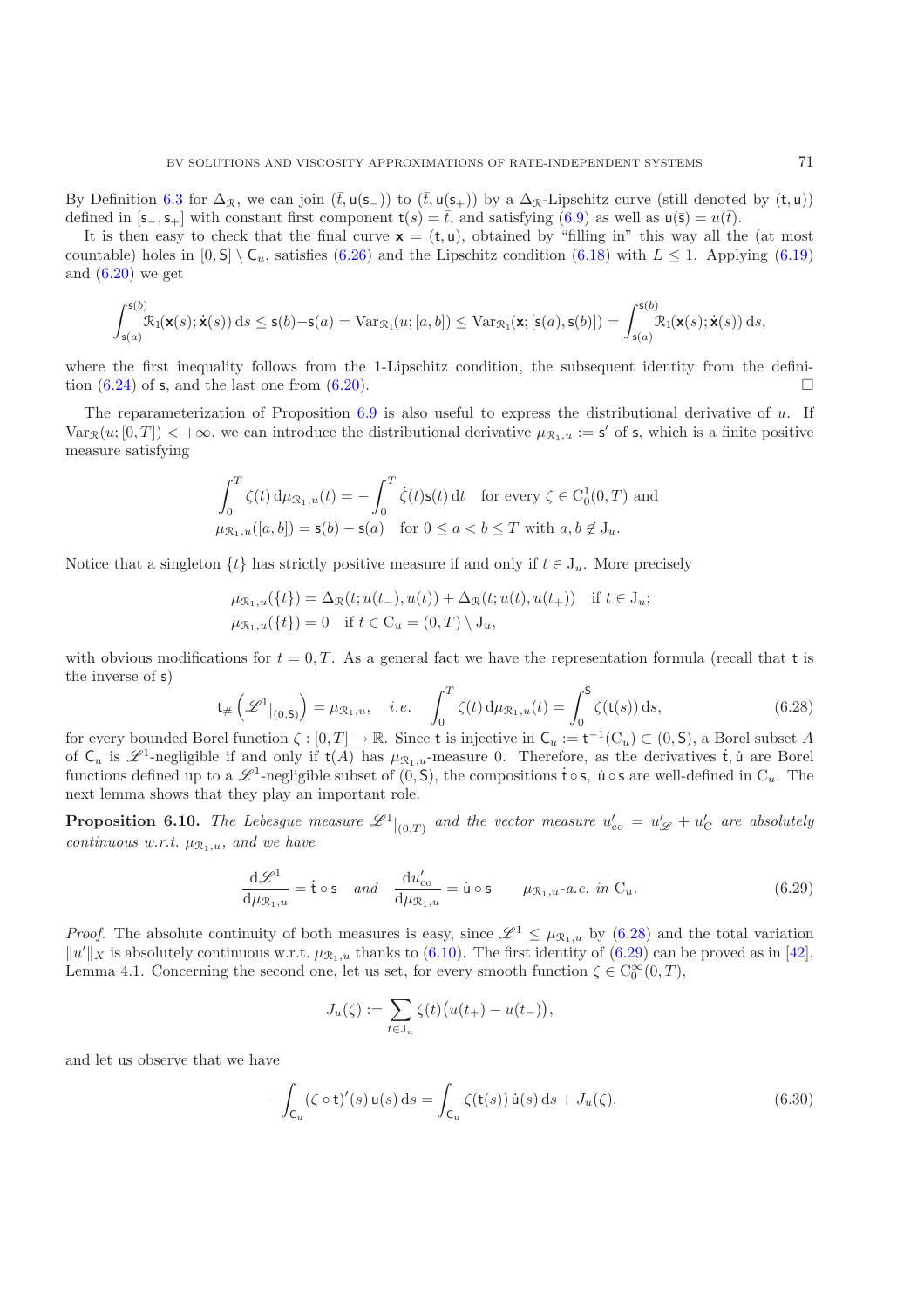Indeed, denoting by  $A_t = (a_t, b_t) = t^{-1}(t), t \in J_u$ , the connected components of  $[0, S] \setminus C_u$ , and recalling that  $u(a_t) = u(t_-, u(b_t)) = u(t_+),$  we have

$$
- \int_{C_u} (\zeta \circ t)'(s) u(s) ds = - \int_0^S (\zeta \circ t)'(s) u(s) ds + \sum_{t \in J_u} \int_{a_t}^{b_t} (\zeta \circ t)'(s) u(s) ds
$$
  
= 
$$
\int_0^S \zeta(t(s)) \dot{u}(s) ds - \sum_{t \in J_u} \int_{a_t}^{b_t} (\zeta \circ t)(s) \dot{u}(s) ds + J_u(\zeta) = \int_{C_u} \zeta(t(s)) \dot{u}(s) ds + J_u(\zeta).
$$

Therefore, we find

$$
\int_0^T \zeta(t) \, \mathrm{d}u'(t) = -\int_0^T \dot{\zeta}(t) \, u(t) \, \mathrm{d}t = -\int_0^S \dot{\zeta}(\dot{\mathbf{t}}(s)) \, u(\mathbf{t}(s)) \, \dot{\mathbf{t}}(s) \, \mathrm{d}s = -\int_{\mathsf{C}_u} \dot{\zeta}(\mathbf{t}(s)) \, u(\mathbf{t}(s)) \, \dot{\mathbf{t}}(s) \, \mathrm{d}s \n= -\int_{\mathsf{C}_u} (\zeta \circ \mathbf{t})'(s) \, u(s) \, \mathrm{d}s = \int_{\mathsf{C}_u} \zeta(\mathbf{t}(s)) \, \dot{\mathbf{u}}(s) \, \mathrm{d}s + J_u(\zeta) = \int_{\mathsf{C}_u} \zeta(t) \, \dot{\mathbf{u}}(\mathbf{s}(t)) \, \mathrm{d}\mu_{\mathcal{R}_1, u}(t) + J_u(\zeta),
$$

where the fifth identity ensues from  $(6.30)$  and the last one from  $(6.28)$ . Since

$$
\int_0^T \zeta(t) \, \mathrm{d}u'_{\rm co}(t) = \int_0^T \zeta(t) \, \mathrm{d}u'(t) - J_u(\zeta)
$$

we conclude the second of  $(6.29)$ .

The next result establishes a representation formula for  $Var_R$  that is analogous to the *ad hoc* definition for  $Var_{\mathfrak{p}, \mathcal{E}}$  in [\(3.11\)](#page-16-8).

**Corollary 6.11** (integral expression for Var<sub>R</sub>). Let  $u : [0, T] \rightarrow X$  fulfill Var<sub>R</sub> $(u; [0, T]) < +\infty$ , let  $\mu$  be *a positive finite measure such that*  $\mathscr{L}^1 \ll \mu$  and  $u'_{\text{co}} \ll \mu$ , and let us set

$$
Jmp_{\mathcal{R}}(u; [a, b]) := \Delta_{\mathcal{R}}(a; u(a), u(a_{+})) + \Delta_{\mathcal{R}}(b; u(b_{-}), u(b)) + \sum_{t \in J_{u} \cap (a, b)} \Big( \Delta_{\mathcal{R}}(t; u(t_{-}), u(t)) + \Delta_{\mathcal{R}}(t; u(t), u(t_{+})) \Big).
$$
(6.31)

<span id="page-36-0"></span>*Then,*

$$
\text{Var}_{\mathcal{R}}(u;[a,b]) = \int_{a}^{b} \mathcal{R}\left((t,u(t));\left(\frac{\mathrm{d}\mathscr{L}^{1}}{\mathrm{d}\mu}(t),\frac{\mathrm{d}u'_{\mathrm{co}}}{\mathrm{d}\mu}(t)\right)\right)\mathrm{d}\mu(t) + \text{Jmp}_{\mathcal{R}}(u;[a,b]).\tag{6.32}
$$

*Proof.* Since the expression on the right-hand side is independent of the measure  $\mu$ , it is not restrictive to choose  $\mu = \mu_{\mathcal{R}_1, u}$ . By [\(6.27\)](#page-34-4) we have

$$
b - a + \text{Var}_{\mathcal{R}}(u; [a, b]) = \int_{(\mathsf{s}(a), \mathsf{s}(b)) \cap \mathsf{C}_u} \mathcal{R}_1(\mathbf{x}(s); \dot{\mathbf{x}}(s)) \, ds + \mathscr{L}^1((\mathsf{s}(a), \mathsf{s}(b)) \setminus \mathsf{C}_u)
$$
  
\n
$$
= \int_{(a, b) \cap \mathsf{C}_u} \mathcal{R}_1(\mathbf{x}(\mathsf{s}(t)); \dot{\mathbf{x}}(\mathsf{s}(t))) \, d\mu + \mu([a, b] \cap \mathsf{J}_u)
$$
  
\n
$$
= \int_{(a, b) \cap \mathsf{C}_u} \mathcal{R}_1((t, u(t)); (\dot{\mathsf{t}}(\mathsf{s}(t)), \dot{u}(\mathsf{s}(t)))) \, d\mu + \text{Imp}_{\mathcal{R}}(u; [a, b]),
$$

and we conclude by  $(6.29)$ .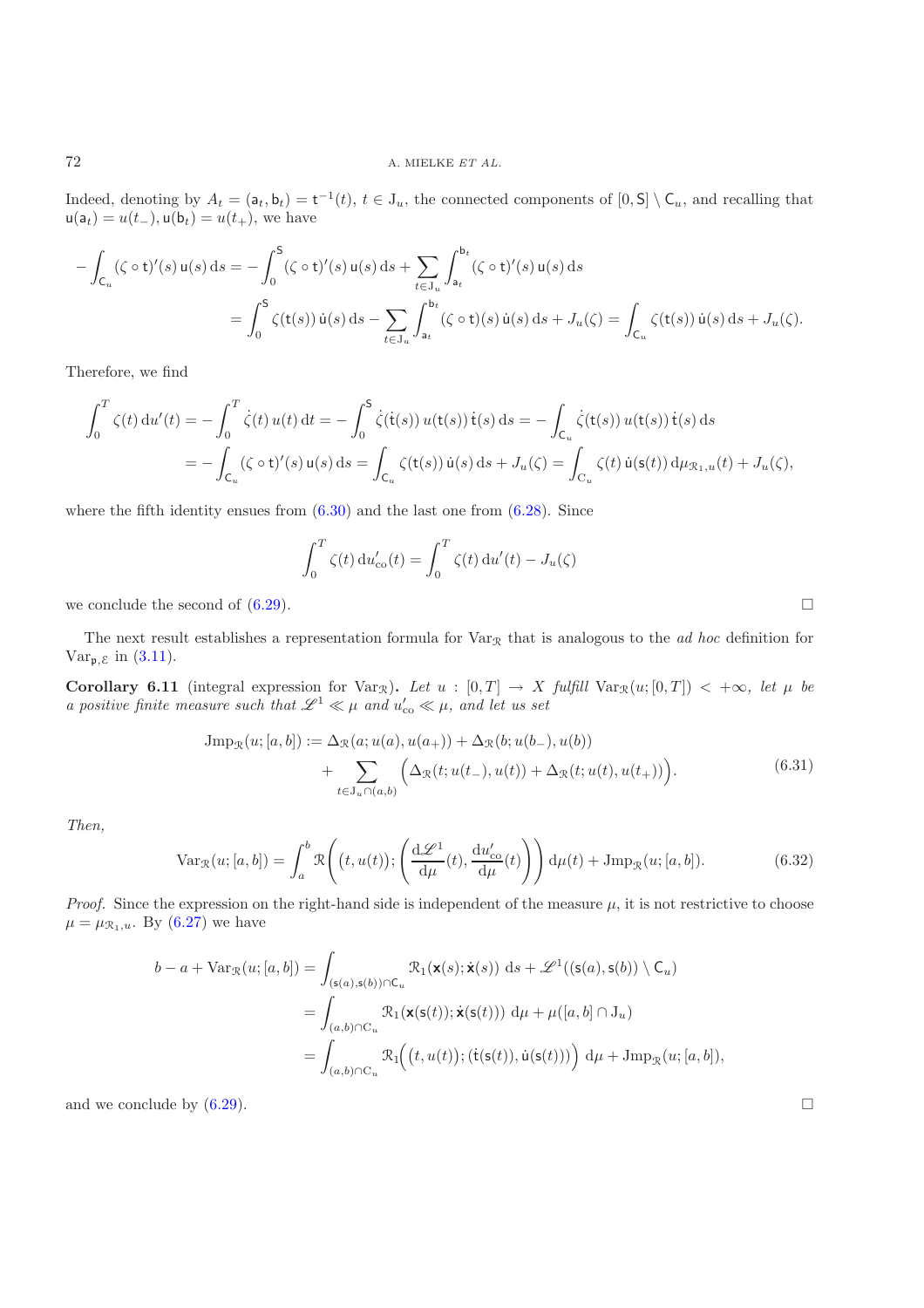#### <span id="page-37-0"></span>6.3. **Total variation for BV solutions**

We now focus on the particular case [\(6.7\)](#page-31-3) of Example [6.4,](#page-11-1) when the dissipation  $\mathcal{R} = \mathcal{P}$  is associated with the vanishing-viscosity contact potential  $\mathfrak{P}$ . We use the symbol P, which is defined *via*  $\mathcal{P}((t, u); (\alpha, v)) =$  $\mathfrak{P}(\alpha, v; 0, -D\mathcal{E}_t(u)).$ 

<span id="page-37-2"></span>**Theorem 6.12** (comparison between Var<sub>P</sub> and Var<sub>P,  $\mathcal{E}$ ). For every curve  $u \in BV([0,T]; X)$  and every interval</sub>  $[a, b] \subset [0, T]$  *we have* 

<span id="page-37-3"></span>
$$
Var_{\mathfrak{p}, \mathcal{E}}(u; [a, b]) \le Var_{\mathcal{P}}(u; [a, b]),
$$
\n(6.33)

*and equality holds in* [\(6.33\)](#page-37-3) *if and only if u satisfies the [loc](#page-18-1)al stability condition*  $(S_{loc})$  *on*  $(a, b)$ *, see Definition* [2.5](#page-12-0)*. Furthermore, if*  $Var_{\mathcal{P}}(u; [a, b]) < +\infty$ *, then* u *satisfies* ( $S_{loc}$  $S_{loc}$  $S_{loc}$ ) *on* (*a, b*)*.* 

*Proof.* We compare the integral representation [\(6.32\)](#page-36-0) for Var<sub>P</sub> with Var<sub>P, $\epsilon$ </sub> defined in [\(3.11\)](#page-16-8). Obviously, the jump contributions in  $\text{Var}_{\mathfrak{p}, \mathcal{E}}$  and  $\text{Var}_{\mathcal{P}}$  are the same by [\(6.8\)](#page-31-4). We also observe that  $\mathscr{L}^1 \ll \mu$ ,  $\frac{d\mathscr{L}^1}{d\mu}(t) > 0$  for  $\mathscr{L}^1$ -a.a  $t \in (0,T)$ . Inequality [\(6.33\)](#page-37-3) then follows by applying [\(6.32\)](#page-36-0), noticing that for  $\mu$ -a.a.  $t \in [0,T]$  we have

$$
\mathcal{P}\left(\left(t, u(t)\right); \left(\frac{\mathrm{d}\mathscr{L}^1}{\mathrm{d}\mu}(t), \frac{\mathrm{d}u'_{\mathrm{co}}}{\mathrm{d}\mu}(t)\right)\right) = \mathfrak{P}\left(\frac{\mathrm{d}\mathscr{L}^1}{\mathrm{d}\mu}(t), \frac{\mathrm{d}u'_{\mathrm{co}}}{\mathrm{d}\mu}(t); 0, w(t)\right) \ge \Psi_0\left(\frac{\mathrm{d}u'_{\mathrm{co}}}{\mathrm{d}\mu}(t)\right),\tag{6.34}
$$

<span id="page-37-4"></span>where  $w(t) = -D\mathcal{E}_t(u(t))$ . The latter inequality is due to [\(5.9\)](#page-25-0) and [\(3.3\)](#page-14-3). On the other hand, using  $\frac{d\mathcal{L}^1}{d\mu}(t) > 0$ and the definition of  $\mathfrak P$  in [\(5.9\)](#page-25-0) we see that [\(6.34\)](#page-37-4) is an equality if and only if  $w(t) \in K^*$  for  $\mu$ -a.a  $t \in (0,T)$ , *i.e.* if the local stability property  $(S<sub>loc</sub>)$  $(S<sub>loc</sub>)$  holds. Similarly, we conclude the last part of the assertion, since  $\mathfrak{P}(\alpha, v; p, w) < +\infty$  for  $\alpha > 0$  implies  $w \in K^*$ .

<span id="page-37-7"></span>The following corollary of Theorem [6.12](#page-37-2) provides a very short, but rather involved characterization of BV solutions *via* the Finsler metric P.

**Corollary 6.13** (characterization of BV solutions). A curve  $u : [0, T] \to X$  is a BV solution if and only if it *satisfies one of the following* (*equivalent*) *two conditions:*

$$
\text{Var}_{\mathcal{P}}(u; [t_0, t_1]) + \mathcal{E}_{t_1}(u(t_1)) = \mathcal{E}_{t_0}(u(t_0)) + \int_{t_0}^{t_1} \partial_t \mathcal{E}_t(u(t)) dt \quad \text{for every } 0 \le t_0 \le t_1 \le T,
$$
 (6.35)

$$
\text{Var}_{\mathcal{P}}(u;[0,T]) + \mathcal{E}_T(u(T)) \le \mathcal{E}_0(u(0)) + \int_0^T \partial_t \mathcal{E}_t(u(t)) dt.
$$
\n(6.36)

<span id="page-37-6"></span>We now arrive at the main lower semicontinuity result of this section.

<span id="page-37-1"></span>**Proposition 6.14.** *Suppose that*  $(u_{\varepsilon})_{\varepsilon>0} \subset AC([0,T];X)$  *is a family of curves, which converges pointwise to u for*  $\varepsilon \downarrow 0$ *, and that the functions*  $w_{\varepsilon} : [0, T] \to X^*$  *satisfy*  $||w_{\varepsilon}(t) + D\mathcal{E}_t(u_{\varepsilon}(t))||_{X^*} \to 0$  *uniformly in* [0, *T*]. Then,

$$
\liminf_{\varepsilon \downarrow 0} \int_0^T \left( \Psi_{\varepsilon}(\dot{u}_{\varepsilon}) + \Psi_{\varepsilon}^*(w_{\varepsilon}(t)) \right) dt \ge \text{Var}_{\mathcal{P}}(u;[0,T]) \ge \text{Var}_{\mathfrak{p},\mathcal{E}}(u;[0,T]). \tag{6.37}
$$

<span id="page-37-5"></span>*Proof.* Choosing a finite partition  $0 = t_0 < t_1 < t_2 < \cdots < t_N = T$  of the time interval  $[0, T]$ , Lemma [6.5](#page-12-0) yields

$$
\liminf_{\varepsilon \downarrow 0} \int_0^T \left( \Psi_{\varepsilon}(\dot{u}_{\varepsilon}) + \Psi_{\varepsilon}^*(w_{\varepsilon}(t)) \right) dt \ge \sum_{j=1}^N \Delta_{\mathcal{P}}((t_{j-1}, u(t_{j-1})), (t_j, u(t_j))).
$$

Taking the supremum of the right-hand side with respect to all partitions of  $[0, T]$ , we obtain the first estimate in [\(6.37\)](#page-37-5). The second estimate was shown in Theorem [6.12.](#page-37-2)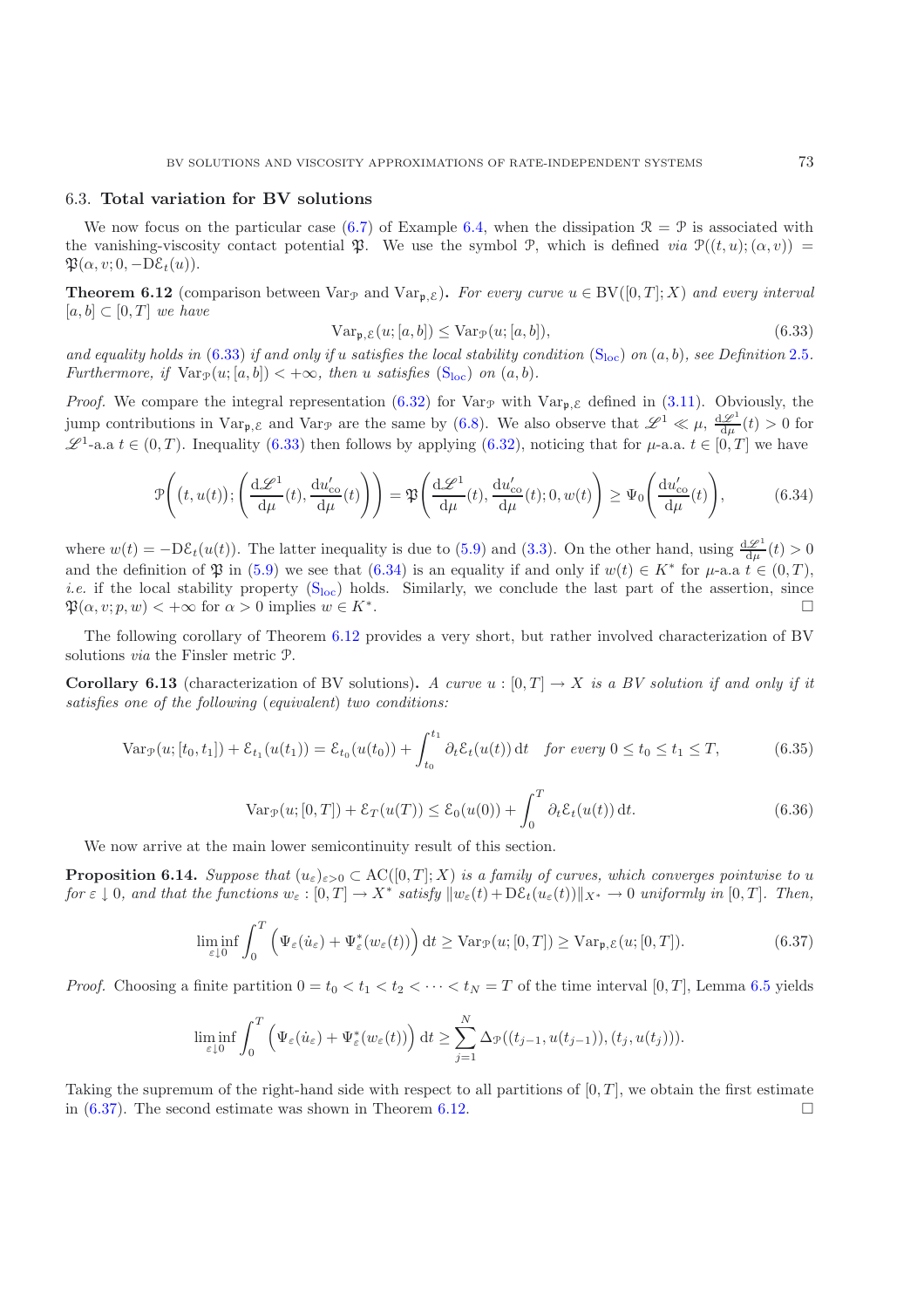## 74 A. MIELKE *ET AL.*

We conclude this section with the proof of Theorem [5.7,](#page-13-0) which states the equivalence between BV solutions and parameterized solutions.

*Proof.* Let  $(t, u)$  be a parameterized solution as in the statement of the theorem. It is easy to check directly from definitions [\(6.5\)](#page-31-0) for  $\Delta_{\mathcal{P}}$  and [\(6.15\)](#page-33-6) for Var<sub>P</sub> that

$$
\begin{split} \text{Var}_{\mathcal{P}}(u;[0,T]) &\leq \int_0^S \mathfrak{P}(\dot{\mathsf{t}}(s), \dot{\mathsf{u}}(s); 0, -D\mathcal{E}_{\mathsf{t}(s)}(\mathsf{u}(s))) \, \mathrm{d}s \\ &\leq \mathcal{E}_0(\mathsf{u}(0)) - \mathcal{E}_{\mathsf{t}(S)}(\mathsf{u}(S)) + \int_0^S \partial_t \mathcal{E}_{\mathsf{t}(s)}(\mathsf{u}(s)) \dot{\mathsf{t}}(s) \, \mathrm{d}s = \mathcal{E}_0(u(0)) - \mathcal{E}_T(u(T)) + \int_0^T \partial_t \mathcal{E}_t(u(t)) \, \mathrm{d}t, \end{split}
$$

where the second inequality ensues from  $(5.22)$ . Thus,  $(6.36)$  holds, so that u is a BV solution by Corollary [6.13.](#page-37-7) The converse implication follows from Proposition [6.9.](#page-17-0)

#### A. More properties of the vanishing-viscosity contact potential

A direct consequence of the representation  $p(v, w) = q(v, \Psi^*(w))$  in [\(3.15\)](#page-16-1) and the monotonicity of q in its second argument is the following property:

(p5) If for some  $v_0 \in X$  and  $\bar{w}, w \in X^*$  we have  $\mathfrak{p}(v_0, \bar{w}) < \mathfrak{p}(v_0, w)$ , then the inequality  $\mathfrak{p}(v, \bar{w}) \leq \mathfrak{p}(v, w)$  holds for every  $v \in X$ , and there exists  $v_1 \in X$  such that  $\mathfrak{p}(v_1, \bar{w}) < \langle w, v_1 \rangle$ .

**Remark A.15** (a dual family of convex sets)**.** Property (p5) has a dual geometric counterpart: let us first observe that for every  $w \in X^*$  the map  $v \mapsto \mathfrak{p}(v, w)$  is a gauge function, and therefore it is the support function of the convex set

$$
K_w^*:=\Big\{z\in X^*: \langle z,v\rangle\leq \mathfrak{p}(v,w)\text{ for every }v\in X\Big\},\quad i.e.\ \mathfrak{p}(v,w)=\sup\Big\{\langle z,v\rangle\,:\,z\in K_w^*\Big\}.
$$

Assertion (p5) then says that for every couple  $w, \bar{w} \in X$  we always have

$$
\bar{w} \in K_w^* \text{ or } w \in K_{\bar{w}}^*, \quad \text{and} \quad \bar{w} \in K_w^* \quad \Leftrightarrow \quad \mathfrak{p}(\cdot, \bar{w}) \leq \mathfrak{p}(\cdot, w). \tag{A.1}
$$

<span id="page-38-0"></span>In fact, suppose that  $w \notin K_{\bar{w}}^*$ : this means that an element  $v_0 \in X$  exists such that  $\langle w, v_0 \rangle > \mathfrak{p}(v_0, \bar{w})$ . By  $(\mathfrak{p}2)$ in Theorem [3.7](#page-13-0) we get  $\mathfrak{p}(v_0, w) > \mathfrak{p}(v_0, \bar{w})$ , and therefore by  $(\mathfrak{p}_5)$  we have  $\mathfrak{p}(v, w) \geq \mathfrak{p}(v, \bar{w}) \geq \langle \bar{w}, v \rangle$  for every  $v \in X$ , so that  $\bar{w} \in K_w^*$ . The second statement of  $(A.1)$  is an immediate consequence of  $(\mathfrak{p}_2)$  and of the second part of  $(p5)$ .

Here are some further useful properties of p.

**Lemma A.16.** *If*  $\mathfrak{p}: X \times X^* \to [0, +\infty)$  *satisfies* ( $\mathfrak{p}1$ )–( $\mathfrak{p}3$ )*, then:* (p6) *for every*  $v \in X, w \in X^*$  *we have* 

$$
\mathfrak{p}(v,0) + I_{K_0^*}(w) \ge \mathfrak{p}(v,w) \ge \mathfrak{p}(v,0). \tag{A.2}
$$

(p7) *The contact set can be characterized by*

<span id="page-38-1"></span>
$$
(v, w) \in \Sigma_{\mathfrak{p}} \quad \Leftrightarrow \quad w \in \partial \mathfrak{p}(\cdot, w)(v) \quad \Leftrightarrow \quad v \in \partial I_{K_w^*}(w). \tag{A.3}
$$

<span id="page-38-2"></span>*More generally, if*  $\overline{w} \in \partial \mathfrak{p}(\cdot, w)(v)$  *then*  $(v, \overline{w}) \in \Sigma_{\mathfrak{p}}, \overline{w} \in K_w^*$ *, and*  $\mathfrak{p}(v, w) = \mathfrak{p}(v, \overline{w})$ *. In particular, if*  $\bar{w} \in \partial K_w^*$  then  $w \in K_{\bar{w}}^*$ .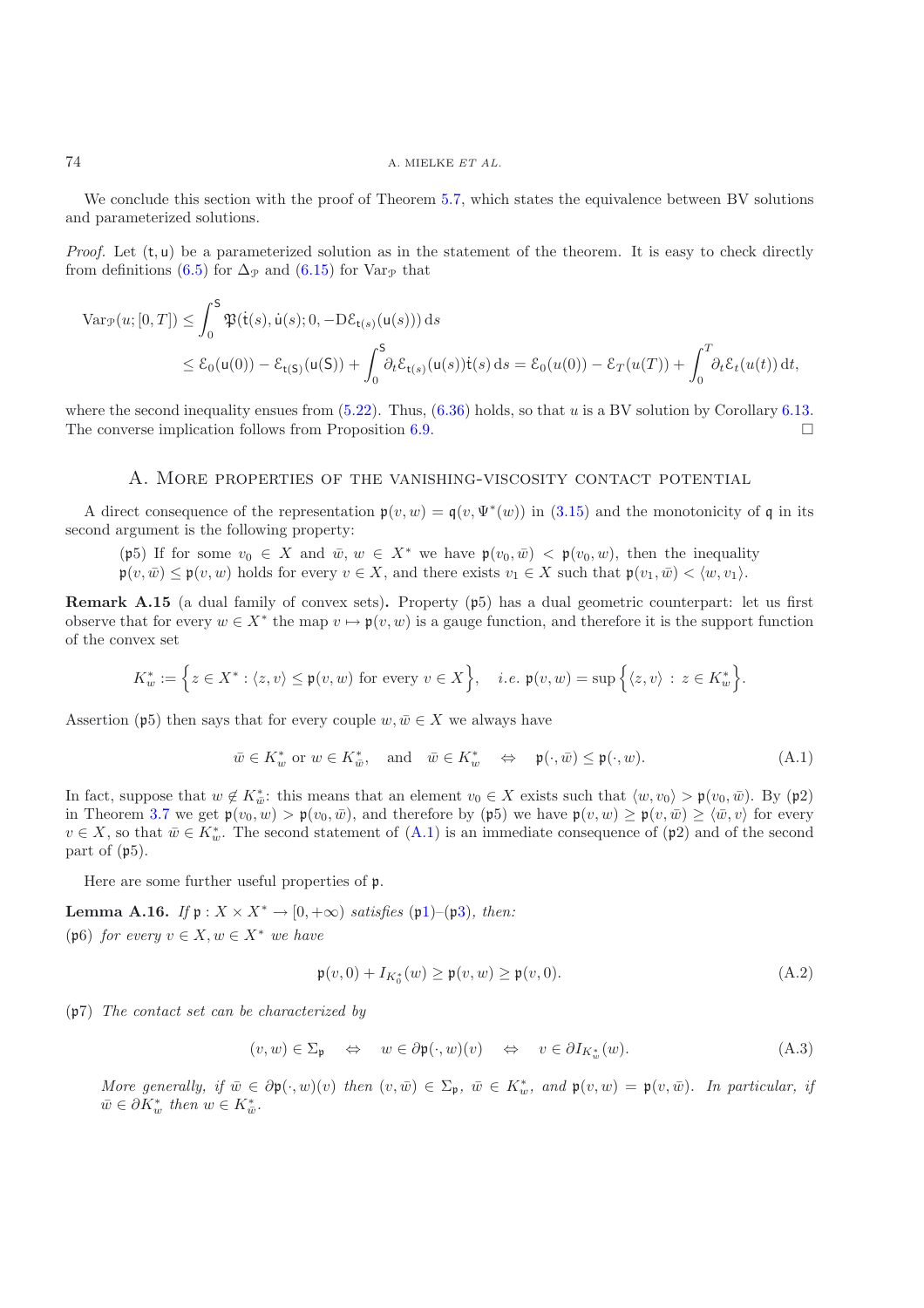*Proof.* The chain of inequalities in  $(A.2)$  is an immediate consequence of  $(A.1)$ . Assertion  $(A.3)$  is a direct consequence of the fact that  $v \mapsto \mathfrak{p}(v, w)$  is a gauge function and  $I_{K_w^*}$  is its Legendre transform.

In order to check the last statement, given  $v \in X, w \in X^*$  let us take  $\bar{w} \in \partial \mathfrak{p}(\cdot, w)(v)$ , so that  $\bar{w} \in K^*_{w}$  and  $\mathfrak{p}(v, w) = \langle \bar{w}, v \rangle$ . Combining (p2) with [\(A.1\)](#page-38-0) we get  $\mathfrak{p}(v, w) = \mathfrak{p}(v, \bar{w})$ , so that  $(v, \bar{w}) \in \Sigma_{\mathfrak{p}}$ .

## **Theorem A.17** (properties of  $\mathfrak{p}, \Psi$  and  $\Sigma_{\mathfrak{p}}$ ).

(P1) *The vanishing-viscosity contact potential*  $\mathfrak{p}$  *satisfies*  $\mathfrak{p}(v,0) = \Psi_0(v)$ *,*  $K_0^* = K^*$ *, and in particular* 

$$
\forall (v, w) \in X \times X^* : \quad \mathfrak{p}(v, w) \ge \langle w, v \rangle, \quad \Psi_0(v) + \mathcal{I}_{K^*}(w) \ge \mathfrak{p}(v, w) \ge \Psi_0(v) \ge 0,
$$
\n(A.4)

<span id="page-39-2"></span>
$$
\forall v \neq 0: \quad \mathfrak{p}(v, w) = \Psi_0(v) \quad \Leftrightarrow \quad w \in K^* \quad \Leftrightarrow \quad \Psi^*(w) = 0. \tag{A.5}
$$

(P2) *For every*  $w \in X^*$ *, the convex sets*  $K_w^*$  *are the sublevels of*  $\Psi^*$ 

<span id="page-39-1"></span><span id="page-39-0"></span>
$$
K_w^* = \left\{ z \in X^* : \Psi^*(z) \le \Psi^*(w) \right\},\tag{A.6}
$$

<span id="page-39-3"></span>*and* p *admits the dual representation*

$$
\mathfrak{p}(v, w) = \sup \Big\{ \langle z, v \rangle \, : \, z \in X^*, \, \Psi^*(z) \le \Psi^*(w) \Big\}. \tag{A.7}
$$

*In particular,*  $\Psi^*(w_1) \leq \Psi^*(w_2)$  *for some*  $w_1, w_2 \in X^*$  *if and only if*  $\mathfrak{p}(v, w_1) \leq \mathfrak{p}(v, w_2)$  *for every*  $v \in X$ .

<span id="page-39-4"></span>(P3) *The multivalued function* Λ *defined in* [\(3.17\)](#page-17-4) *is upper semicontinuous,* i.e.

$$
if (v_n, w_n) \to (v, w) \in X \times X^* \text{ and } \varepsilon_n \in \Lambda(v_n, w_n) \to \varepsilon, \quad then \quad \varepsilon \in \Lambda(v, w). \tag{A.8}
$$

<span id="page-39-5"></span>• *A pair*  $(v, w)$  *with*  $v \neq 0$  *lies in the contact set*  $\Sigma_p$  [\(3.14\)](#page-16-7) *if and only if* 

$$
w \in \partial \Psi_0(v) \subset K^* \quad or, \quad if \left(w \notin K^* \quad and \quad \exists \varepsilon > 0 : w \in \partial \Psi(\varepsilon v)\right). \tag{A.9}
$$

*The last inclusion holds exactly for*  $\varepsilon \in \Lambda(v, w)$ *. Equivalently,* 

$$
(v, w) \in \Sigma_{\mathfrak{p}} \quad \Leftrightarrow \quad w \in \partial \Psi_{\varepsilon}(v) \quad \text{for every } \varepsilon \in \Lambda(v, w).
$$

<span id="page-39-6"></span>*In particular, in the case of an additive viscosity*  $\Psi(v) = \Psi_0(v) + \Psi_V(v)$  *with*  $\Psi_V$  *satisfying* [\(2.22\)](#page-11-6)*, we simply have*

$$
(v, w) \in \Sigma_{\mathfrak{p}} \quad \Longleftrightarrow \quad \exists \lambda \ge 0: \quad w \in \partial \Psi_0(v) + \partial \Psi_V(\lambda v). \tag{A.10}
$$

*Proof.* **Ad (P1).** Inequalities [\(A.4\)](#page-39-0) are immediate consequences of the definition of p. The equality  $\Psi_0(v)$  =  $\mathfrak{p}(v, w)$  is equivalent to the existence of a sequence  $\varepsilon_k > 0$  such that (recall that  $\Psi_{\varepsilon}(v) = \varepsilon^{-1} \Psi(\varepsilon v) > \Psi_0(v)$ )

$$
\lim_{k \to \infty} \varepsilon_k^{-1} \Psi(\varepsilon_k v) = \Psi_0(v), \quad \lim_{k \to \infty} \varepsilon_k^{-1} \Psi^*(w) = 0.
$$

Using  $v \neq 0$  the first inequality prevents  $\varepsilon_k$  from diverging to  $+\infty$  (since  $\Psi$  is superlinear), and from the second limit we get  $\Psi^*(w) = 0$ , *i.e.* 

$$
\langle w, z \rangle \le \Psi(z) \quad \forall \, z \in X.
$$

Replacing z with  $\varepsilon z$ , multiplying the previous inequality by  $\varepsilon^{-1}$ , and passing to the limit as  $\varepsilon \downarrow 0$ , in view of  $(\Psi.3)$  we conclude

$$
\langle w, z \rangle \leq \Psi_0(z) \quad \forall z \in X
$$
, so that  $w \in K^*$ .

The converse implication in [\(A.5\)](#page-39-1) is immediate.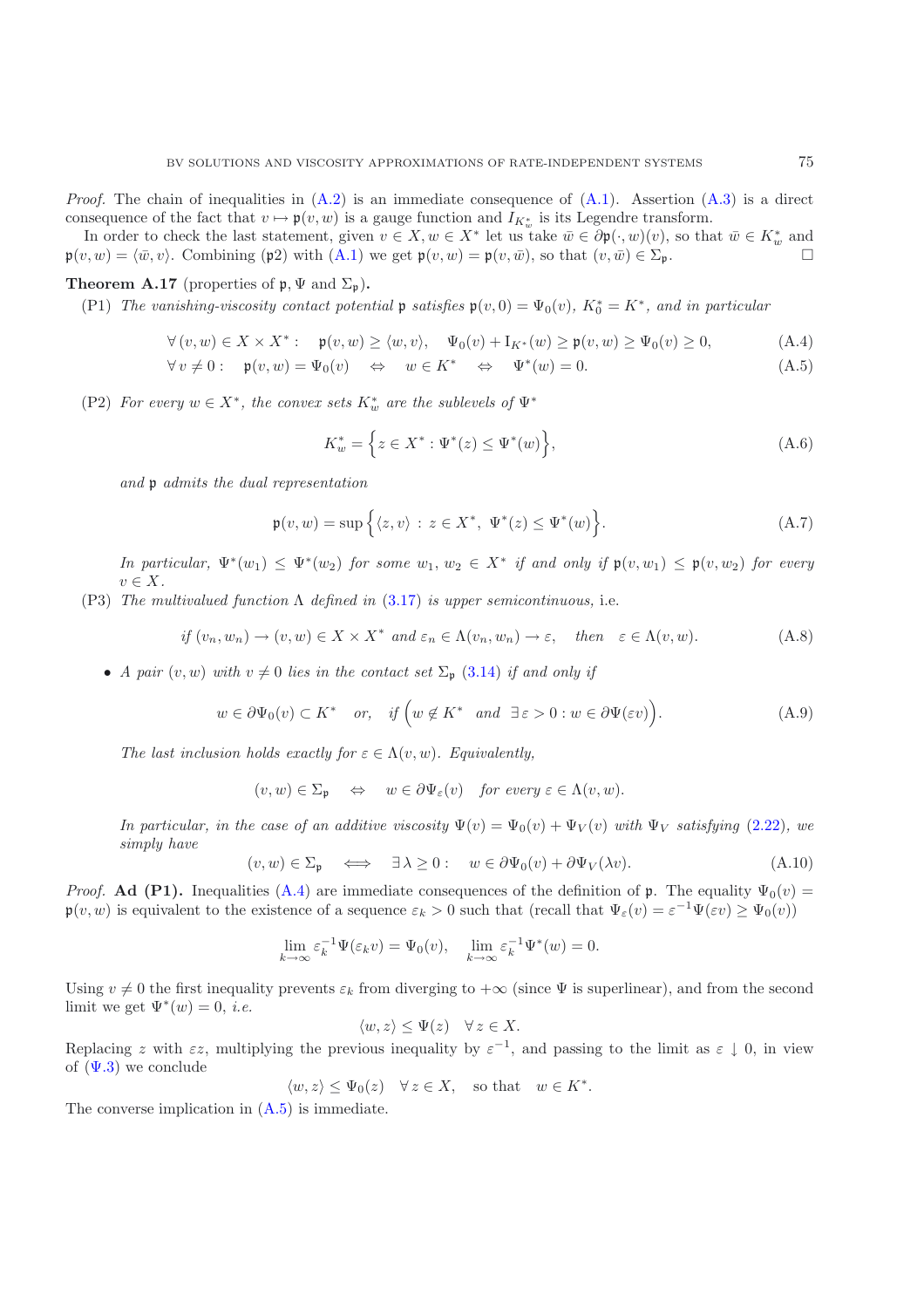**Ad (P2).** Since the sublevels of  $\Psi^*$  are closed and convex, a duality argument shows that  $(A.6)$  is equivalent to [\(A.7\)](#page-39-3). In order to prove the latter formula, let us observe that, if  $\Psi^*(z) \leq \Psi^*(w)$ , then  $\langle z, v \rangle \leq \mathfrak{p}(v, w)$ , because the Fenchel inequality yields

$$
\langle z, v \rangle = \varepsilon^{-1} \langle z, \varepsilon v \rangle \le \varepsilon^{-1} \Psi(\varepsilon v) + \varepsilon^{-1} \Psi(z) = \Psi_{\varepsilon}(v) + \Psi_{\varepsilon}^*(z) \le \Psi_{\varepsilon}(v) + \Psi_{\varepsilon}^*(w) \quad \text{for every } \varepsilon > 0.
$$

We show that there exists  $z \in X^*$  such that  $\Psi^*(z) \leq \Psi^*(w)$  and  $\mathfrak{p}(v, w) = \langle z, v \rangle$ . Due to  $(A.5)$ , if  $w \in K^*$ , then  $\mathfrak{p}(v, w) = \Psi_0(v)$  and the thesis follows from [\(2.5\)](#page-6-5). Hence, let us suppose that  $w \notin K^*$  and  $v \neq 0$ . Then we can choose  $\varepsilon_0 \in \Lambda(v, w)$ ,  $\varepsilon_0 > 0$ , such that

$$
\mathfrak{p}(v, w) = \varepsilon_0^{-1} \Psi(\varepsilon_0 v) + \varepsilon_0^{-1} \Psi^*(w) \le \varepsilon^{-1} \Psi(\varepsilon v) + \varepsilon^{-1} \Psi^*(w) \quad \text{for every } \varepsilon > 0.
$$
 (A.11)

<span id="page-40-0"></span>Choosing  $z_{\varepsilon} \in \partial \Psi(\varepsilon v)$  we have

$$
\Psi(\varepsilon v) - \Psi(\varepsilon_0 v) \le \langle z_\varepsilon, (\varepsilon - \varepsilon_0)v \rangle \quad \text{for every } \varepsilon > 0
$$

so that, in view of inequality  $(A.11)$ , there holds

$$
\left(\varepsilon^{-1} - \varepsilon_0^{-1}\right) \left(\Psi(\varepsilon_0 v) + \Psi^*(w)\right) + \varepsilon^{-1} \langle z_\varepsilon, (\varepsilon - \varepsilon_0)v \rangle \ge 0 \quad \text{for every } \varepsilon > 0.
$$

Dividing by  $\varepsilon - \varepsilon_0$  and passing to the limit first as  $\varepsilon \downarrow \varepsilon_0$  and then as  $\varepsilon \uparrow \varepsilon_0$ , we thus find  $z_\pm \in \partial \Psi(\varepsilon_0 v)$ (accumulation points of the sequences  $(z_{\varepsilon}: \varepsilon > \varepsilon_0)$  and  $(z_{\varepsilon}: \varepsilon < \varepsilon_0)$ , respectively), such that

$$
\langle z_-, v \rangle \le \mathfrak{p}(v, w) = \varepsilon_0^{-1} \Big( \Psi(\varepsilon_0 v) + \Psi^*(w) \Big) \le \langle z_+, v \rangle. \tag{A.12}
$$

<span id="page-40-2"></span><span id="page-40-1"></span>On the other hand, the Fenchel identity of convex analysis yields

$$
\varepsilon_0^{-1} \Psi^*(z) = \langle z, v \rangle - \varepsilon_0^{-1} \Psi(\varepsilon_0 v) \quad \text{for every } z \in \partial \Psi(\varepsilon_0 v), \tag{A.13}
$$

so that the map  $z \mapsto \Psi^*(z)$  is affine on  $\partial \Psi(\varepsilon_0 v)$ , and a comparison between [\(A.12\)](#page-40-1) and [\(A.13\)](#page-40-2) yields

$$
\Psi^*(z_-) \le \Psi^*(w) \le \Psi^*(z_+).
$$

Using formula [\(A.13\)](#page-40-2) we can thus find  $\theta \in [0,1]$  and  $z_{\theta} := (1 - \theta)z_{-} + \theta z_{+} \in \partial \Psi(\varepsilon_{0}v)$  such that

$$
\Psi^*(z_\theta) = \Psi^*(w), \quad \langle z_\theta, v \rangle = \mathfrak{p}(v, w) = \varepsilon_0^{-1} \Big( \Psi(\varepsilon_0 v) + \Psi^*(w) \Big).
$$

The last statement of (P2) follows easily. One implication is immediate. On the other hand, if  $\Psi^*(w_1) > \Psi^*(w_2)$ , then by the Hahn-Banach separation theorem we can find  $\bar{v} \in X$  and  $\delta > 0$  such that

$$
\langle w_1, \bar{v} \rangle \ge \delta + \langle z, \bar{v} \rangle \quad \text{for every } z \in X^* \text{ such that } \Psi^*(z) \le \Psi^*(w_2),
$$

and, therefore, by [\(A.7\)](#page-39-3) we conclude  $\mathfrak{p}(\bar{v}, w_1) \ge \langle w_1, \bar{v} \rangle \ge \delta + \mathfrak{p}(\bar{v}, w_2)$ .

**Ad (P3) and continuity of** p**.** Notice that p is upper semicontinuous, being defined as the infimum of a family of continuous functions. Take now converging sequences  $(v_n)$ ,  $(w_n)$ ,  $(\varepsilon_n)$  as in  $(A.8)$ : we have that

$$
\liminf_{n \to \infty} \left( \varepsilon_n^{-1} \Psi(\varepsilon_n v_n) + \varepsilon_n^{-1} \Psi^*(w_n) \right) \ge \Psi_{\varepsilon}(v) + \Psi_{\varepsilon}^*(w) = \begin{cases} \varepsilon^{-1} \Psi(\varepsilon v) + \varepsilon^{-1} \Psi^*(w) & \text{if } \varepsilon > 0, \\ \Psi_0(v) + \Psi_K^*(w) & \text{if } \varepsilon = 0. \end{cases}
$$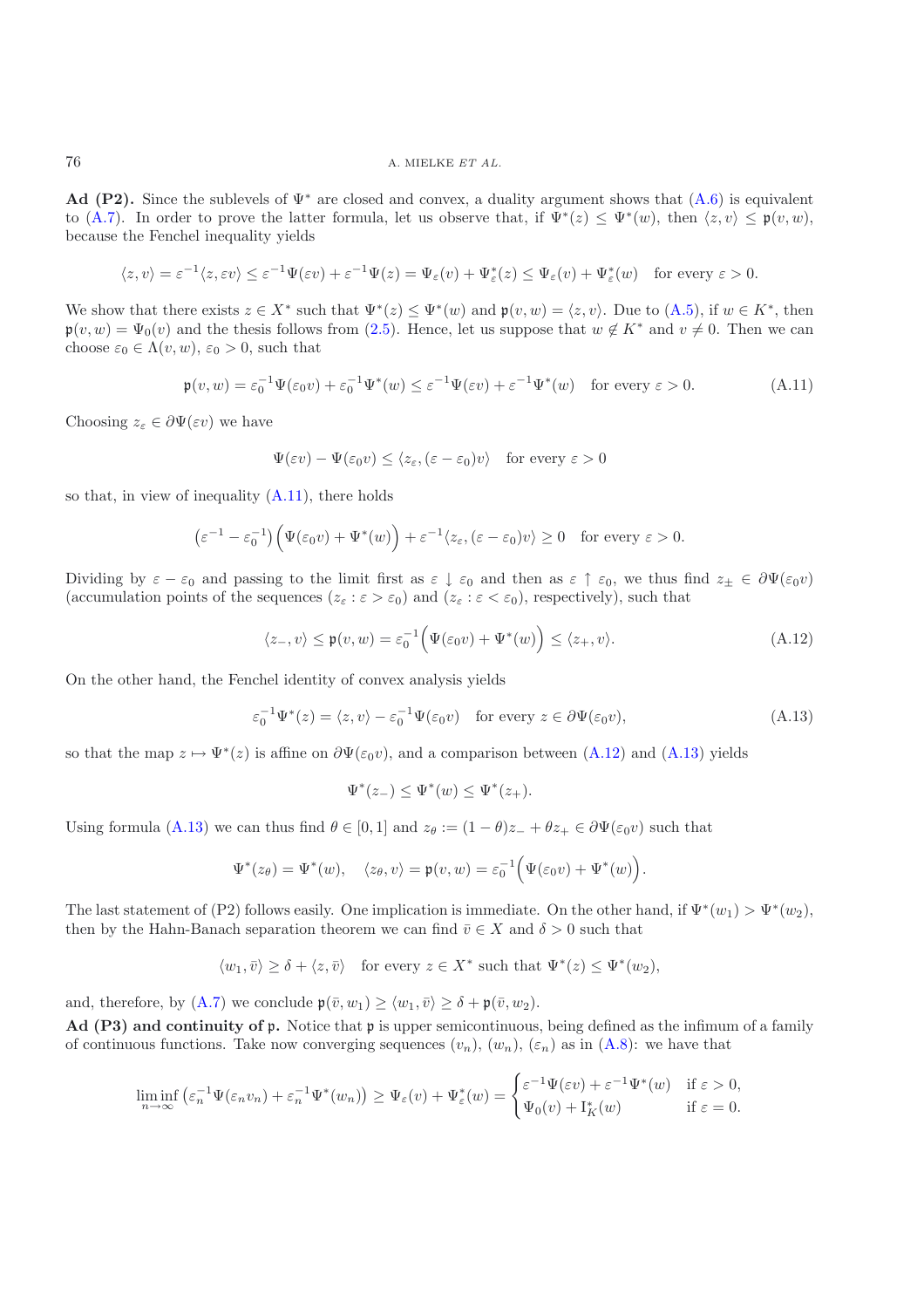<span id="page-41-0"></span>Since

$$
\mathfrak{p}(v, w) \ge \liminf_{n \to \infty} \mathfrak{p}(v_n, w_n) \ge \liminf_{n \to \infty} \left( \varepsilon_n^{-1} \Psi(\varepsilon_n v_n) + \varepsilon_n^{-1} \Psi^*(w_n) \right) \ge \Psi_{\varepsilon}(v) + \Psi_{\varepsilon}^*(w) \ge \mathfrak{p}(v, w),
$$
\n(A.14)

we obtain  $\varepsilon \in \Lambda(v, w)$ .

Inequality [\(A.14\)](#page-41-0) shows that **p** is also lower semicontinuous, since, if  $v \neq 0$ , any sequence  $\varepsilon_n \in \Lambda(v_n, w_n)$ admits a converging subsequence, in view of [\(3.18a\)](#page-17-5).

**Ad (P4).** Concerning the characterization [\(A.9\)](#page-39-5) of  $\Sigma_p$ , it is easy to check that, if  $(v, w)$  satisfies (A.9), then by the Fenchel identity and formula [\(2.2\)](#page-6-4) we have, for  $w \in K^*$ ,  $\mathfrak{p}(v, w) \ge \langle w, v \rangle = \Psi_0(v) = \mathfrak{p}(v, w)$ , and, for  $w \notin K^*,$ 

$$
\mathfrak{p}(v,w) \ge \langle w,v \rangle = \varepsilon^{-1} \langle w, \varepsilon v \rangle = \varepsilon^{-1} \Psi(\varepsilon v) + \varepsilon^{-1} \Psi^*(w) \ge \mathfrak{p}(v,w)
$$

so that  $(v, w) \in \Sigma_{\mathfrak{p}}$  and  $\varepsilon \in \Lambda(v, w)$ . Conversely, if  $\mathfrak{p}(v, w) = \langle w, v \rangle$  and  $w \in K^*$ , then by  $(\Lambda.4) \Psi_0(v) = \langle w, v \rangle$ and therefore  $w \in \partial \Psi_0(v)$ . If  $w \notin K^*$ , then, choosing  $\varepsilon \in \Lambda(v, w)$  (which is nonempty because of  $v \neq 0$ ), we have

$$
\Psi(\varepsilon v) + \Psi^*(w) = \varepsilon \mathfrak{p}(v, w) = \langle w, \varepsilon v \rangle, \quad \text{so that} \quad w \in \partial \Psi(\varepsilon v).
$$

In the additive viscosity case of  $(2.23)$ ,  $(A.10)$  follows now from  $(A.9)$  by the sum rule of the subdifferentials and the 0-homogeneity of  $\partial \Psi_0$ .

## B. Detailed description of optimal transitions

The next result provides a careful description of  $(p, \mathcal{E}_t)$ -optimal transitions, *cf.* Definition [4.4.](#page-11-1)

**Theorem B.18.** Let  $t \in [0, T]$ ,  $u_-, u_+ \in X$ , and  $\vartheta : [0, 1] \to X$  be an optimal transition in  $\Theta(t; u_-, u_+)$ *. Then,* 

(T1)  $\vartheta$  *is a constant-speed minimal geodesic for the Finsler distance*  $\Delta_{p,\varepsilon}(t; u_-, u_+)$ *, and for every*  $0 \leq \rho_0 <$  $\rho_1 \leq 1$  *it satisfies* 

$$
\mathcal{E}_t(\vartheta(\rho_0)) - \mathcal{E}_t(\vartheta(\rho_1)) = \Delta_{\mathfrak{p}, \mathcal{E}}(t; \vartheta(\rho_0), \vartheta(\rho_1))
$$
  
= 
$$
(\rho_1 - \rho_0) \Delta_{\mathfrak{p}, \mathcal{E}}(t; u_-, u_+) = (\rho_1 - \rho_0) (\mathcal{E}_t(u_-) - \mathcal{E}_t(u_+)).
$$
 (B.1)

<span id="page-41-1"></span>*In particular, the map*  $\rho \mapsto \mathcal{E}_t(\vartheta(\rho))$  *is affine.* 

(T2) An optimal transition  $\vartheta$  is of [sliding](#page-19-5) type  $(O_{\text{sliding}})$  if and only if it satisfies

$$
\partial \Psi_0(\dot{\vartheta}(r)) + D\mathcal{E}_t(\vartheta(r)) \ni 0 \quad \text{for a.a. } r \in (0,1), \tag{B.2}
$$

<span id="page-41-3"></span><span id="page-41-2"></span>
$$
\Psi_{0*}(-\mathrm{D}\mathcal{E}_t(\vartheta(r))) = 1 \quad \text{for every } r \in [0,1]. \tag{B.3}
$$

(T3) *An optimal transition*  $\vartheta$  *is of* [viscous](#page-19-6) *type* (O<sub>viscous</sub>) *if and only if for every selection*  $(0,1) \ni r \mapsto \varepsilon(r) \in$  $\Lambda(\vartheta(r), -D\mathcal{E}_t(\vartheta(r)))$  we have

$$
\partial \Psi(\varepsilon(r)\dot{\vartheta}(r)) + D\mathcal{E}_t(\vartheta(r)) \ni 0 \quad \text{for a.a. } r \in (0,1). \tag{B.4}
$$

<span id="page-41-4"></span>*Equivalently, there exists an absolutely continuous, surjective time rescaling*  $r : (\rho_0, \rho_1) \rightarrow (0, 1)$ *, with*  $-\infty \leq \rho_0 < \rho_1 \leq \infty$  and  $\mathsf{r}(s) > 0$  for  $\mathscr{L}^1$  a.e.  $s \in (\rho_0, \rho_1)$ , such that the rescaled transition  $\theta(s) := \vartheta(\mathsf{r}(s))$ *satisfies the viscous differential inclusion*

$$
\partial \Psi(\dot{\theta}(s)) + D\mathcal{E}_t(\theta(s)) \ni 0 \text{ for a.a. } s \in (\rho_0, \rho_1), \quad \text{with } \lim_{s \downarrow \rho_0} \theta(s) = u_-, \quad \lim_{s \uparrow \rho_1} \theta(s) = u_+.
$$
 (B.5)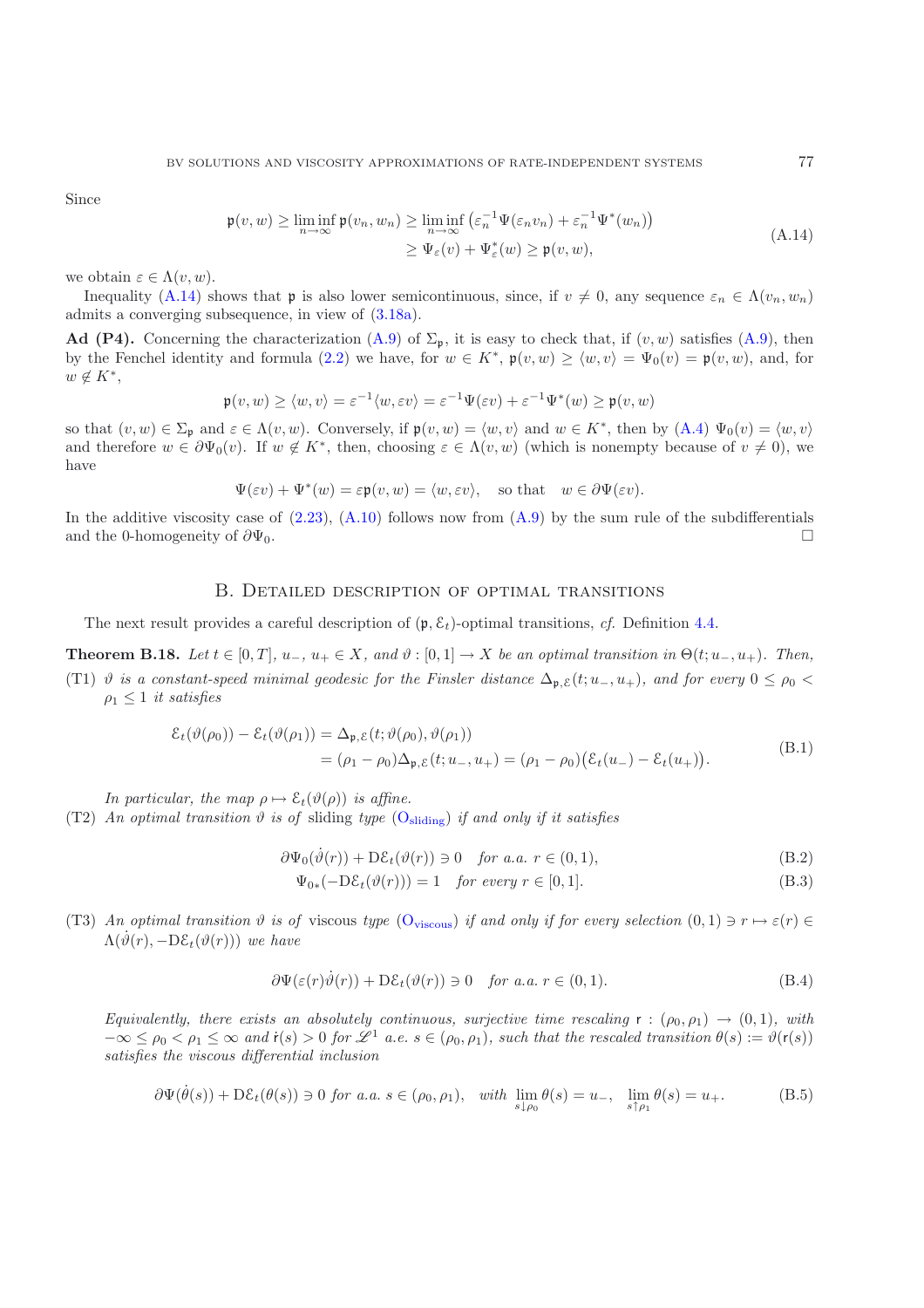$(T4)$  *Any optimal transition*  $\vartheta$  *can be decomposed in a canonical way into an (at most) countable collection of optimal* sliding and viscous *transitions. In other words, there exists (uniquely determined) disjoint open intervals*  $(S_j)_{j \in \sigma}$  *and*  $(V_k)_{k \in \nu}$  *of*  $(0,1)$ *, with*  $\sigma, \nu \subset \mathbb{N}$ *, such that*  $(0,1) \subset (\cup_{j \in \sigma} S_j) \cup (\cup_{k \in \nu} \overline{V}_k)$  *and* 

 $\vartheta|_{\overline{S_j}}$  *is of sliding type,*  $\vartheta|_{V_k}$  *is of viscous type.* 

(T5) An optimal transition  $\vartheta$  is of [ener](#page-19-4)getic type (O<sub>ener</sub>) if and only if  $\vartheta$  is of sliding type and it is a  $\Psi_0$ -minimal *geodesic,* i.e.

$$
\Psi_0(\vartheta(r_1) - \vartheta(r_0)) = (r_1 - r_0)\Psi_0(u_1 - u_0) \quad \text{for every } 0 \le r_0 < r_1 \le 1. \tag{B.6}
$$

<span id="page-42-1"></span>*If*  $\Psi_0$  *has strictly convex sublevels, then*  $\vartheta$  *is linear and*  $r \mapsto (\vartheta(r), \mathcal{E}_t(\vartheta(r)))$  *is a linear segment contained in the graph of*  $\mathcal{E}_t$ .

*If*  $\Psi_0$  *is Gâteaux-differentiable at*  $X \setminus \{0\}$  *then* 

$$
-D\mathcal{E}_t(\vartheta(r)) = D\Psi_0(u_+ - u_-) \quad \text{for every } r \in [0, 1].
$$

*In particular, the map*  $r \mapsto -D\mathcal{E}_t(\vartheta(r))$  *is constant.* 

*Proof.* **Ad (T1).** The geodesic property follows from the minimality of  $\vartheta$  (*cf.* [\(O.2\)](#page-19-3) in Def. [4.4\)](#page-11-1). Then, there holds

$$
\frac{\mathrm{d}}{\mathrm{d}r}\mathcal{E}_t(\vartheta(r)) = -\mathfrak{p}(\dot{\vartheta}(r), -\mathrm{D}\mathcal{E}_t(\vartheta(r))) \equiv \mathcal{E}_t(u_+) - \mathcal{E}_t(u_-) \quad \text{for a.a. } r \in (0,1),\tag{B.7}
$$

<span id="page-42-0"></span>where the first identity ensues from the chain rule  $(2.26)$  for  $\mathcal E$  and the contact condition  $(4.3)$ , and the second one from  $(4.2)$ . Clearly,  $(B.7)$  implies  $(B.1)$ .

**Ad (T2).** If  $\vartheta$  is of sliding type, then the contact condition [\(4.3\)](#page-20-0), with [\(A.9\)](#page-39-5), yields [\(B.2\)](#page-41-2). [\(B.3\)](#page-41-3) follows since  $\vartheta \neq 0$  a.e. in  $(0, 1)$ .

**Ad (T3).** Equation [\(B.4\)](#page-41-4) as well follows from [\(A.9\)](#page-39-5). Choosing  $r_0 \in (0,1)$  and a Borel selection  $\varepsilon(r) \in$  $\Lambda(\dot{\vartheta}(r), -D\mathcal{E}_t(\vartheta(r)))$  (which is therefore locally bounded away from 0), we set

$$
\mathsf{s}(r) := \int_{r_0}^r 1/\varepsilon(\rho) \, \mathrm{d}\rho, \quad \mathsf{r} := \mathsf{s}^{-1},\tag{B.8}
$$

so that r is defined in a suitable interval of  $\mathbb R$  and satisfies

 $\dot{\mathsf{r}}(s) = \varepsilon(\mathsf{r}(s)), \quad \dot{\theta}(s) = \varepsilon(\mathsf{r}(s))\vartheta(\mathsf{r}(s)).$ 

**Ad (T4).** We simply introduce the disjoint open sets

$$
V := \left\{ r \in (0,1) : -\mathrm{D}\mathcal{E}_t(\vartheta(r)) \notin K^* \right\} \quad \text{and} \quad S := (0,1) \setminus \overline{V},
$$

and we consider their canonical decomposition in connected components.

**Ad (T5).** If  $\vartheta$  is [ener](#page-19-4)getic, then by (O<sub>ener</sub>) and [\(B.1\)](#page-41-1) there holds  $\Delta_{p,\mathcal{E}}(t; u_-, u_+) = \Psi_0(u_+ - u_-)$ . Thus, taking into account [\(4.2\)](#page-19-2) and [\(3.3\)](#page-14-3) as well, we find  $\mathfrak{p}(\dot{\vartheta}(r), -D\mathcal{E}_t(\vartheta(r))) = \Psi_0(\dot{\vartheta}(r))$  for a.a.  $r \in (0, 1)$ . Since its  $\Psi_0$ -velocity is constant and the total length is  $\Psi_0(u_+ - u_-)$ , we deduce that  $\vartheta$  is a constant speed minimal geodesic for  $\Psi_0$ . Conversely, the constraint  $-D\mathcal{E}_t(\vartheta(r)) \in K^*$  satisfied by sliding transitions yields, in view of [\(A.5\)](#page-39-1), that  $\mathfrak{p}(\dot{\vartheta}, -D\mathcal{E}_t(\vartheta(r))) = \Psi_0(\dot{\vartheta}(r))$  for a.a.  $r \in (0, 1)$ . Therefore,

$$
\Delta_{\mathfrak{p},\mathcal{E}}(t;u_-,u_+) = \int_0^1 \Psi_0(\dot{\vartheta}(r)) dr = \Psi_0(u_+ - u_-)
$$

by the geodesic property [\(B.6\)](#page-42-1).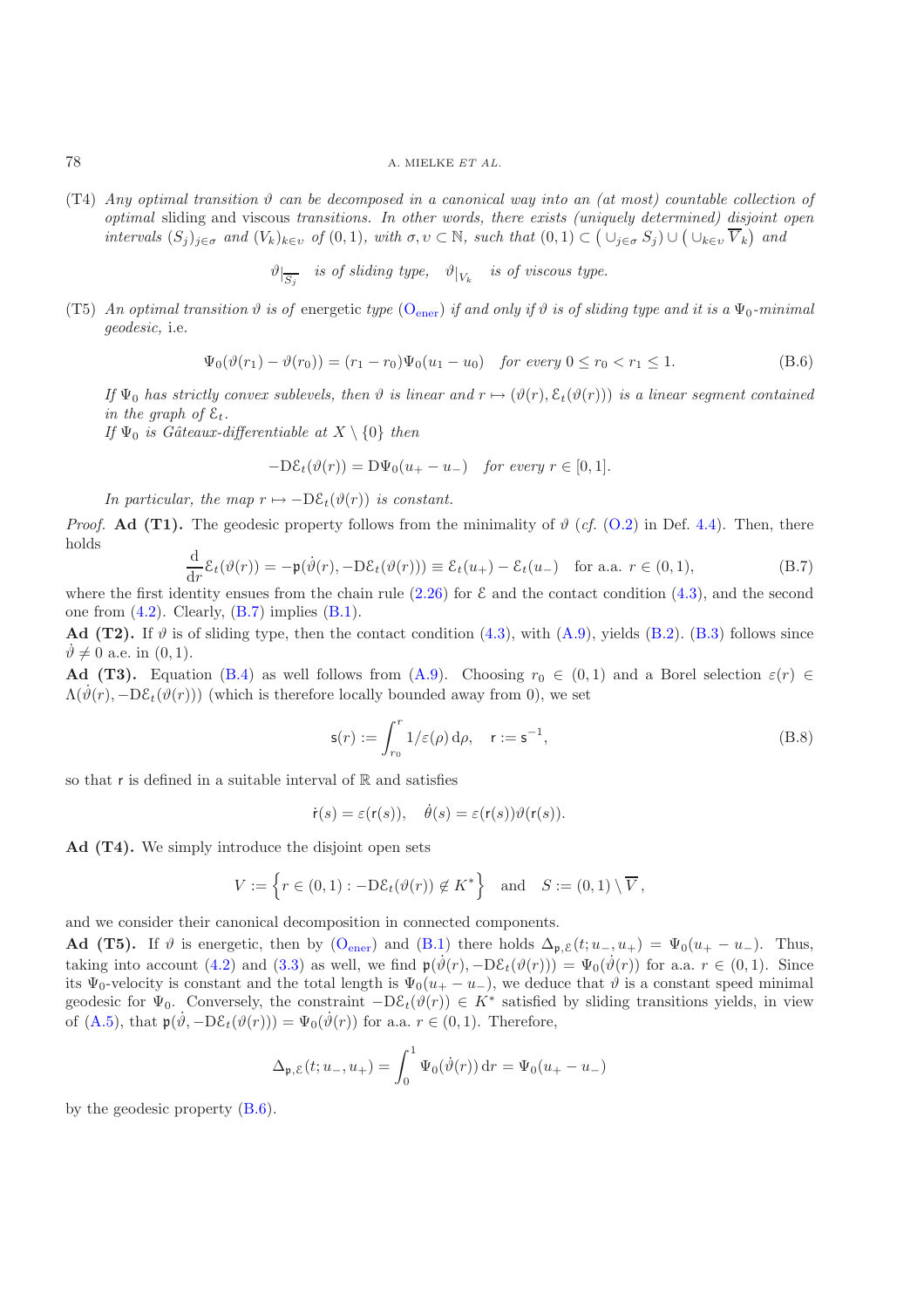It is well known that, if  $\Psi_0$  has strictly convex sublevels, the related geodesics are linear segments. In order to prove the last statement, let us observe that for every  $\xi \in \partial \Psi_0(u_+ - u_-) \subset K^*$  there holds

$$
\int_0^1 \langle \xi, \dot{\vartheta}(r) \rangle \, dr = \langle \xi, u_+ - u_- \rangle = \Psi_0(u_+ - u_-) = \int_0^1 \Psi_0(\dot{\vartheta}(r)) \, dr,
$$

where the second equality follows from the characterization [\(2.2\)](#page-6-4) of  $\partial \Psi_0(u_+ - u_-)$ . Hence,

$$
\int_0^1 \left( \Psi_0(\dot{\vartheta}(r)) - \langle \xi, \dot{\vartheta}(r) \rangle \right) dr = 0.
$$

Since the above integrand is nonnegative (being  $\xi \in K^*$ ), again by [\(2.2\)](#page-6-4) we deduce that  $\xi \in \partial \Psi_0(\dot{\vartheta}(r))$  for a.a.  $r \in (0,1)$ . On the other hand, if  $\Psi_0$  is Gâteaux-differentiable outside 0, its subdifferential contains just one point. Ultimately, [\(B.2\)](#page-41-2) (recall that  $\vartheta$  is of sliding type) shows that  $-D\mathcal{E}_t(\vartheta(r)) = \xi$  for every  $r \in [0,1]$ .  $\square$ 

*Acknowledgements*. A.M. has been partially supported by DFG, Research Unit FOR 797 "MicroPlast", Mi 459/5-1. R.R. and G.S. have been partially supported by a MIUR-PRIN'06 grant for the project "Variational methods in optimal mass transportation and in geometric measure theory". The authors are grateful to an anonymous referee for several elucidating remarks, which helped us to improve the paper.

#### **REFERENCES**

- <span id="page-43-17"></span>[1] L. Ambrosio, Minimizing movements. Rend. Accad. Naz. Sci. XL Mem. Mat. Appl. **19** (1995) 191–246.
- <span id="page-43-16"></span><span id="page-43-15"></span>[2] L. Ambrosio and G. Dal Maso, A general chain rule for distributional derivatives. Proc. Am. Math. Soc. **108** (1990) 691–702. [3] L. Ambrosio, N. Fusco and D. Pallara, Functions of bounded variation and free discontinuity problems. Oxford Mathematical
- <span id="page-43-18"></span>Monographs, Clarendon Press, Oxford (2000). [4] L. Ambrosio, N. Gigli and G. Savaré, Gradient flows in metric spaces and in the space of probability measures. Lectures in
- Mathematics ETH Zürich, 2nd edn., Birkhäuser Verlag, Basel (2008).
- <span id="page-43-1"></span>[5] F. Auricchio, A. Mielke and U. Stefanelli, A rate-independent model for the isothermal quasi-static evolution of shape-memory materials. Math. Models Meth. Appl. Sci. **18** (2008) 125–164.
- <span id="page-43-7"></span>[6] G. Bouchitté, A. Mielke and T. Roubíček, A complete-damage problem at small strains. Z. Angew. Math. Phys. 60 (2009) 205–236.
- <span id="page-43-14"></span>[7] M. Buliga, G. de Saxcé and C. Vallée, Existence and construction of bipotentials for graphs of multivalued laws. J. Convex Anal. **15** (2008) 87–104.
- [8] P. Colli, On some doubly nonlinear evolution equations in Banach spaces. Japan J. Indust. Appl. Math. **9** (1992) 181–203.
- <span id="page-43-10"></span><span id="page-43-9"></span>[9] P. Colli and A. Visintin, On a class of doubly nonlinear evolution equations. Commun. Partial Differ. Equ. **15** (1990) 737–756. [10] G. Dal Maso and R. Toader, A model for quasi-static growth of brittle fractures: existence and approximation results. Arch.
- <span id="page-43-8"></span><span id="page-43-2"></span>Ration. Mech. Anal. **162** (2002) 101–135. [11] G. Dal Maso and R. Toader, A model for the quasi-static growth of brittle fractures based on local minimization. Math. Models Meth. Appl. Sci. **12** (2002) 1773–1799.
- <span id="page-43-3"></span>[12] G. Dal Maso and C. Zanini, Quasi-static crack growth for a cohesive zone model with prescribed crack path. Proc. R. Soc. Edinb., Sect. A, Math. **137** (2007) 253–279.
- <span id="page-43-4"></span>[13] G. Dal Maso, G. Francfort and R. Toader, Quasistatic crack growth in nonlinear elasticity. Arch. Ration. Mech. Anal. **176** (2005) 165–225.
- <span id="page-43-5"></span>[14] G. Dal Maso, A. DeSimone and M.G. Mora, Quasistatic evolution problems for linearly elastic-perfectly plastic materials. Arch. Ration. Mech. Anal. **180** (2006) 237–291.
- <span id="page-43-6"></span>[15] G. Dal Maso, A. DeSimone, M.G. Mora and M. Morini, Globally stable quasistatic evolution in plasticity with softening. Netw. Heterog. Media **3** (2008) 567–614.
- <span id="page-43-11"></span>[16] G. Dal Maso, A. DeSimone, M.G. Mora and M. Morini, A vanishing viscosity approach to quasistatic evolution in plasticity with softening. Arch. Ration. Mech. Anal. **189** (2008) 469–544.
- <span id="page-43-13"></span>[17] G. Dal Maso, A. DeSimone and F. Solombrino, Quasistatic evolution for cam-clay plasiticity: a weak formulation via viscoplastic regularization and time rescaling. Calc. Var. Partial Differential Equations (to appear).
- <span id="page-43-0"></span>[18] M. Efendiev and A. Mielke, On the rate-independent limit of systems with dry friction and small viscosity. J. Convex Analysis **13** (2006) 151–167.
- <span id="page-43-12"></span>[19] A. Fiaschi, A vanishing viscosity approach to a quasistatic evolution problem with nonconvex energy. Ann. Inst. Henri Poincaré, Anal. Non Linéaire (to appear).